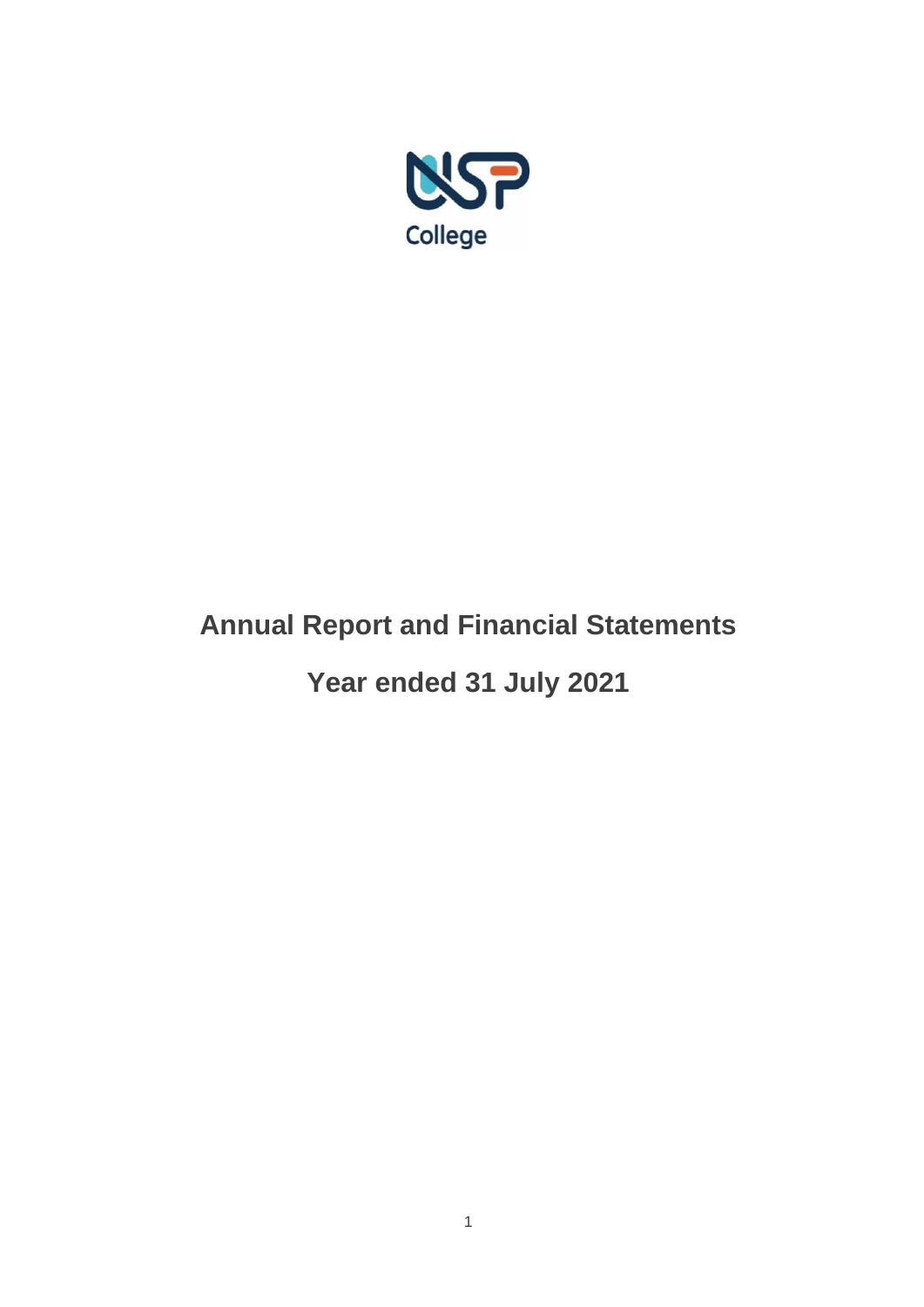# **CONTENTS**

# **Page**

| Reference and administrative details                              | $\overline{2}$ |
|-------------------------------------------------------------------|----------------|
| <b>Strategic Report</b>                                           | 3              |
| Statement of Corporate Governance and Internal Control            | 21             |
| Statement of Regularity, Propriety and Compliance                 | 28             |
| Statement of Responsibilities of the Members of the Corporation   | 29             |
| Independent Auditor's Report to the Corporation of USP College    | 30             |
| Independent Reporting Accountant's Assurance Report on Regularity | 34             |
| Consolidated Statement of Comprehensive Income and Expenditure    | 36             |
| Consolidated and College Statement of Changes in Reserves         | 37             |
| Balance Sheets as at 31 July                                      | 38             |
| <b>Consolidated Statement of Cash Flows</b>                       | 39             |
| Notes to the Accounts                                             | 40             |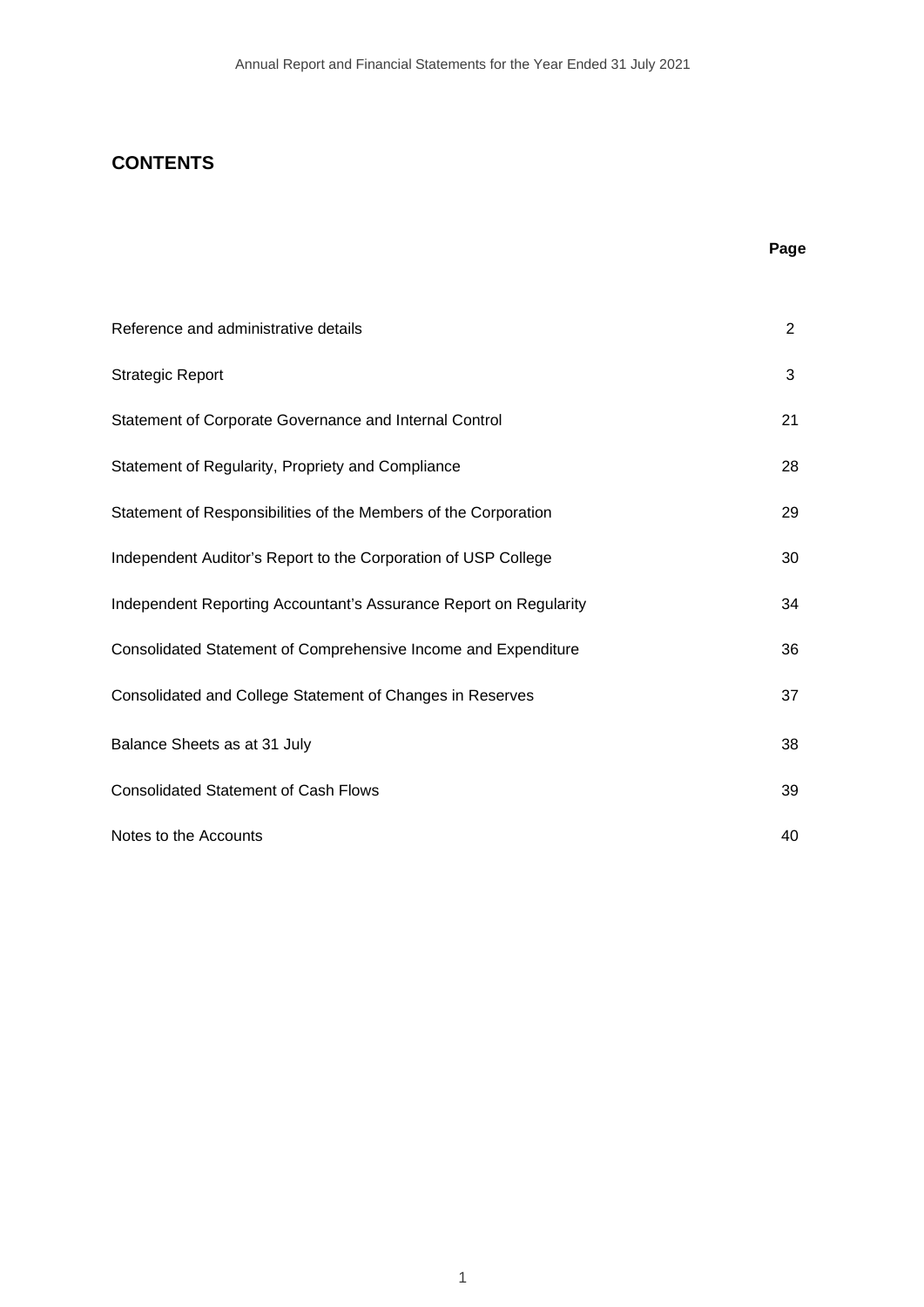### **Key Management Personnel, Board of Governors and Professional advisers**

#### **Key management personnel**

## Key management personnel are defined as members of the College Senior Management Team and were represented by the following in 2020/21:

Daniel Pearson, Principal and CEO; and Accounting Officer Steven Hendy, Chief Operating Officer John Revill, Vice Principal Partnerships Funding & Business Planning Clare White, Deputy Principal Student & Corporate Services Jon Briggs, Assistant Principal Curriculum Seval Fadil, Assistant Principal Curriculum

#### **Members of Corporation**

#### A full list of the members is given on pages 21-22 of these financial statements.

Sue Glover was Clerk to the Corporation throughout 2020/21.

#### **Professional advisers**

#### **Financial statements auditors and reporting accountants:**

Buzzacott LLP 130 Wood Street London

**Internal auditors:**

Scrutton Bland Fitzroy House Crown Street Ipswich

#### **Barclays Bank Plc**

Priory Place Level 3 New London Road Chelmsford

#### **Solicitors:**

London London

Birketts EC3 Legal Birketts EC3 Legal Bates Wells Braithwaite 106 Leadenhall Street 106 Leadenhall Street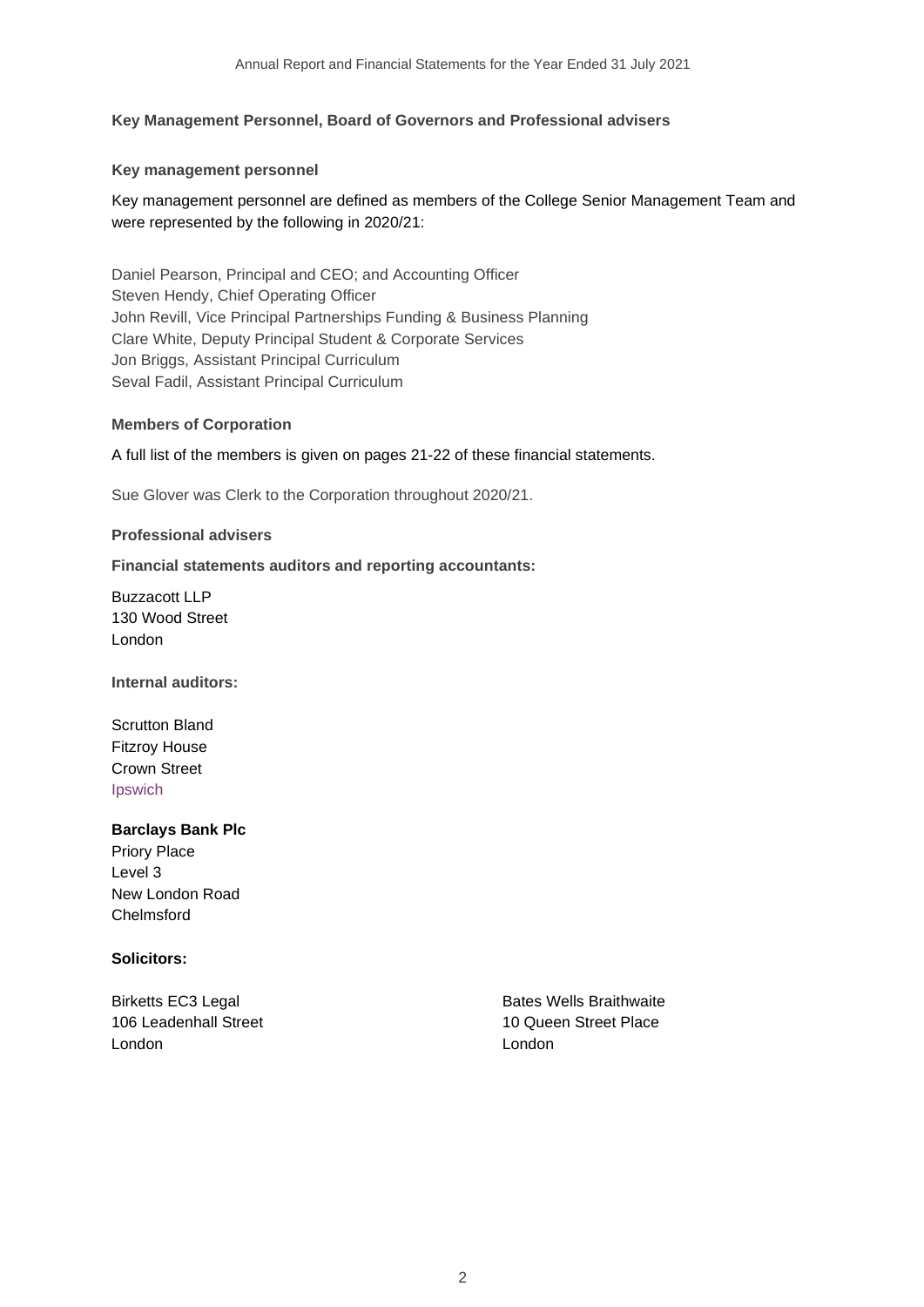# **Strategic Report**

# **Objectives and Strategy**

The members present their annual report and the audited financial statements for USP College for the year ended 31 July 2021.

### **Legal status**

The Corporation was established under the Further and Higher Education Act 1992 for the purpose of conducting USP College. The College is an exempt charity for the purposes of Part 3 of the Charities Act 2011.

The Corporation was incorporated as South East Essex Sixth Form College. On 21 July 1995, the Secretary of State granted consent to the Corporation to change the College's name to Seevic College.

The College did not exercise its right to designate as a Sixth Form College in 2010 and now identifies itself as a General Further Education College.

On 1 August 2017 Seevic College merged with Palmers Sixth Form College. As part of this category B merger, the Seevic College name remained until April 2018 when the college rebranded as USP College (Unified Seevic Palmers College).On the 12 November 2018, the Secretary of State granted consent to the Corporation to change the College's name to Unified Seevic Palmers College (USP College).

On the 11 October 2018, USP College received formal notification that they had been successful with their application for the acquisition of ITEC Learning Technologies Ltd as a subsidiary of USP College. Following a successful expression of interest process and due diligence, USP College completed the acquisition of ITEC on 1st January 2019.

At a strategic level, USP College acquired ITEC with the understanding of the importance of developing a successful apprenticeship delivery model. Apprenticeships are core to the USP strategic plan, as a vehicle for supporting young people and adults into careers and to ensure that the training needs of local businesses are being supported. Following the year-end and the outcome of the Ofsted inspection of ITEC carried out in October 2021, the future plans for ITEC are under review. This follows an Ofsted grading of inadequate. A decision will be taken in early 2022 about the future of ITEC following consultation with the ESFA.

#### **Strategic Plan and Mission**

In 2018/19, the College adopted a strategic plan for the period 1 August 2018 to 31 July 2021 based on Career Focused Learning, property and financial plans. This plan still includes the College Pledge following post-merger and its key strategic aims, as follows:

College Pledge – *By 2025 we will train 15,000 young people with the skills to stand out against their competitors to gain aspirational and exciting careers*

Strategic Aim

- 1 Our students will be inspired towards ambitious careers through exciting continuous professional development giving them the edge to succeed
- 2 Our environment will inspire and stimulate excellence and provide the space to grow
- 3 Our people will be high performing self-motivated, accountable and creative in their thinking and actions
- 4 Our focused financial priorities will be targeted to enable the College to support progressive and ambitious change
- 5 Our College will pro-actively engage with people, places and thinking that stimulate progressive approaches to work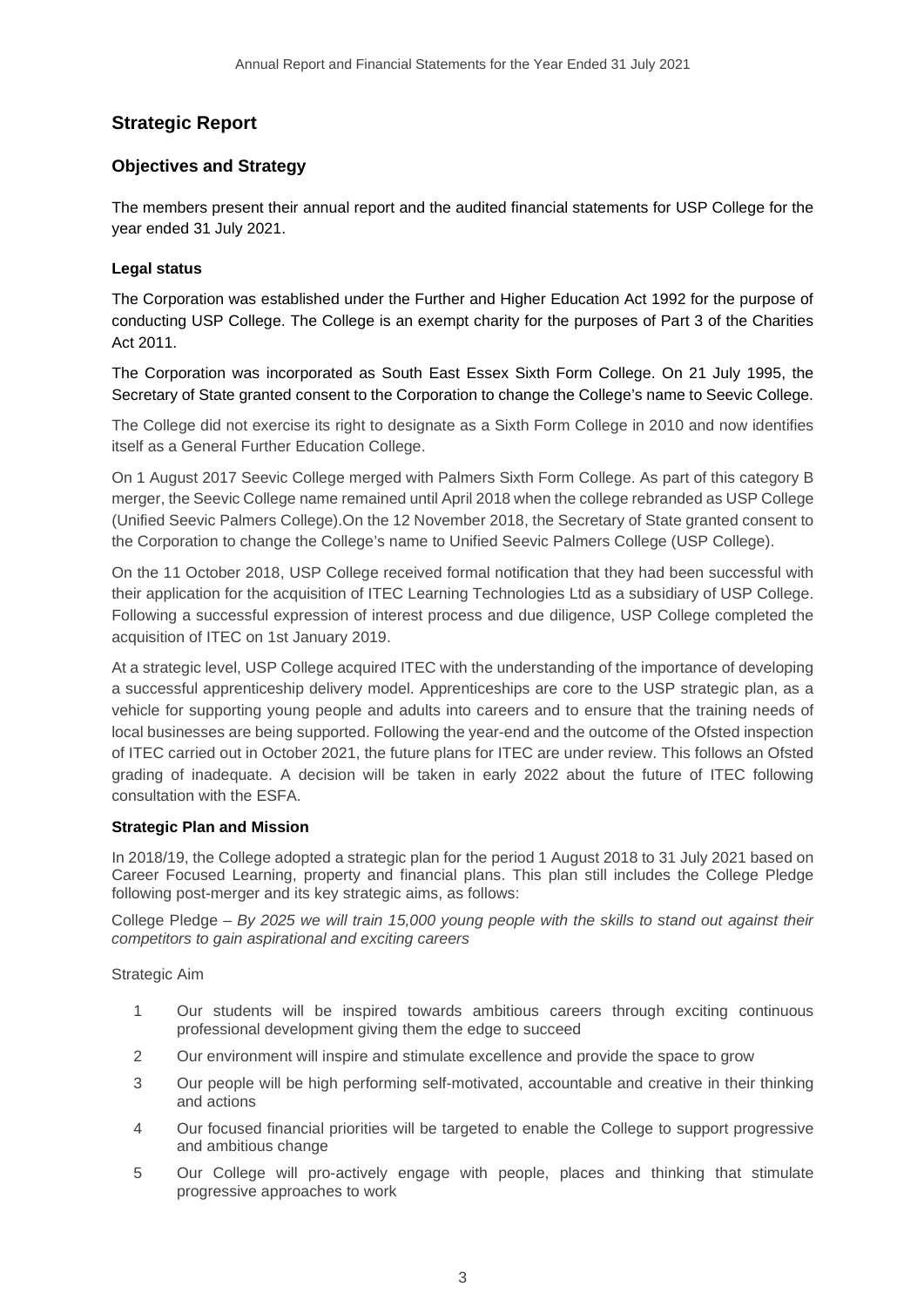In 2017/18, the College revised its key values and behaviours. The College actively encourages these as follows:

- Respect
- Accountability
- Resilience

### **COVID-19**

The College continued to be well placed to support its students during the COVID-19 pandemic as it continues to advance with its strategy to develop digital technology. The College was able to provide online learning in an efficient manner and has continued to develop and invest in this area to ensure it can provide high standard education online in 2020/21. As the College continued to accelerate its digital strategy and subsequent investment, this added to the increased financial burden caused by the pandemic which has in turn prevented the College from strengthening its cash position to planned levels. The College continues to balance the necessary investment to deliver effective online learning whilst trying to ensure it remains financially solvent.

The pressures encountered financially as a result of COVID-19 are expected to continue as we invest in key services and ensure effective virus control measures.

The College invested heavily in the necessary PPE and safety measures, spending in excess of £120k in revenue expenditure and upwards of £250k in COVID-19 related capital expenditure. Despite these additional pressures on cash, the College continued to manage the payment of all suppliers.

Income was affected significantly during 2020/21 with losses in the region of £1m due to reductions to Apprenticeships, Higher Education and Commercial activities.

#### Public Benefit

USP College is an exempt charity under the Part 3 of the Charities Act 2011 and its principal regulator is the Secretary of State for Education. The members of the Corporation, who are trustees of the charity, are disclosed on pages 21 and 22.

In setting and reviewing the College's strategic objectives, the Governing Body has had due regard for the Charity Commission's guidance on public benefit and particularly upon its supplementary guidance on the advancement of education. The guidance sets out the requirement that all organisations wishing to be recognised as charities must demonstrate, explicitly, that their aims are for the public benefit.

In delivering its strategy, the College provides the following identifiable public benefits through the advancement of education:

- High-quality teaching
- Widening participation and tackling social exclusion
- Excellent employment record for students
- Strong student support systems
- Links with employers, industry and commerce
- Links with Local Enterprise Partnerships (LEPs)

The delivery of other public benefits is covered throughout the Strategic Report.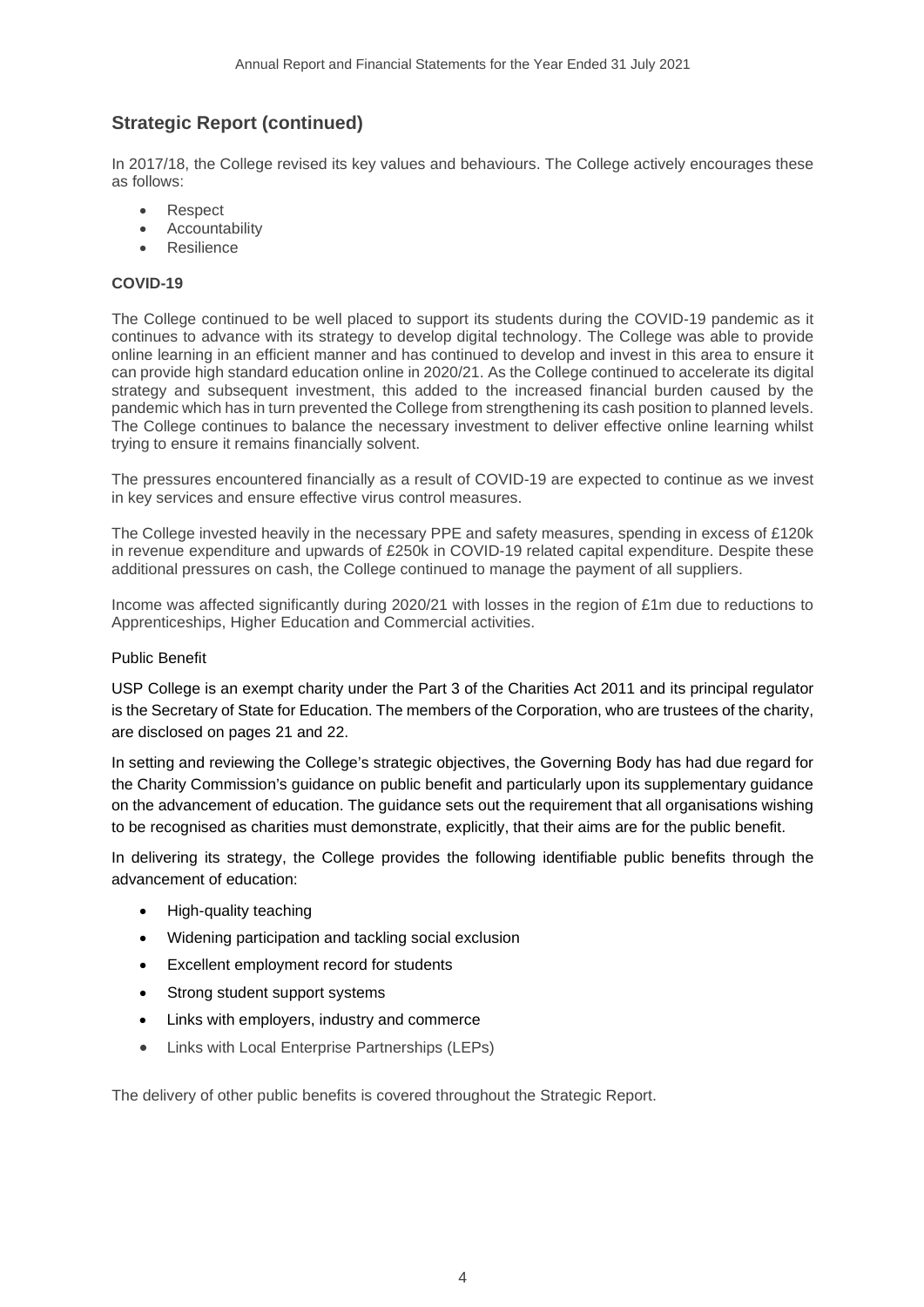# **Implementation of strategic plan**

In 2018/19 the College adopted a strategic plan for the period 1 August 2018 to 31 July 2021. This strategic plan included property and financial plans. During 2020/21, the Corporation continued to monitor the performance of the College against the original plan. The College's strategic objectives are to:

- Focus our resources on all that enhances our Academic, Professional and Technical routes
- Develop partnerships with employers and community organisations
- Increase the provision of outstanding teaching and learning
- Support our students to develop life and work skills with resilience and drive
- Develop a strong reputation for meeting local needs
- Develop new ways of working to maintain financial viability
- Promote a safe and inclusive professional environment
- Make an operating surplus to ensure the College is able to invest and remain financially strong

The College is on target for achieving these objectives.

### **The College's specific objectives for 2020/21 were:**

- Student attendance, punctuality, retention, achievement and value added
- Teaching that embodies high expectations and focus on individual need
- Reputation placing USP College back at the top of the list of local post-16 providers, with a strong Sixth Form
- Recruitment maintaining healthy enrolment levels in the face of increasing competition and falling year 11 numbers
- Teamwork and morale develop aspiring new leaders
- Business development reducing our dependency on ESFA 16-18 funding by growing apprenticeships and higher education
- A Community College grow our foundation learning provision

The College is on target to achieve these objectives with actual performance of specific targets highlighted under performance indicators below.

#### **Financial objectives**

The College's financial objectives are:

- to achieve an annual operating surplus (before exceptional items and pension adjustment)
- to pursue alternative sources of funding, on a selective basis, consistent with the College's core competencies, and the need for a financial contribution to the College's overall finances
- to generate sufficient levels of income to support the asset base of the College
- to further improve the College's short-term liquidity
- to fund continued capital investment

A series of performance indicators have been agreed to monitor the successful implementation of the policies with actual performance against key indicators stated below.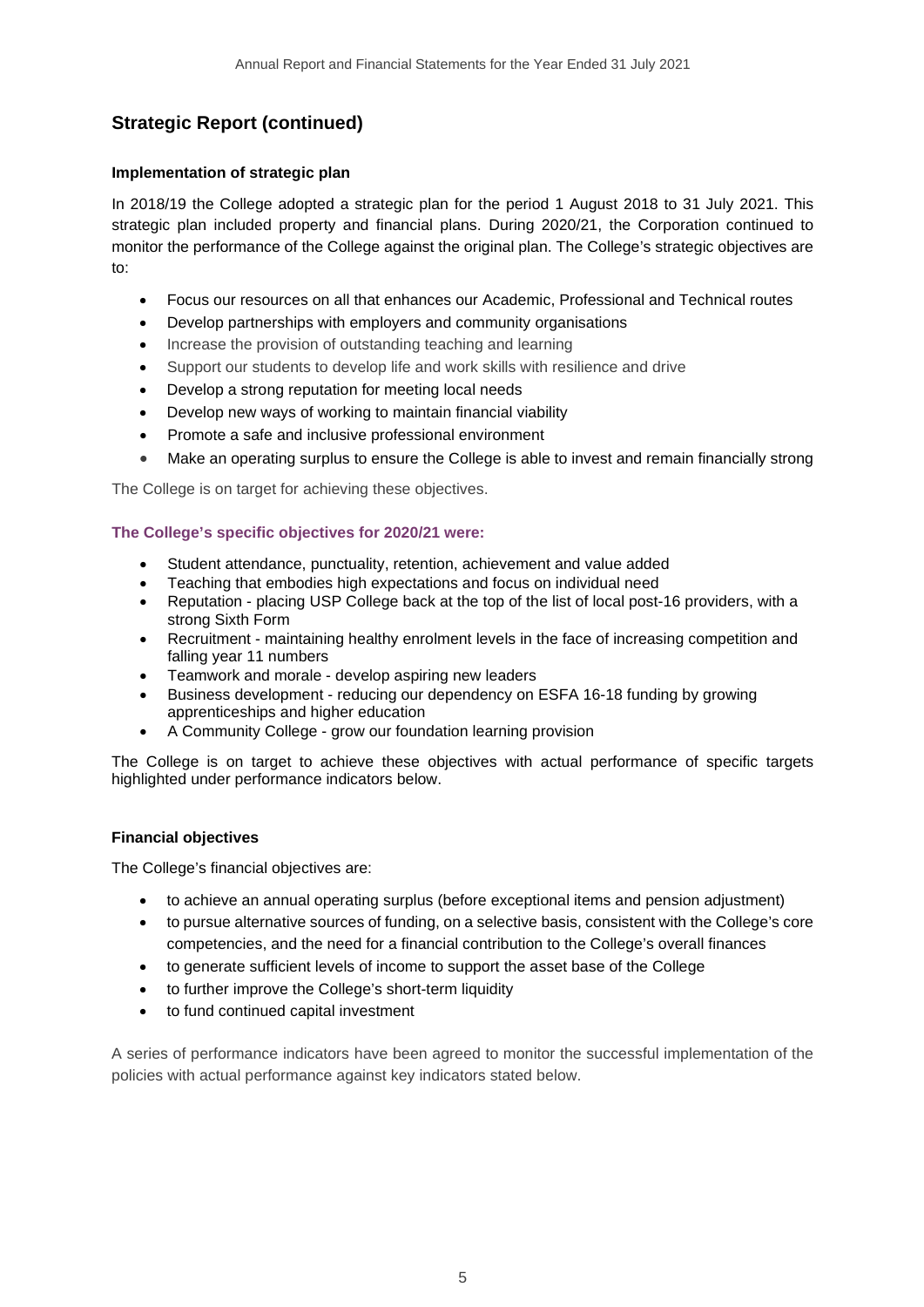### **Performance indicators**

The College uses a number of KPIs internally as well as the measure assessed externally such as Financial Health and these are set out in the strategic plan. The targets and the College Group's performance in 2020/21 against them are set out in the following table:

| Key performance indicators                                 | <b>Target</b> | <b>Actual for</b><br>20/21 |
|------------------------------------------------------------|---------------|----------------------------|
| Operating surplus/EBITDA as a % of income (Educ. Specific) | $>5\%$        | 5.4%                       |
| Staff costs as a % of income (adjusted)                    | <65%          | 70.2%                      |
| Operating cash flow                                        | £1,194k       | £1,182k                    |
| Cash days in hand                                          | >25 days      | 27 days                    |
| Borrowing as a % of income                                 | < 20%         | 20.6%                      |
| Current ratio                                              | 1.2:1         | 1.2:1                      |
| Reliance on ESFA income                                    | $< 85\%$      | 63%                        |
| <b>Financial Health Score</b>                              | Good          | Good                       |

| Other key performance indicators | <b>Target</b> | <b>Actual for</b><br>20/21 |
|----------------------------------|---------------|----------------------------|
| Attendance                       | 92%           | 87.7%                      |
| Punctuality                      | 100%          | 98.4%                      |
| Retention                        | 100%          | 92.7%                      |
| Value added ALPS Grade (1-9)     | 5             | 2                          |
| Achievement Rate                 | 86%           | 89.2%                      |

The College is committed to observing the importance of sector measures and indicators and uses the FE Choices data available on the GOV.UK website which looks at measures such as success rates. The College is required to complete the annual Finance Record for the Education and Skills Funding Agency (ESFA). The College was assessed by the ESFA as having a "Requires improvement" financial health grading for 2020/21. However, the current rating has changed to 'Good' based on the operational result for the year.

The financial plan submitted to the ESFA for 2021/22 and beyond presents the financial forecast for the College. The underlying financial health score for 2021/22 is 'Good' and 'Outstanding' for 2022/23. This will be reviewed during the course of 2021/22 as part of the budget review planned in November 2021 and a further review planned for January 2022 as the College monitors its financial performance and the impact of COVID-19.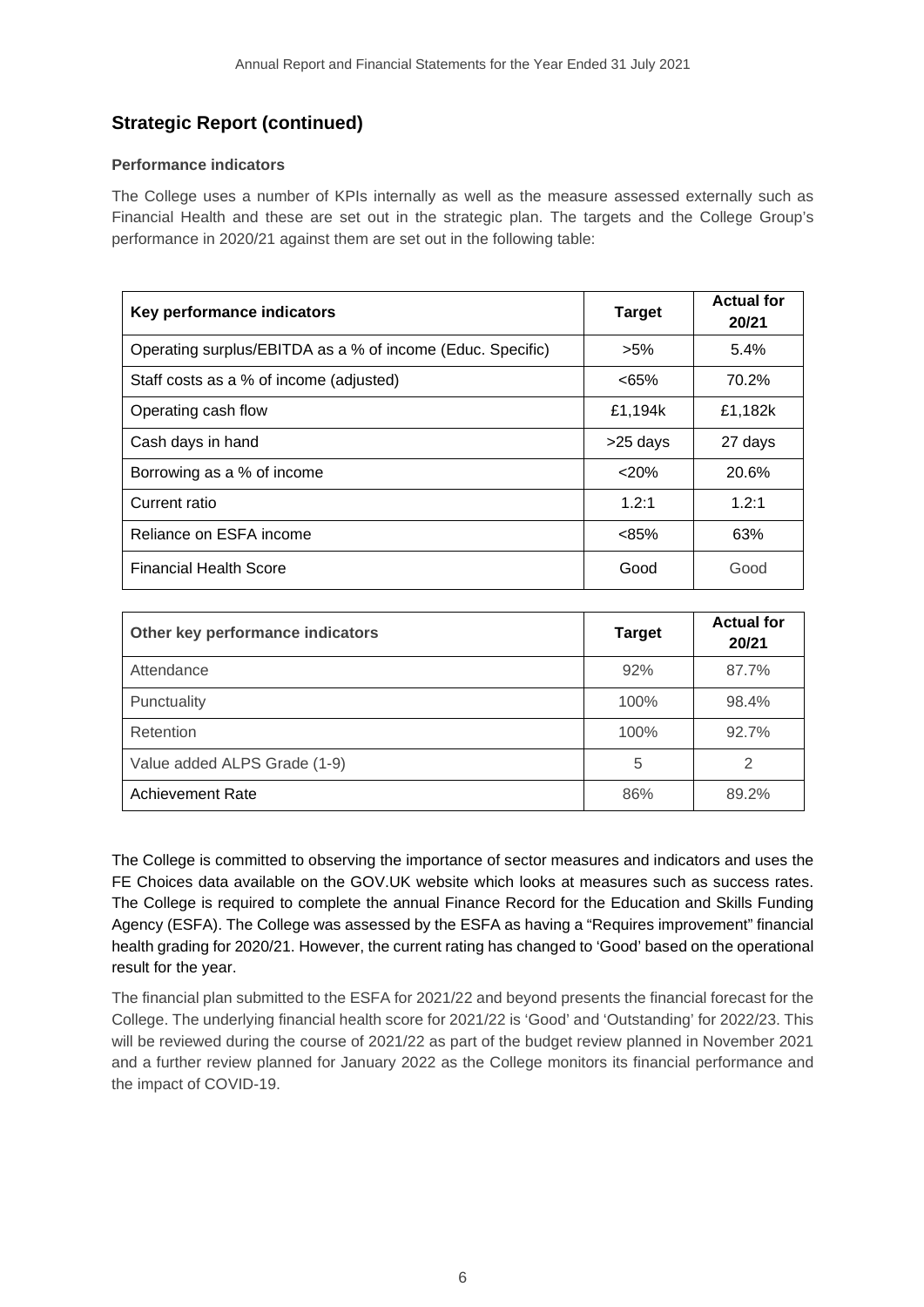# **Future Development and Performance**

#### **Financial results**

The College Group generated a surplus in the year of £6,796k (2019/20: deficit £1,970k), with total comprehensive income of £10,323k (2019/20: deficit of £4,670k). The total comprehensive income in 2020/21 is stated after accounting for the re-measurement of the Defined Benefit pension scheme.

The financial position has improved significantly from the original budget that was approved by the Corporation. The main reasons for this are due to the inherited building on Canvey Island from Essex County Council (valued at £8m) and the allocation of non-government grant (£900k) spent against renovations to the said building.

The College's underlying operating position after exceptional items is summarised as follows:

| £,000    |
|----------|
| 10,323   |
| (4, 443) |
| 2,530    |
| 8,410    |
| 26       |
| 146      |
| (261)    |
| 8,321    |
| (8,000)  |
| (900)    |
| (579)    |
|          |

The College Group has accumulated income and expenditure reserves of £12,741k (2019/20: £2,324k) and cash and short-term investment balances of £1,507k (2019/20: £977k). The College strategy is to continue to accumulate reserves and cash balances in order to create a contingency fund and this is demonstrated through the College Financial Forecast Report.

The College has significant reliance on the education sector funding bodies for its principal funding source, largely from recurrent grants. However, in 2020/21 the current rate of 63% of the College's total income has been distorted by the building valuation income following the acquisition of the XTEND Centre on Canvey Island. When the building valuation is excluded the funding body dependency becomes 86%.

Tangible fixed asset additions during the year totalled £2.5m with two major projects accounting for the majority of this investment. The XTEND Centre on Canvey Island totalled £1.2m and College Condition Funding for capital condition improvements totalled £1.1m. Other asset purchases totalled £200k. Assets under construction include an additional £350k of renovations to the XTEND Centre in readiness for the relocation of our subsidiary company (ITEC Learning Technologies Ltd) from their current site in Basildon.

During 2020/21, the College consolidated its loans into one loan totalling £4.363m. In addition, the College agreed a 12-month capital loan repayment holiday with its bank, and this has contributed to an improved cash position for 2020/21.

The College had one 100% owned subsidiary company in 2020/21, ITEC Learning Technologies Ltd. Their results are consolidated within this set of Financial Statements

# **COVID-19 impact**

The financial position deteriorated significantly following COVID-19 with a reduction to income of circa £1.4m. The revised budget set post COVID-19 showed that the College funded income relating to Apprenticeships reduced by £257k with Higher Education income reducing by £703k. Other income from commercial activity identified losses of £151k from our catering service and losses of £291k from our Sports Centres and other college wide activity.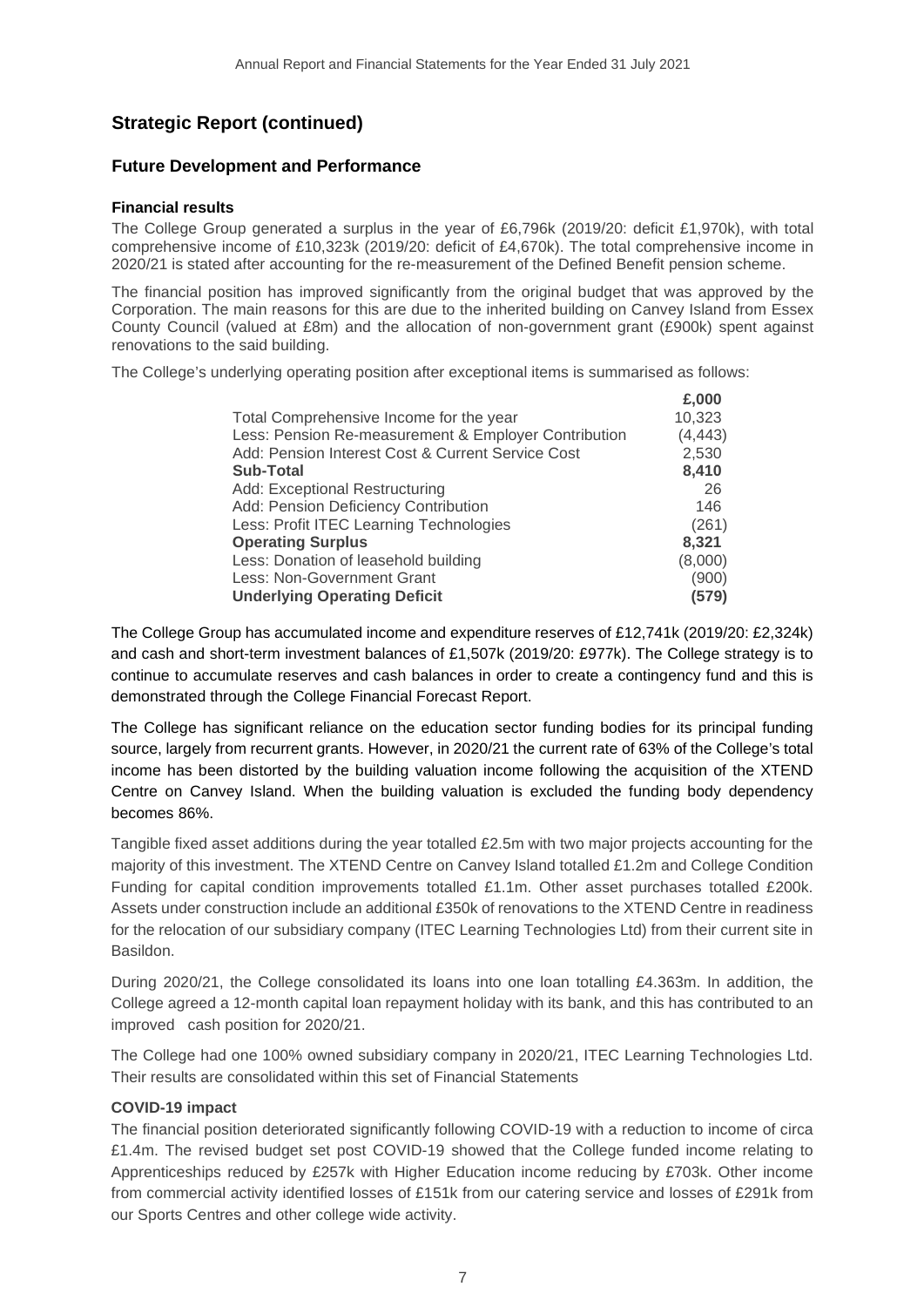### **Future Development and Performance - continued**

#### **Treasury policies and objectives**

Treasury management is the management of the College's cash flows, its banking, money market and capital market transactions; the effective control of the risks associated with those activities; and the pursuit of optimum performance consistent with those risks. The College has a separate treasury management policy in place.

Short-term borrowing for temporary revenue purposes is authorised by the Accounting Officer. All other borrowing requires the authorisation of the Corporation.

#### **Cash flows and liquidity**

The cash position of the group is reported at £1.507k (2019/20: £977k), an increase of 530k. The College was able to manage its cashflow during the low funding periods between January and April due to ESFA funding received for condition improvements as this planned work was delayed due to COVID-19. The impact of COVID-19 did not help our financial position during 2020/21 as income declined forcing the College to take exceptional tight cash management measures. The position going into 2021/22 should ease as the College adopts measures to improve its cash position; however, the impact of COVID-19 may have a detrimental effect on the measures being taken.

The College does not have a bank overdraft in place currently, but discussions have taken place with its bank regarding the level of support that would be available should the need arise. Current forecasts show the College will be able to manage its cashflow effectively during 2020/21 but the bank have indicated financial support will be available if needed.

The size of the College's total borrowing and its approach to interest rates has been calculated to ensure a reasonable cushion between the total cost of servicing debt and operating cash flow. During the year, this margin was comfortably exceeded.

#### **Reserves Policy**

The College Group introduced a reserves policy in 2020/21 as it recognised the importance of reserves in the financial stability of any organisation to ensure that there are adequate reserves to support the College's core activities.

As at the balance sheet date, total reserves of the Group £17.000m (2020: £6.677m) were held which included Income and Expenditure reserves of £12.741m (2020: £2.324m) and Revaluation Reserves of £4.259m (2020: £4.353m).

The College Group set out in its Reserves Policy its approach to improving liquidity and the financial plan indicates an improving picture over the next three years. In-year budget reviews during 2021/22 will monitor this position to ensure the College Group has the necessary working capital to continue its day-to-day operations.

It is the Corporation's intention to increase reserves over the life of the strategic plan and beyond through the generation of annual operating surpluses. This has been reflected in the Reserves Policy for 2020/21.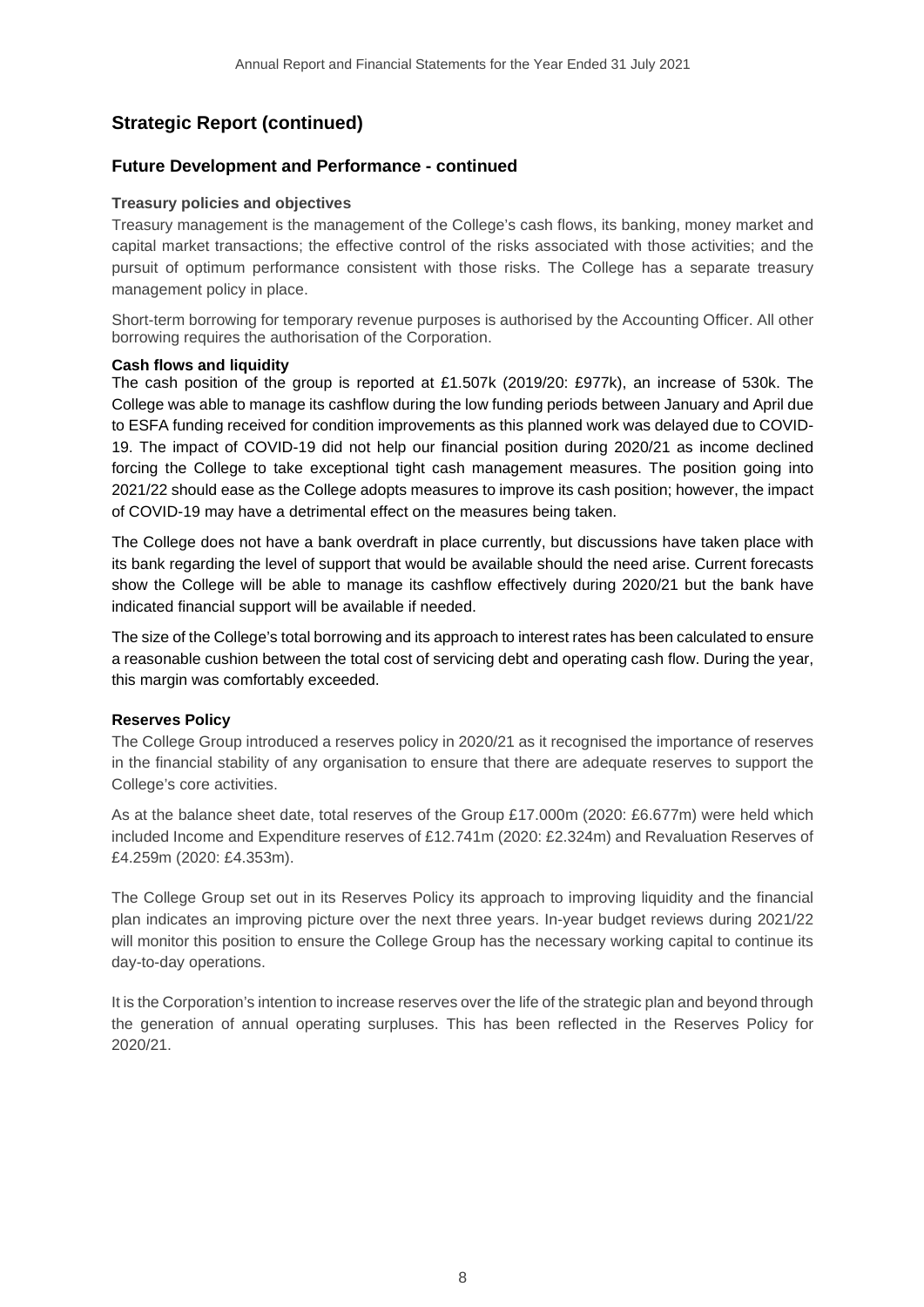# **Future Development and Performance (continued)**

#### **Financial Health – continued**

The financial health score for 2020/21 was confirmed by the EFSA as 'Requires Improvement' based on our financial plan, however the results for the year indicate a 'Good' score. The forecast score for 2021/22 being 'Good'. The financial health score is based on the submission made by USP College of its three-year financial plan. However, the end of year outcome has been reassessed and now shows the Colleges financial health as 'Good' based on the operational result for the year.

### **Impact of COVID-19**

The pandemic has had a significant impact on the College finances as these financial statements show. 2021/22 will continue to be a challenging year due to the uncertainty surrounding the COVID-19 pandemic and as the College strives to improve its financial health and cash position. The budget review carried out in November 2021 demonstrates the challenges faced but also the actions the College has been able to take to ensure it reports a surplus for 2021/22. The proposed January 2022 budget review will allow the College to establish how likely it is to achieve its revised budget position but also ensure necessary action is taken should further mitigations be required.

#### **Student numbers**

In 2020/21, the College has delivered activity that has produced £17,389k in funding body main allocation funding  $(2019/20 - £16,341k)$ . The College had 3,466 funded and nil non-funded 16-18 students.

In order to mitigate the risk to student recruitment, the College has introduced stronger progression routes to retain current students and has focused on building positive relationships with external organisations including local schools. In addition, the College continues to make improvements to both marketing and quality.

#### **Student achievements**

Students continue to prosper at the College with Achievement rates for 16-18 year olds over 7% points above National average rates.

Vocational students achieved between 0.65 and 0.68 (value added) grade higher than expected. Academic students achieved between 0.51 and 1.19 (value added) grade higher than expected. Overall value added for all levels was positive at 0.77 and a 0.56 increase on last year.

English and Maths achievements and pass rates were above the National average rates. Achievement gaps between groups of students is good and further diminished with positive and sustained destinations.

#### **Curriculum developments**

The College has undergone a curriculum enhancement review and all curriculum areas have mapped the industry specific and generic transferrable skills needed for relevant careers against all of the courses delivered and the future career options. From internship to degrees, all courses have a clear line of sight to employment and sit within the College's five key sector areas and revised career pathways. These career pathways are in line with the South Essex Local Enterprise Partnership priorities and the College's student destination data. Courses that the College has not delivered well historically have been cut.

The curriculum offer has been further reformed to ensure courses that we have not delivered successfully have been cut and all offers have a clear route to employment.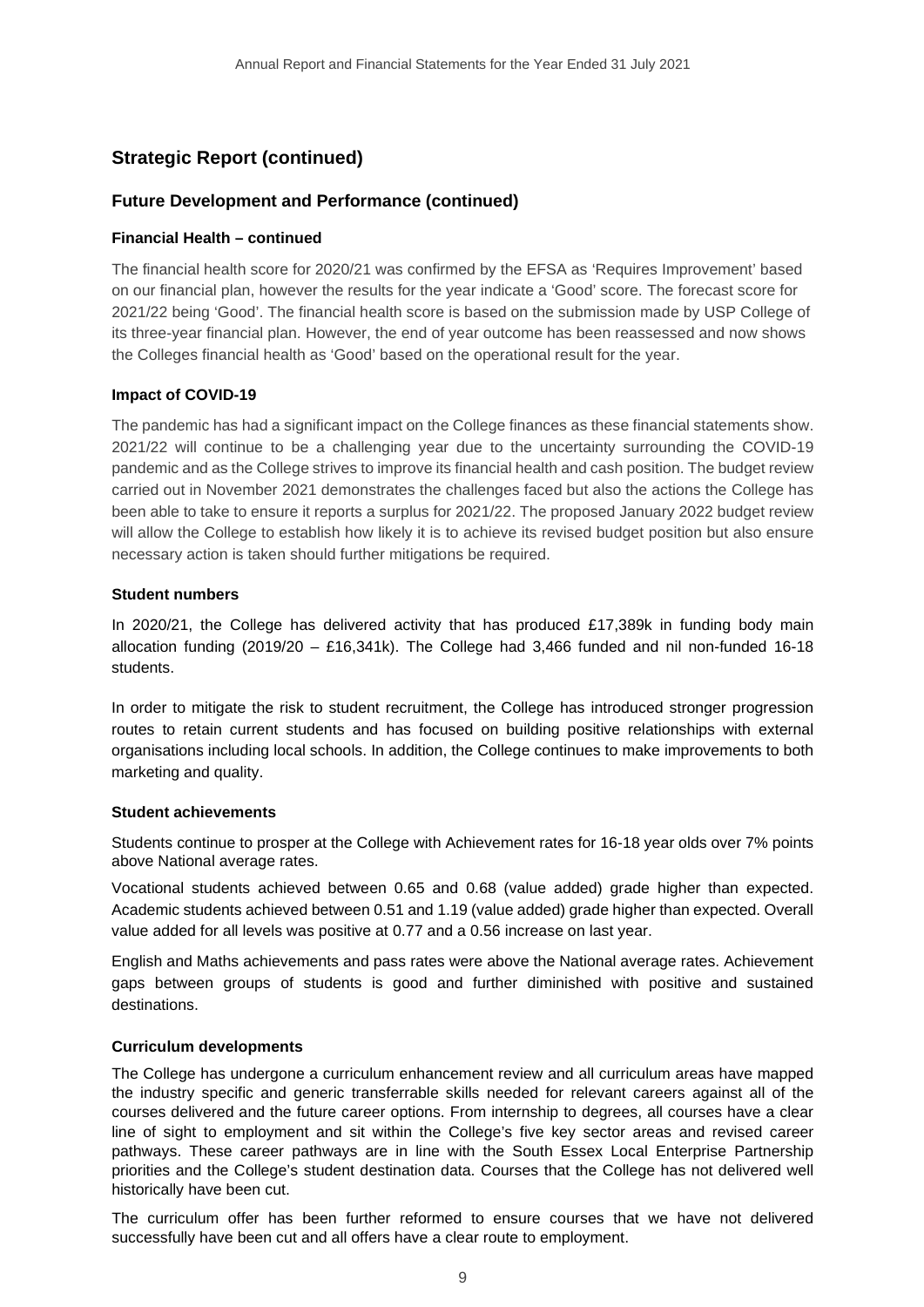# **Future Development and Performance (continued)**

#### **Curriculum developments (continued)**

Our Academic Career Pathways promote A Levels which enable students to make informed decisions about their next step toward HE, Employment and Apprenticeships. Also, Level 3 Core Maths offer is available and can be taken as an addition to their 3 A Level subjects. Core maths helps to develop students' mathematical skills and thinking and supports courses such as Psychology, Sciences, Business, Geography as well as technical and vocational qualifications.

Further developments of College learning companies have seen a huge increase in students working on live briefs and this year, the majority of vocational students are achieving a significant proportion of their criteria by working on either externally set client projects or internal projects.

The College career focused learning strategy has seen the implementation of student continuous professional development days and feedback and quality monitoring has highlighted the specific, career related skills and knowledge the students have acquired.

The College has invested in five immersive learning rooms which use state of the art technology to allow teachers to deliver lessons to two groups simultaneously in different classrooms. This has allowed classes at each campus with low numbers to be taught rather than cut because of non-financial viability. This has also allowed more groups of students to access our best teachers. A small number of courses have also pre-recorded high quality content using a state-of-the-art content capture facility. Innovative timetabling has allowed these courses to merge groups together to access this high-quality lesson at the same time.

The College has heavily invested in state-of-the-art digital facilities at the new XTEND campus on Canvey Island. These facilities enhance the student learning experience and include a Discovery Suite, Immersive rooms, Volumetric Studio, Emerging Technologies Suite, Media Wall, Motion Capture Room and Enterprise Suite. These facilities have enhanced existing curricula in the Creative & Digital sector and allowed for the development of new curricula such as the UAL Level 3 Diploma in Digital Innovation & Virtual Reality and Level 3 Extended Diploma in E-Sports.

In 2021/22, the College will continue to focus on delivering its Strategic Plan that promotes Career Focused Learning and will include the implementation of student continuous professional development days to help guide our students to their career aspirations.

At USP College, our mission is to connect young people to great career pathways, through exciting work and learning opportunities. We have researched the job opportunities in the UK and have a good understanding of regional career options in Essex. We have combined this knowledge with our expertise in training, working with employers to shape professional education into the form of career pathways using the latest SELEP Skills Strategy.

Our Career Focused Learning philosophy centres around 5 career paths as follows, linked to our strategic aims:

- Creative & Digital
- Health, Care & Medical
- Early Years, Childcare & Education
- Financial & Professional Services
- Life & Sport Sciences

USP College is committed to maintaining a Career Portal, with our staff trained to support students find career information, investigate the skills required to be successful, work with employers and provide progression routes that include qualifications and university opportunities.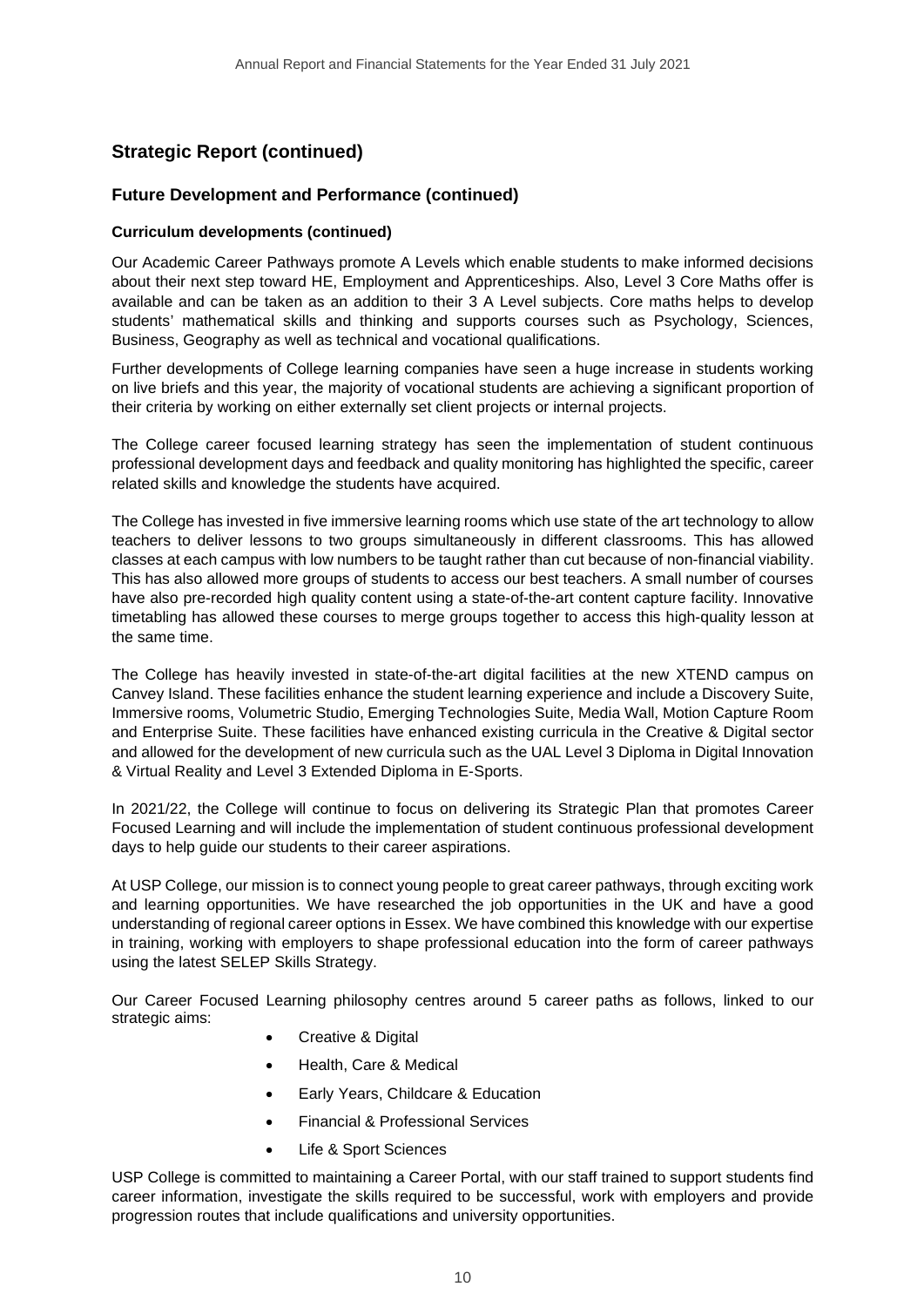# **Future Development and Performance (continued)**

### **Curriculum developments (continued)**

Our new career packages will focus on students acquiring the skills required to enter into a chosen career or industry. Career packages will be built on national and regional career opportunities in our region and across the UK. The key components and principles of our career packages include:

- An academic or professional (vocational) cluster of qualifications and skills designed with career as the start and end point of its design
- A direct route to higher study and employment with multiple entry points for students to follow, giving them clear progression towards career goals.
- All packages will be within our chosen sectors of specialism.
- All USP packages will be based specifically on aspirational careers or professions as opposed to jobs.
- USP career packages will be catering for professions requiring a range of professional and academic skills
- All USP students will engage in a substantial CPD programme designed to support one of our specialist sector areas and fully compliment qualification-based studies
- Boards of employers will validate our curriculum offer and support the College to deliver additional training for specific careers. They will also validate the skills
- Our immersive teaching spaces will be developed to provide a wide network of teachers from around the country who can deliver to USP students remotely
- 25 Vscene Live Streaming rooms

The College has formed a partnership with Career Colleges leading to the formation of the Career College in Digital Technologies and the Career College in Financial Services. This partnership will ensure that students in these particular sectors are fully prepared not just for a job but a long and prosperous career in their chosen sector. Career Colleges will support with providing high quality work experience opportunities, the implementation of Project Based Learning for all type and levels of qualification and an increase in the number of live briefs available within these specific sectors.

All curriculum provision includes the opportunity for English and Maths development through the College's "M&E strategy" and opportunities for Work Experience and Placements through a dedicated support team. Further enhancement to the student journey is the innovation of the College Learning Companies (e.g. Live Creative) that provides rich and meaningful client briefs for local and national businesses.

It is imperative to note that all students have access to this curriculum offer at USP College for this academic year.

# **Payment performance**

The Late Payment of Commercial Debts (Interest) Act 1998, which came into force on 1 November 1998, requires Colleges, in the absence of agreement to the contrary, to make payments to suppliers within 30 days of either the provision of goods or services or the date on which the invoice was received. The target set by the Treasury for payment to suppliers within 30 days is 95 per cent. During the accounting period 1 August 2020 to 31 July 2021, the College paid 85% of its invoices within 30 days. The College incurred no interest charges in respect of late payment for this period.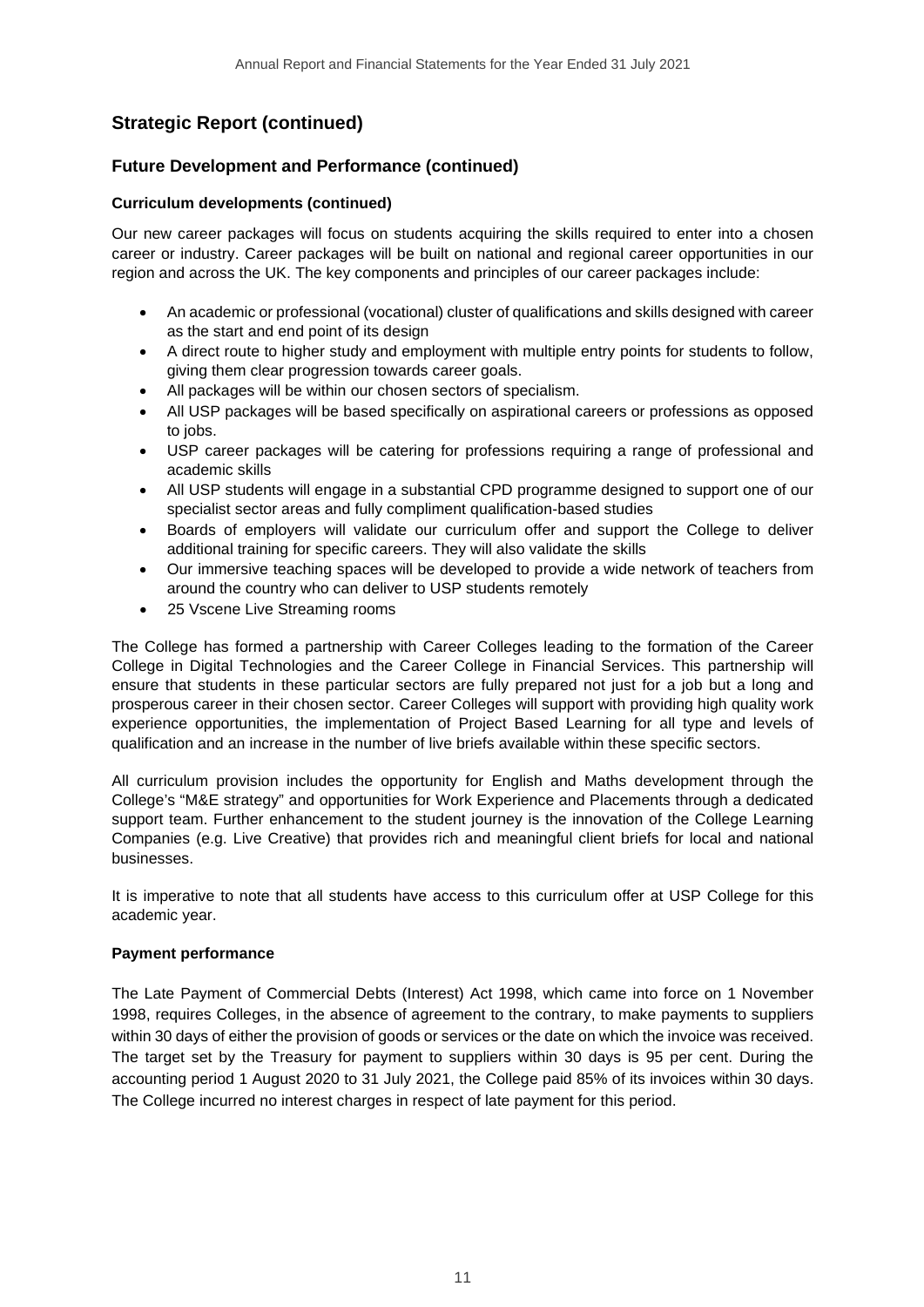## **Future Developments and Performance (continued)**

#### **Group companies**

The College has two subsidiary companies. The first of these being ITEC Learning Technologies Ltd (ITEC) which was acquired in January 2019. The principal activity of ITEC is the provision of delivering apprenticeship. This supports the USP strategic plan, in particular regarding meeting the needs of employers and supporting local people through progression routes into apprenticeships and employment. However, the future plans of ITEC are currently under review for reasons stated on page 20. Any surpluses generated by the subsidiary is transferred to the College under deed of covenant.

During 2020/21 the College set up a second subsidiary company called XTEND Digital Ltd. This company has been set up for commercial purposes but is currently dormant whilst business planning is finalised.

#### **COVID-19 impact**

The commercial activities along with the achievement of targeted Apprenticeship's growth for ITEC have been adversely impacted by COVID-19 with income levels reducing by circa £257k. Some mitigating action was taken to reduce costs, but this was made difficult by additional costs incurred to implement virus protection measures. The Corporation therefore took the decision to waive the USP College service charge for 2020/21 and to write off amounts owed to the parent company.

#### **Future prospects**

The College continues to drive its strategic plan ensuring balanced investment in key areas whilst maintaining its financial sustainability. In 2018/19 the College was successful with its bid for SELEP funding to build a new Digital Technology Centre at its Seevic Campus. The project value was £1.8m with a 50:50 match funding. However, as the cash position of the College declined over the following 18 months, in part due to COVID-19, this project became unaffordable. At the same time Essex County Council contacted the College to offer premises available on Canvey Island. This was a relatively new building and was ideal for the College to create its Digital Technology Centre and allow it to relocate its Supported Internship Provision

Through negotiations with SELEP the College was able to redistribute its previously approved funding of £900k to this new project with a reduced level of College match funding (£350k). Work commenced in September 2020 with building works completed in July 2021 after an initial delayed caused by COVID-19. The building became operational from August 2021.

Following the government announcement that £200m would be invested into college condition improvements, the College received £800k. These funds were assigned to key college condition improvements that were subsequently approved by the ESFA. Initial plans were for this work to be completed by March 2021 but due to the COVID-19 pandemic this date was revised to September 2021. The work undertaken included improvements identified as part of the ESFA condition surveys and those identified by the College through its own surveys or property strategy.

Further investment will take place as part of the College funded capital programme for 2021/22 to enhance current online learning and immersive technology identified as a direct result of COVID-19. This investment will ensure efficient, uninterrupted online learning for our students during the COVID-19 pandemic.

Student recruitment for 2021/22 went well with the funding allocation being met. Through lagged funding the College expects the funding position for 2022/23 to be in line with 2021/22.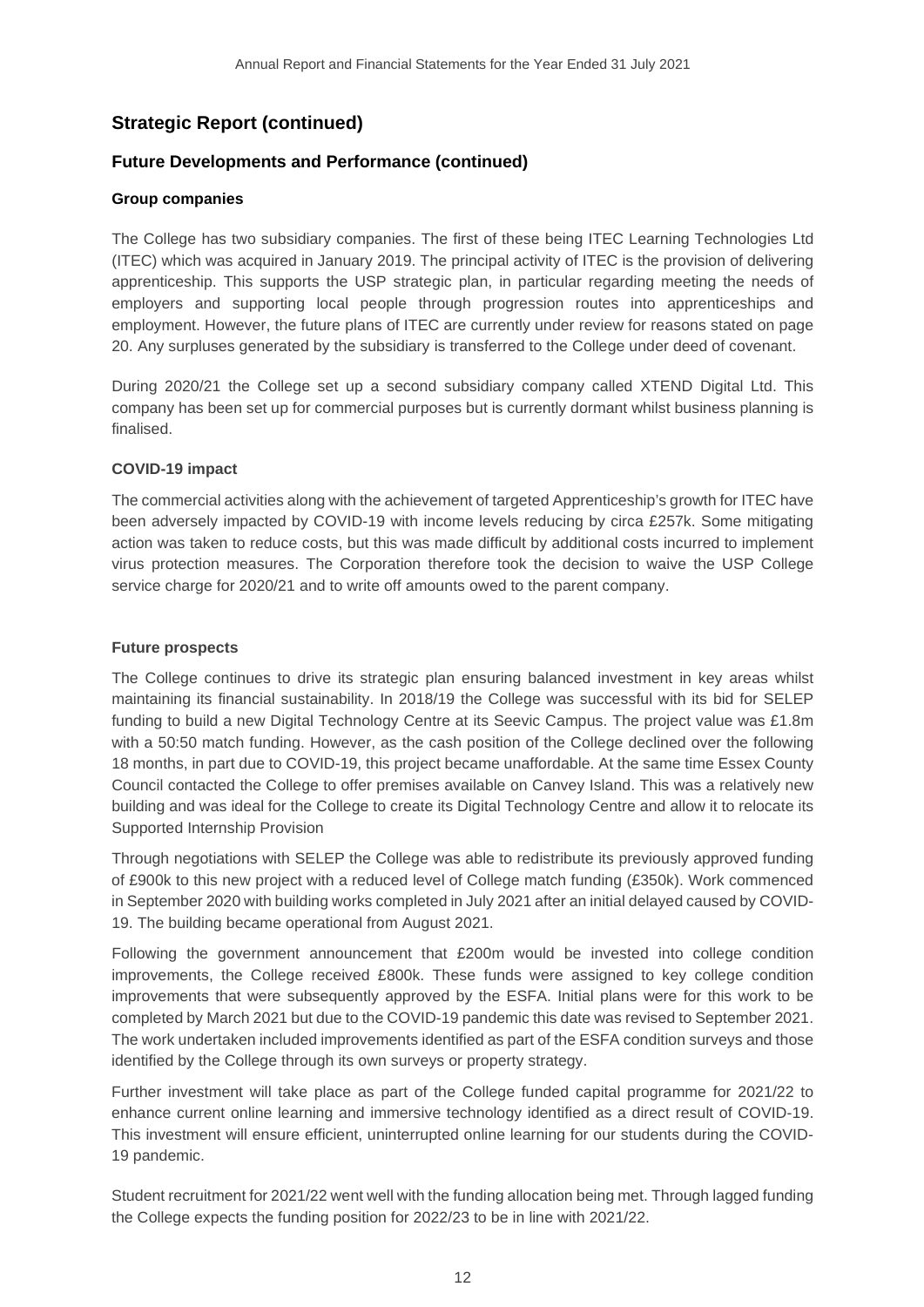# **Future Developments and Performance (continued)**

# **Future prospects (continued)**

The impact of COVID-19 has meant the proposed land sale at the Seevic Campus was delayed. This recommenced during 2020/21 with a public consultation taking place on the local plan for Castlepoint Council. The outcome of this consultation will be announced in December 2021. The College has identified a development partner who will support the College through the sale process and master planning with the local Castlepoint Council.

# **College Financial Forecast Report**

The College governors approved the College Financial Forecast in July 2021 which sets objectives for the period to 31 July 2022. The College aims to achieve a financial health rating of 'Good' but recognises the challenges faced due to the COVID-19 pandemic. The current forecast surplus for the year to 31 July 2022 is deemed reasonable in the current climate and, indications are that good financial health will be achieved. The plan shows that the College expects to increase its surplus further in 2022/23 as its student numbers improve and growth plans are implemented.

Higher Education has become a significant part of the College finances due to current growth plans: this highlights the importance of tight monitoring and control which the College will focus on during 2020/21.

The College is prioritising improving its cash position over the coming years and this may dictate the level of future capital investment. However, the College will look to take advantage of further capital funding that is made available by the ESFA.

A budget review took place in November 2021 to establish whether the College Group is on track to deliver if financial plan. Appropriate measures will be put in place to ensure a surplus budget is reported and a new financial plan and cash flow forecast was presented to the Corporation for approval in December 2021.

The College will target, as a result of efficiency measures, to increase its contribution and reduce its dependency on the funding bodies.

# **Resources**

The College has various resources that it can deploy in pursuit of its strategic objectives.

Tangible resources include principal College Campuses for:

- Seevic Campus, Benfleet freehold
- Palmers Campus, Grays long leasehold on the Buildings only
- ITEC Premises, Canvey Island long leasehold on the Buildings only
- XTEND Centre, Canvey Island long leasehold on the Buildings only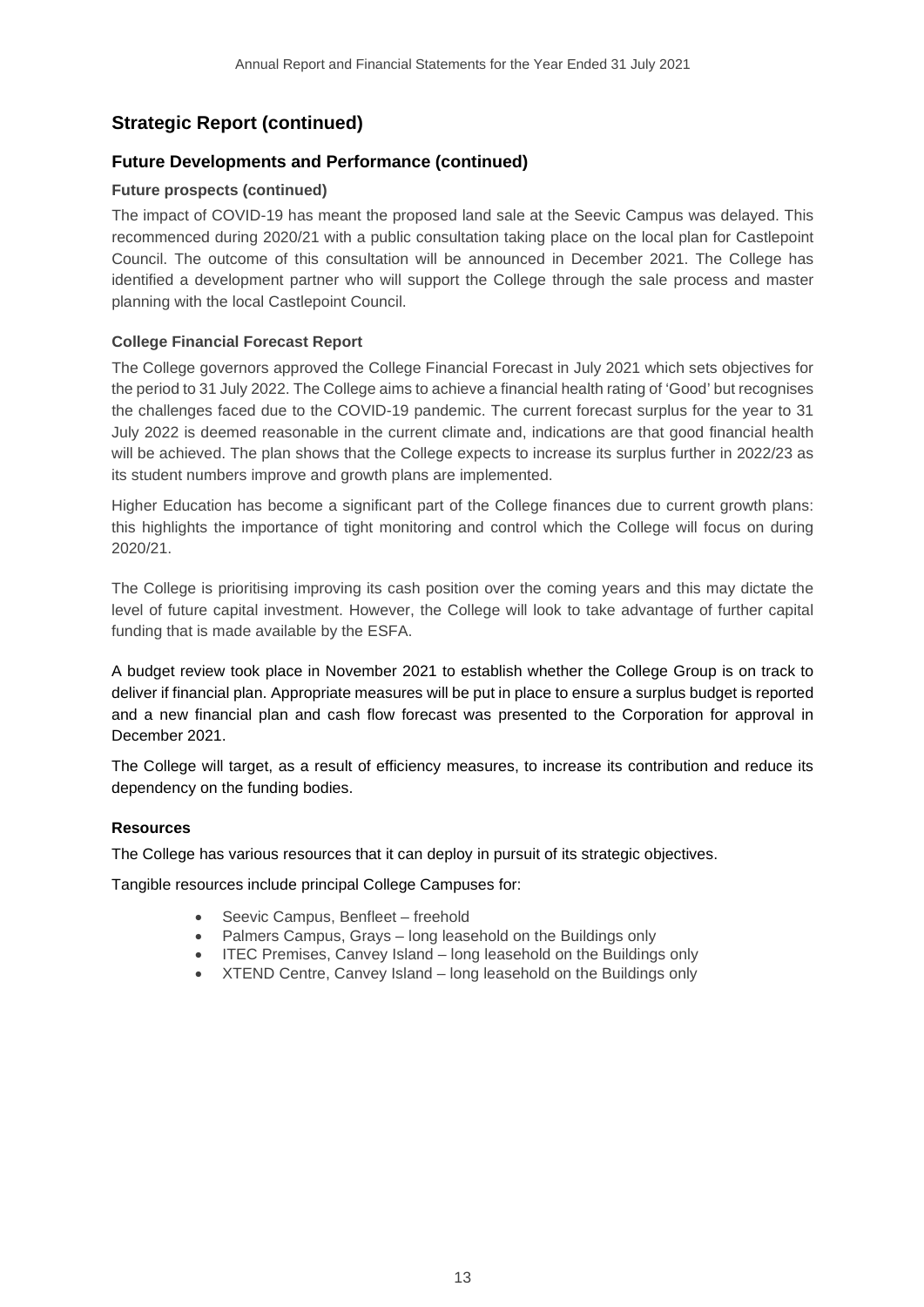### **Financial**

The College Group has £17.000m of net assets (including £11.713m pension liability) and long-term debt of £4.363m. Tangible resources include the three College Campuses in Benfleet, Grays and Canvey Island.

### **People**

The College employs 491 people, as at 31 July 2021, of whom 196 are teaching staff.

### **Reputation**

The College has a good reputation locally and nationally but seeks to make further improvements at all of its Campuses to match its goal of being an outstanding College. Maintaining a quality brand is essential for the College's success at attracting students and external relationships and this will be aided as the College promotes its strategic plan linked to Career Focused Learning.

# **Principal Risks and Uncertainties**

The College has developed strategies for managing risk that now embed risk management in all that it does. Risk management software and processes have been implemented to protect College assets, reputation and financial stability. The governing body has overall responsibility for risk management and its approach to managing risks and internal controls are explained in the Statement on Corporate Governance.

The ability of the College to undertake further work and training during the year to enhance its risk processes has been hampered by the COVID-19 pandemic. Future development is planned, as COVID-19 restrictions reduce, to further embed the system of internal control, including financial, operational and risk management designed to protect the College's assets and reputation. During 2020/21, effective departmental risks was reported alongside the core College headline risks. Departmental risks will continue to be reviewed and updated on a quarterly basis with an annual risk report presented to the Risk and Audit Committee.

Based on the strategic plan, management undertake a comprehensive review of the risks to which the College is exposed. They identify systems and procedures, including specific preventable actions which should mitigate any potential impact on the College. The internal controls are then implemented and the subsequent year's appraisal will review their effectiveness and progress against risk mitigation actions. In addition to the annual review, management will also consider any risks which may arise as a result of a new area of work being undertaken by the College.

A risk register is maintained at the College level which is reviewed at least annually by the Risk and Audit Committee and more frequently where necessary. The risk register identifies the key risks, the likelihood of those risks occurring, their potential impact on the College and the actions being taken to reduce and mitigate the risks. Risks are prioritised using a consistent scoring system.

Following the COVID-19 pandemic the College implemented an additional COVID-19 risk register which identified the key risks the college faced following the outbreak of this virus. Particular focus was given to the health and safety of our students and staff as well as the financial implications caused by this pandemic.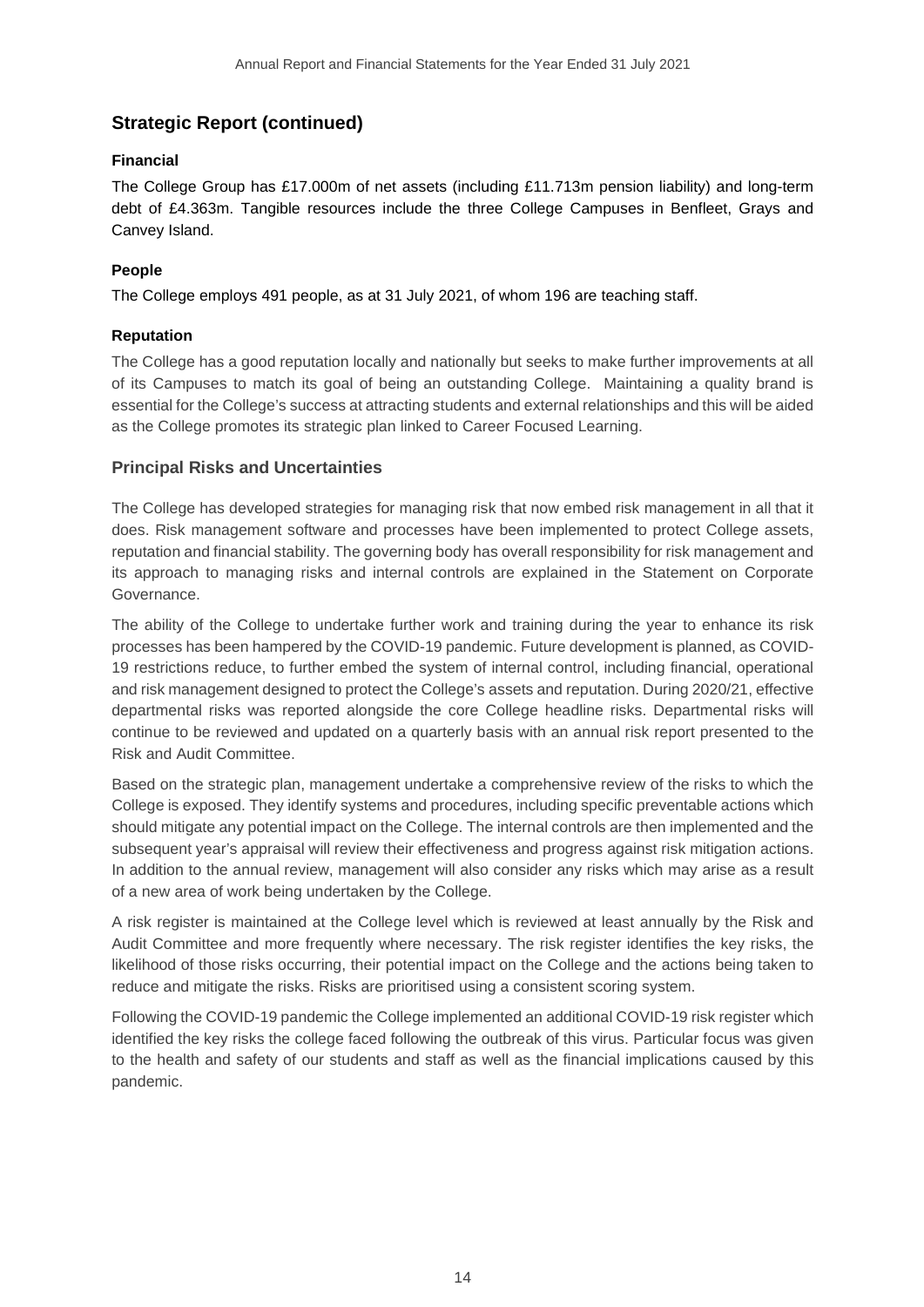# **Principal Risks and Uncertainties (continued)**

Outlined below is a description of the principal risk factors that may affect the College and these include additional risks relating to COVID-19. Not all the factors are within the College's control. Other factors besides those listed below may also adversely affect the College.

- Risk that student recruitment targets are not achieved for classroom-based delivery & Higher Education
- The College is unable to secure necessary funds to deliver its property strategy
- Governance arrangements are not clearly defined
- College unable to attract/retain Governors with appropriate skills
- Insufficient levels of funding effecting the going concern status of the College
- Risk that student recruitment targets are not achieved for Apprenticeships
- Risk of breaching bank loan covenants effecting the going concern status of the College
- Inadequate systems and procedures relating to Health & Safety
- Inadequate safeguarding / prevent awareness policies and procedures
- Risk that subsidiary company is unable to operate as a going concern
- The College is unable to react in a focused timely manner to unforeseen Business Interruption (Disasters, Cyber Attack etc)
- The College is unable to secure necessary funds to deliver its property strategy which will ensure both campuses are developed so they are fit for purpose and meet the strategic objectives

# COVID-19 Risks

- financial risk following further lockdowns including reduced recruitment, low Apprenticeships recruitment, reduced Higher Education recruitment and reductions to other commercial activity
- inability to report forecast surplus due to financial impact of the virus resulting in an adverse impact on the College cash position putting the College at risk of intervention or insolvency
- ineffective virus measures resulting in College closure due to high number of infections
- reputational risk caused by inadequate virus measures and management response to the pandemic
- insufficient financial support by the ESFA and Government to support colleges through the pandemic.

# **1 Government funding**

The College has considerable reliance on continued government funding through the further education sector funding bodies. In 2020/21, the current rate of 63% of the College's total income has been distorted by the building valuation income following the acquisition of the XTEND Centre on Canvey Island. When the building valuation is excluded the funding body dependency becomes 86% but this level of requirement is expected to reduce over the next three years. There can be no assurance that government policy or practice will remain the same or that public funding will continue at the same levels or on the same terms.

The College is aware of several issues which may impact on future funding

• Possible reduction to Higher Education funding following poor partner performance and recruitment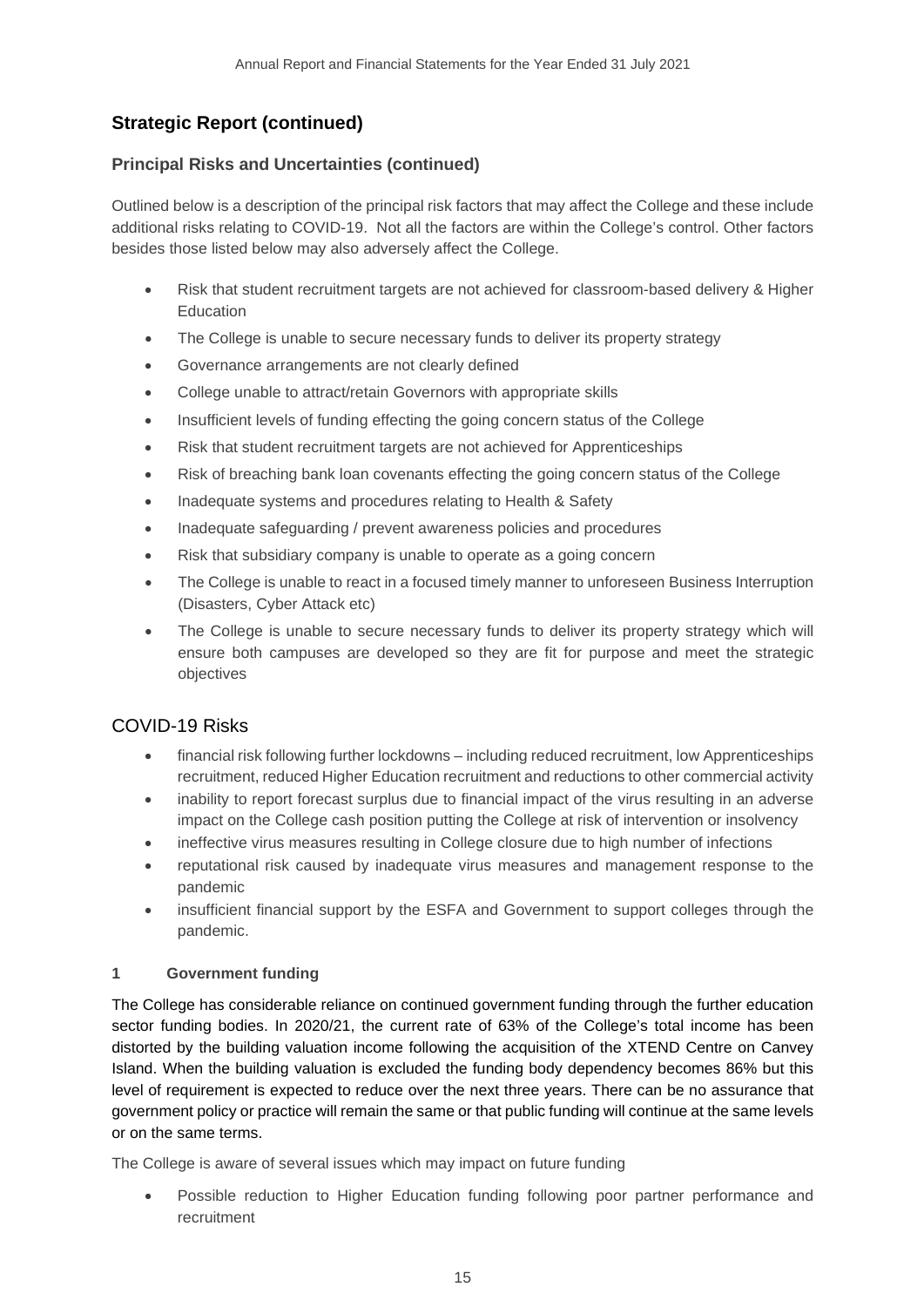# **Principal Risks and Uncertainties (continued)**

- Apprenticeships reforms and recruitment
- Devolution of the adult education budget
- Apprenticeships Levy effect on the marketplace
- The recruitment and retaining of key staff who can innovate and support key College areas, including English and Maths

This risk is mitigated in a number of ways:

- Update of the new College Strategic Plan linked to Career Focused Learning
- Funding is derived through a number of direct and indirect contractual arrangements
- By ensuring the College is rigorous in delivering high quality education and training
- Considerable focus and investment is placed on maintaining and managing key relationships with the various funding bodies
- Regular dialogue with funding bodies
- Ensure additional funding opportunities are taken
- Detailed monitoring of curriculum delivery, including strong self-assessment, key management training and robust lesson observations
- Ensuring the College is focused on those priority sectors which will continue to benefit from public funding
- Income diversity and focused grant funding
- Positive change to the local area demographic
- Collaboration with other partner Colleges and working closely with other external partners
- Growing commercial opportunities and Apprenticeships through our new subsidiary company

#### **2 Tuition Fee Policy**

Ministers have confirmed that the fee assumptions remain at 50%. In line with the majority of other colleges, USP College will seek to increase tuition fees in accordance with the fee assumptions. The risk for the College is that demand falls off as fees increase. This will impact on the growth strategy of the College.

This risk is mitigated in a number of ways:

- By ensuring the College is rigorous in delivering high quality education and training, thus ensuring value for money for students
- Close monitoring of the demand for courses as prices change

# **3 Maintain adequate funding of pension liabilities**

The financial statements report the share of the Local Government Pension Scheme deficit on the College's balance sheet in line with the requirements of FRS 102.

This risk is mitigated by an agreed deficit recovery plan with the Essex Pension Fund.

# **4 Failure to maintain the financial viability of the College**

The College's current financial health grade is classified as 'Good' as described above. This is largely the consequence of COVID-19 causing reduced earnings before interest, tax depreciation and amortisation and reporting net deficit after excluding pension liability adjustments and the acquisition of Palmers College. Notwithstanding that, the continuing challenge of COVID-19 on the College's financial position remains the main constraint currently on further education.

This risk is mitigated in a number of ways: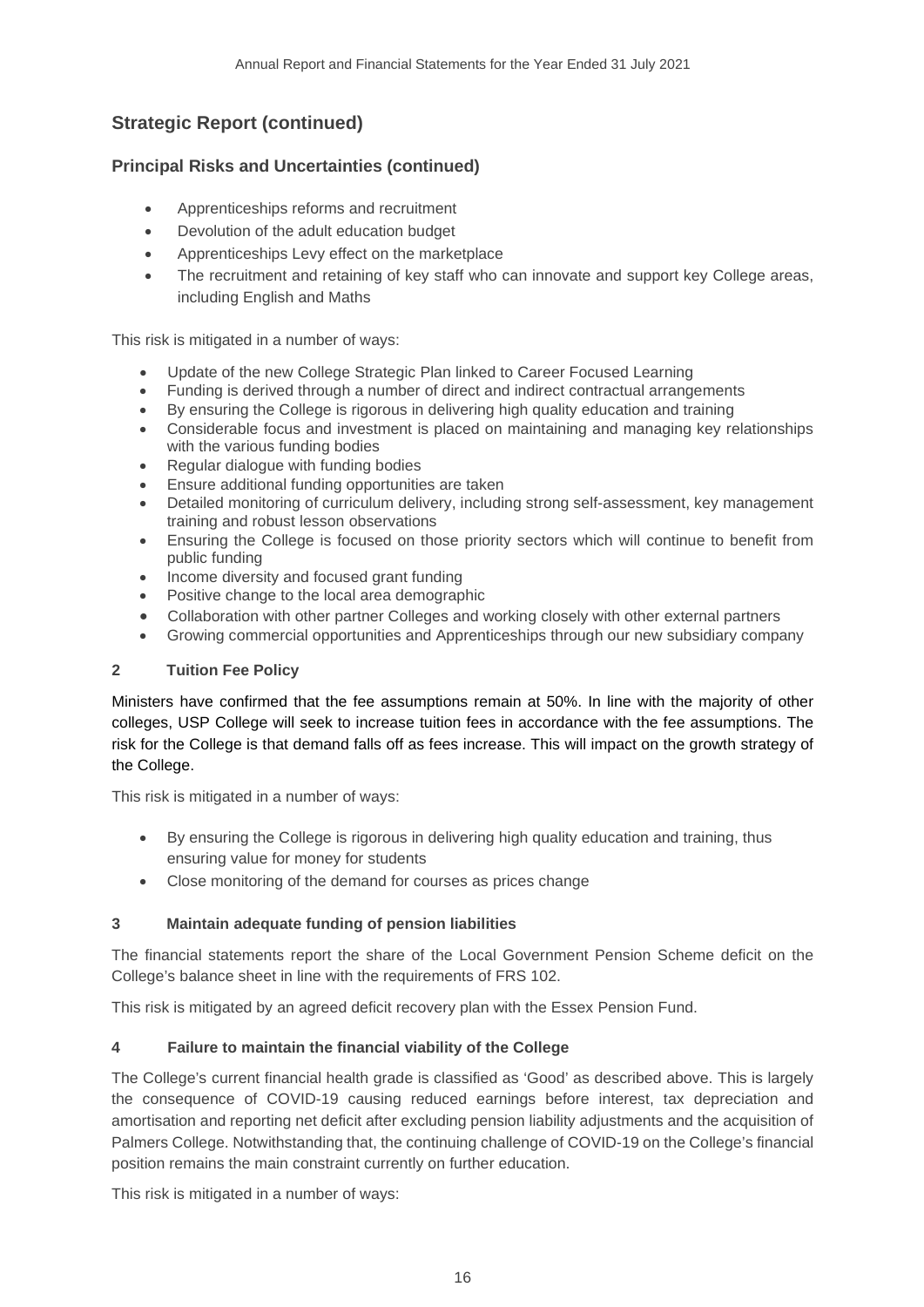# **Principal Risks and Uncertainties (continued)**

- By rigorous budget setting procedures and sensitivity analysis
- Regular in year budget monitoring
- Robust financial controls
- Exploring ongoing procurement efficiencies and improved finance systems
- Finance & Resources Committee task and finish group
- SMT finance focused meetings

# **5 Impact of COVID-19 Risk**

The impact of COVID-19 on the College during 2020/21 has been evidenced in this report. The pandemic is highly likely to impact the College Group further during 2021/22 and this will put immense strain on the Colleges ability to achieve a surplus. The key focus will be to protect the cash position of the College Group and to implement measures that will ensure this is achieved. Key to this is continued support and dialogue with our bank as well as the ESFA.

Despite the positive recruitment of students in 2021/22 the challenges faced by further education is evident without targeted financial support by government agencies.

# **Stakeholder Relationships**

In line with other colleges and with universities, USP College has many stakeholders. These include:

- Students;
- Staff;
- Governors
- Education sector funding bodies
- FE Commissioner
- Local employers (with specific links);
- Local authorities;
- Local Enterprise Partnerships (LEPs);
- The local community;
- Other FE institutions;
- Trade unions;
- Professional bodies

The College recognises the importance of these relationships and engages in regular communication with them through the College Internet site and by meetings.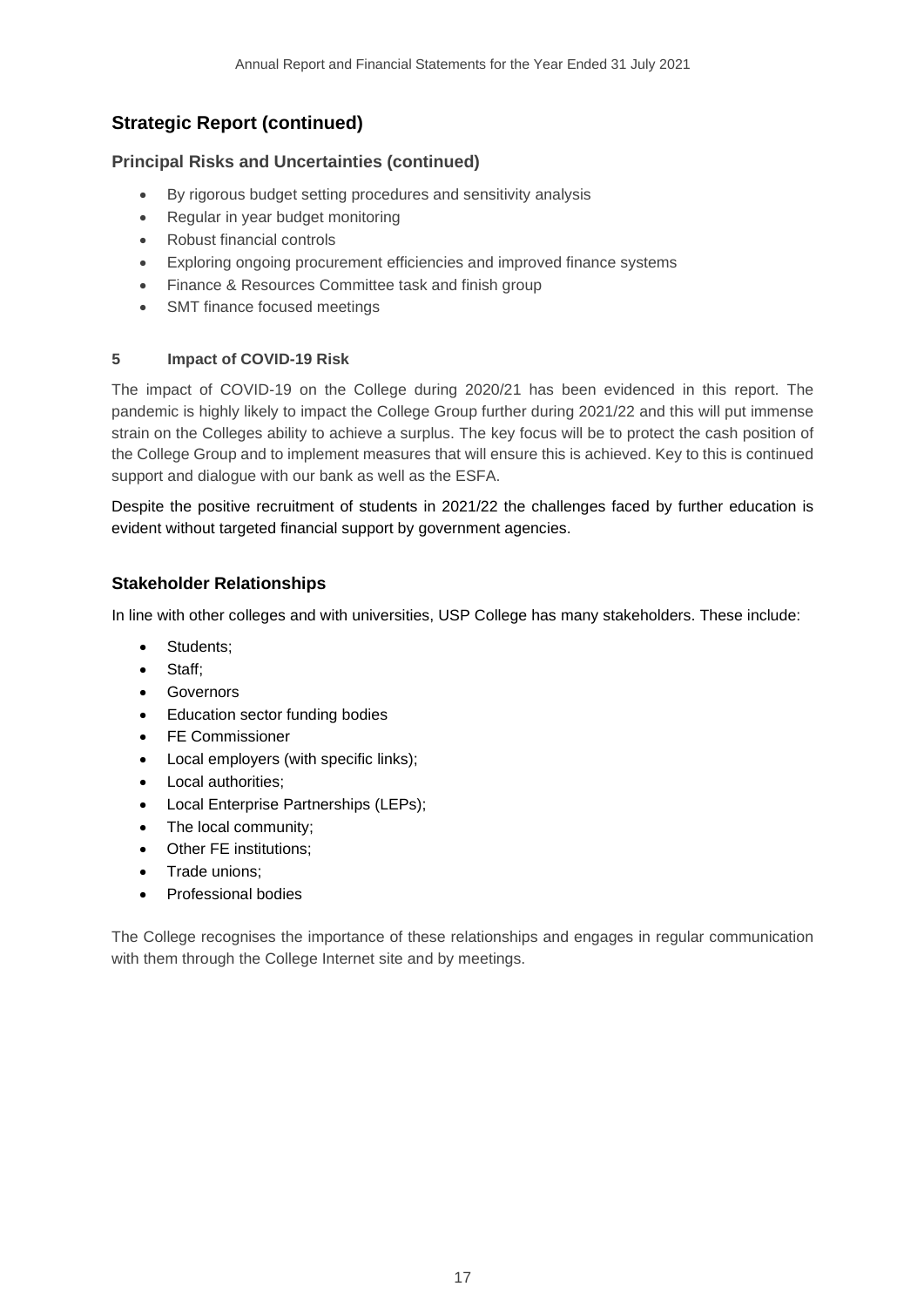# **Equality and Diversity**

### **Equality**

The College is committed to ensuring equality of opportunity for all who learn and work here. We respect and value the differences in race, gender, sexual orientation, disability, religion or belief and age within our College. We strive vigorously to remove conditions which place people at a disadvantage and we will actively combat bigotry. This policy is resourced, implemented and monitored on a planned basis. The College's Equal Opportunities Policy is published on the College's Intranet site.

The College publishes an Annual Equality Report and Equality Objectives to ensure compliance with all relevant equality legislation including the Equality Act 2010. The College undertakes equality impact assessments on all new policies and procedures and publishes the results. Equality impact assessments are also undertaken for existing policies and procedures on a prioritised basis.

The College is a 'Positive about Disabled' employer and has committed to the principles and objectives of the Positive about Disabled standard. The College considers all employment applications from disabled persons, bearing in mind the aptitudes of the individuals concerned, and guarantees an interview to any disabled applicant who meets the essential criteria for the post. Where an existing employee becomes disabled, every effort is made to ensure that employment with the College continues.

The College's policy is to provide training, career development and opportunities for promotion which, as far as possible, provide identical opportunities to those of non-disabled employees.

#### **Disability statement**

The College seeks to achieve the objectives set down in the Equality Act 2010:

- a) As part of its accommodation strategy the College updated its access audit. Experts in this field conducted a full access audit during 2008/09 and the results of this formed the basis of funding capital projects aimed at improving access.
- b) The College has appointed an Access Co-ordinator, who provides information, advice and arranges support where necessary for students with disabilities.
- c) There is a list of specialist equipment, such as radio aids, which the College can make available for use by students and a range of assistive technology is available in the learning centre.
- d) The admissions policy for all students is described in the College charter. Appeals against a decision not to offer a place are dealt with under the complaints policy.
- e) The College has made a significant investment in the appointment of specialist lecturers to support students with learning difficulties and/or disabilities. There are a number of student support assistants who can provide a variety of support for learning. There is a continuing programme of staff development to ensure the provision of a high level of appropriate support for students who have learning difficulties and/or disabilities.
- f) Specialist programmes are described in College prospectuses and achievements and destinations are recorded and published in the standard College format.
- g) Counselling and welfare services are described in the College Student Guide, which is issued to students together with the Complaints and Disciplinary Procedure leaflets at induction.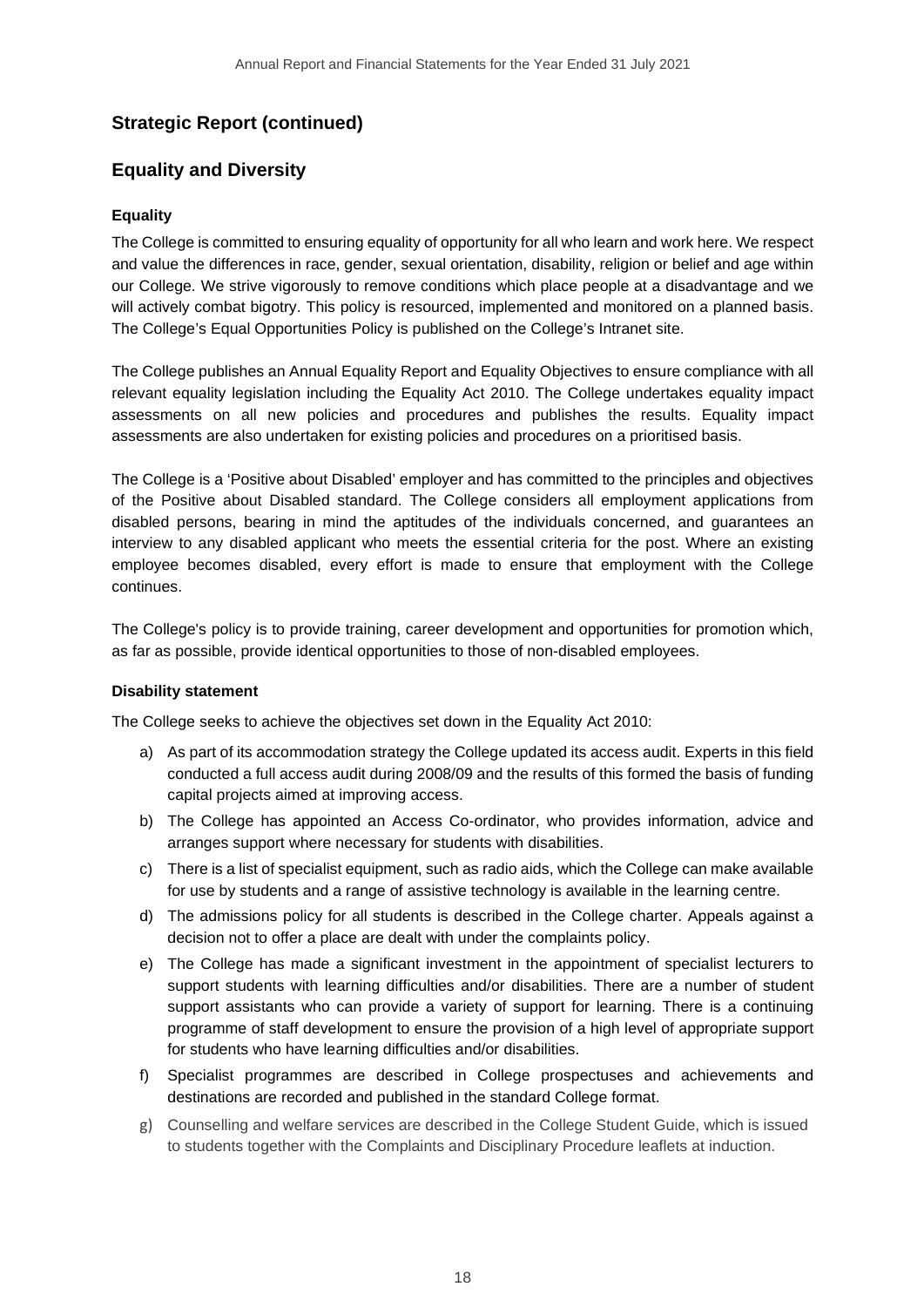# **Going Concern**

The College Group financial position for 2020/21 reports a surplus before interest, tax and depreciation of £9,080k, and a surplus before exceptional items of £6,796k. The operating deficit detailed on page 7 of £579K presents the College financial position after excluding the donation of leasehold buildings and non-government capital grant.

The Group is reporting total net current assets of £136k and for 2021/22 indications are the Group will report improving net assets as it strengthens its financial position. Cash held at the end of the financial year was reasonable at £1,507k with our bank loan totalling £4,363k.

After making appropriate enquiries, the Corporation considers that the College Group has adequate resources to continue in operational existence for the foreseeable future. For this reason, it continues to adopt the going concern basis in preparing the financial statements.

The Corporation recognises the uncertain times further education is facing currently due to the ongoing COVID-19 pandemic and has implemented tight controls to ensure financial performance is monitored effectively, including the introduction of the Finance Executive Group. This group includes the Corporation Chairman and the Finance and Resources Committee Chairman, along with the Principal & Chief Executive and the Chief Operating Officer. This group provides additional financial oversight and can recommend urgent approval of key financial matters outside scheduled committee meetings.

Although the cashflow position is tight at certain points in the year, the current two-year cashflow forecasts shows an improving cash position. Through the recent turbulent times our bank has remained supportive towards the College Group with discussions ongoing regarding additional financial support for match funding, should the need arise, as we bid for capital transformation funding for a new Medical & Sports Sciences Building at our Seevic Campus (project value £2.4m of which £1.1m is match funding).

The College has confirmed with its bank that for 2020/21 it has not breached its current bank loan covenants. With the refinancing of its loans during 2020/21, the bank issued new bank loan covenants for 2020/21 and beyond. These covenants are tracked within the monthly management accounts and are reviewed regularly by the bank as part of their oversight procedures. Based on current forecasts for 2021/22 and 2022/23, the College anticipates meeting its loan covenants.

The impact of COVID-19 has been reflected within this report and the Corporation are fully aware of the financial challenges faced until the pandemic is brought under control. The Corporation instructed the College to carry out a budget review in November 2021 and January 2022 as they see these reviews as crucial to providing the level of assurance needed to demonstrate to the Corporation that the College can continue to operate. Following the budget review in November 2021 the College Group is forecasting a surplus before interest, tax and depreciation of £2,188k and a reasonable surplus before exceptional items of £208k. Based on these forecasts, cash is expected to be £1,750k at 31 July 2022 with further improvement made in 2022/23 (between £2.3m & £2.9m subject to capital investment).

Financial Health for 2020/21 has improved to 'Good' and this is expected to continue into 2021/22.

The College is waiting to hear if it has been successful with its Stage 2 Capital Transformation Fund bid (£1.3m) submitted to the ESFA in October 2021. In addition, the College is awaiting the outcome of the public consultation on the adoption of the Castlepoint Council Local Plan. If approved the College will progress with the sale of some surplus land at its Seevic Campus which could generate a substantial sum.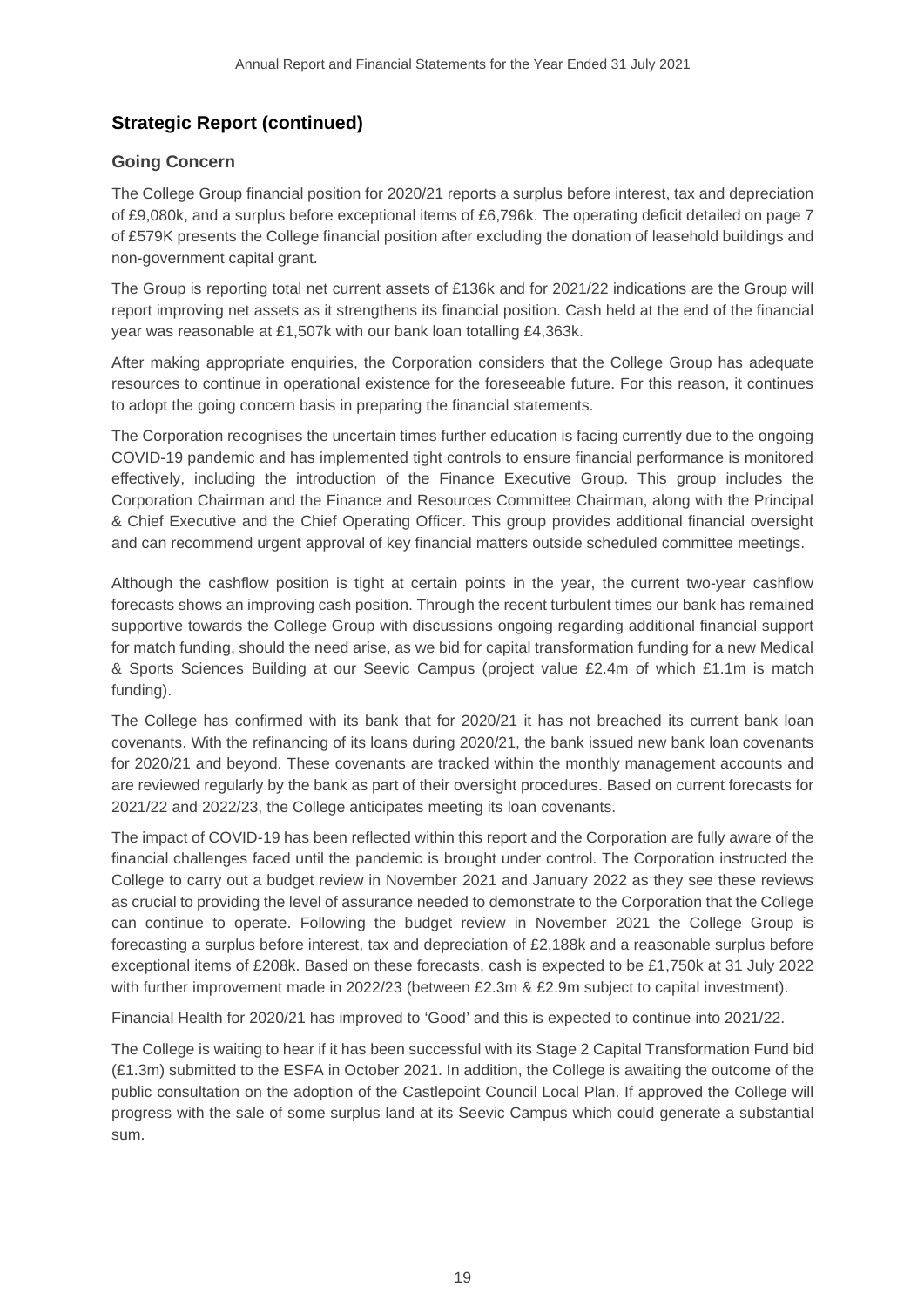# **Events after the reporting period**

Events after the reporting period include the following:

In November 2021 USP College was inspected by Ofsted. The College was previously ungraded following the merger in 2017. The outcome of this inspection resulted in an overall grading of 'Good'.

# ITEC Learning Technologies Ltd (ITEC)

In October 2021 the College subsidiary company ITEC Learning Technologies Ltd received an Ofsted inspection. The outcome of this inspection resulted in ITEC being graded as inadequate.

As a result, ITEC will not be able to recruit or deliver to new Apprentices. ITEC will continue to see out the remaining delivery to its current students, but once these apprentices complete, ITEC will cease trading in 2023.

# Capital Transformation Fund

In October 2021 the College submitted a detailed stage 2 Capital Transformation Fund bid to the Department for Education. This bid was for a new Medical & Sports Sciences building at the Seevic Campus in Benfleet.

This was a match funded bid with the project expected to cost £2.4m of which £1.1m will be match funded by the College. The outcome of this bid is not yet known but current plans indicate that the College will fund the match element from its cash reserves. The project is expected to be completed by August 2023.

# **Disclosure of information to auditor**

The members who held office at the date of approval of this report confirm that, so far as they are each aware, there is no relevant audit information of which the College's auditor is unaware; and each member has taken all the steps that he or she ought to have taken to be aware of any relevant audit information and to establish that the College's auditor is aware of that information.

Approved by order of the members of the Corporation on 14 December 2021 and signed on its behalf by:

Gerdentaines

**Gordon Haines**

**Chair**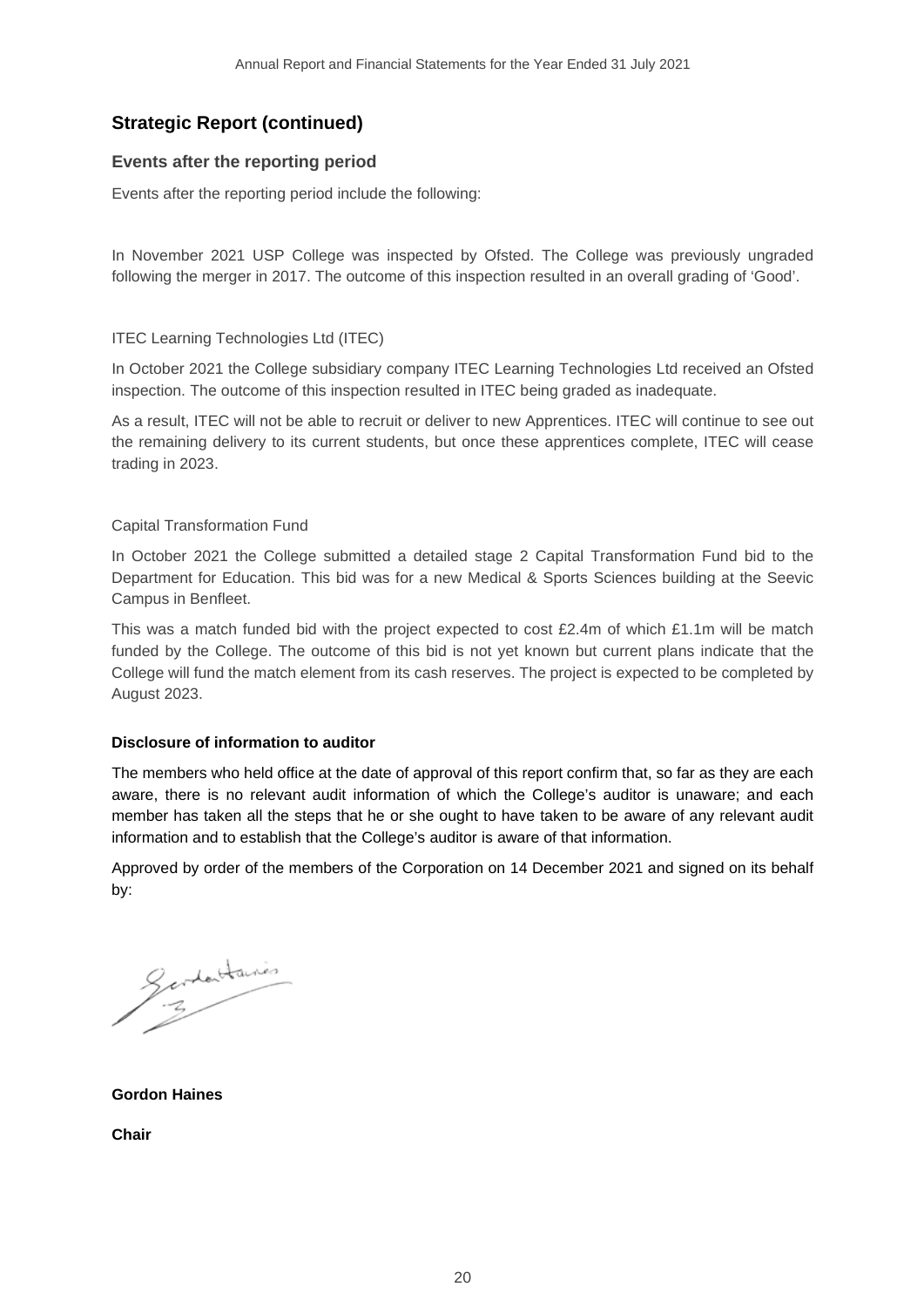# **Statement of Corporate Governance and Internal Control**

The following statement is provided to enable readers of the annual report and accounts of the College to obtain a better understanding of its governance and legal structure. This statement covers the period from 1 August 2020 to 31 July 2021 and up to the date of approval of the annual report and financial statements.

The College endeavours to conduct its business:

- i. in accordance with the seven principles identified by the Committee on Standards in Public Life (selflessness, integrity, objectivity, accountability, openness, honesty and leadership);
- ii. in full accordance with the guidance to Colleges from the Association of Colleges in The Code of Good Governance for English Colleges ("the Code")

In the opinion of the Governors, the College complies with all the provisions of the Code and it has complied throughout the year ended 31 July 2021. This opinion is based on an internal review of compliance with the Code and reported to the board on 13 July 2021. The Governing Body recognises that, as a body entrusted with both public and private funds, it has a particular duty to observe the highest standards of corporate governance at all times. In carrying out its responsibilities, it takes full account of The Code of Good Governance for English Colleges issued by the Association of Colleges in March 2015, which Seevic College formally adopted in December 2015. USP College, as the now merged College of Seevic College and Palmer's College, agreed to continue adopting the Code.

The College is an exempt charity within the meaning of Part 3 of the Charities Act 2011. The Governors, who are also the Trustees for the purposes of the Charities Act 2011, confirm that they have had due regard for the Charity Commission's guidance on public benefit and that the required statements appear elsewhere in these financial statements.

# **The Corporation**

|                      | Date of            | Term of     | Date of     | Status of              | <b>Committees</b>     | <b>Attendance</b> |
|----------------------|--------------------|-------------|-------------|------------------------|-----------------------|-------------------|
|                      | <b>Appointment</b> | office ends | resignation | appointment            | served                |                   |
| Phillip Lennon       | 28/01/2016         | 27/01/2018  |             | <b>Ordinary Member</b> | Finance and           | 10 out of 10      |
|                      | Reappointed        | 30/01/2019  |             |                        | Resources             |                   |
|                      | 30/01/2018         | 31/01/2022  |             |                        | (Chair)               |                   |
|                      | 25/09/2018         | 31/01/2024  |             |                        | Remuneration          |                   |
|                      | 13/7/2021          |             |             |                        | (Chair)               |                   |
|                      |                    |             |             |                        | Corporation           |                   |
| Daniel Pearson       | 01/05/2016         |             |             | Principal              | Corporation           | 16 out of 17      |
|                      |                    |             |             |                        | Search and            |                   |
|                      |                    |             |             |                        | Governance            |                   |
|                      |                    |             |             |                        | Finance and           |                   |
|                      |                    |             |             |                        | Resources             |                   |
|                      |                    |             |             |                        | Quality               |                   |
| <b>Gordon Haines</b> | 07/11/2017         | 31/12/2021  |             | <b>Ordinary Member</b> | Chair of              | 16 out of 16      |
|                      |                    |             |             |                        | Corporation           |                   |
|                      |                    |             |             |                        | Search and            |                   |
|                      |                    |             |             |                        | Governance            |                   |
|                      |                    |             |             |                        | (Chair)               |                   |
|                      |                    |             |             |                        | Remuneration          |                   |
|                      |                    |             |             |                        | Finance and           |                   |
| Roger Key            | 01/08/2017         | 01/08/2019  |             | <b>Ordinary Member</b> | Corporation           | 4 out of 10       |
|                      | Reappointed        | 31/07/2023  |             |                        | <b>Risk and Audit</b> |                   |
|                      | 16/07/2019         |             |             |                        | Remuneration          | 1 out of $4$      |

The members who served on the Corporation during the year and up to the date of signature of this report were as listed in the table below.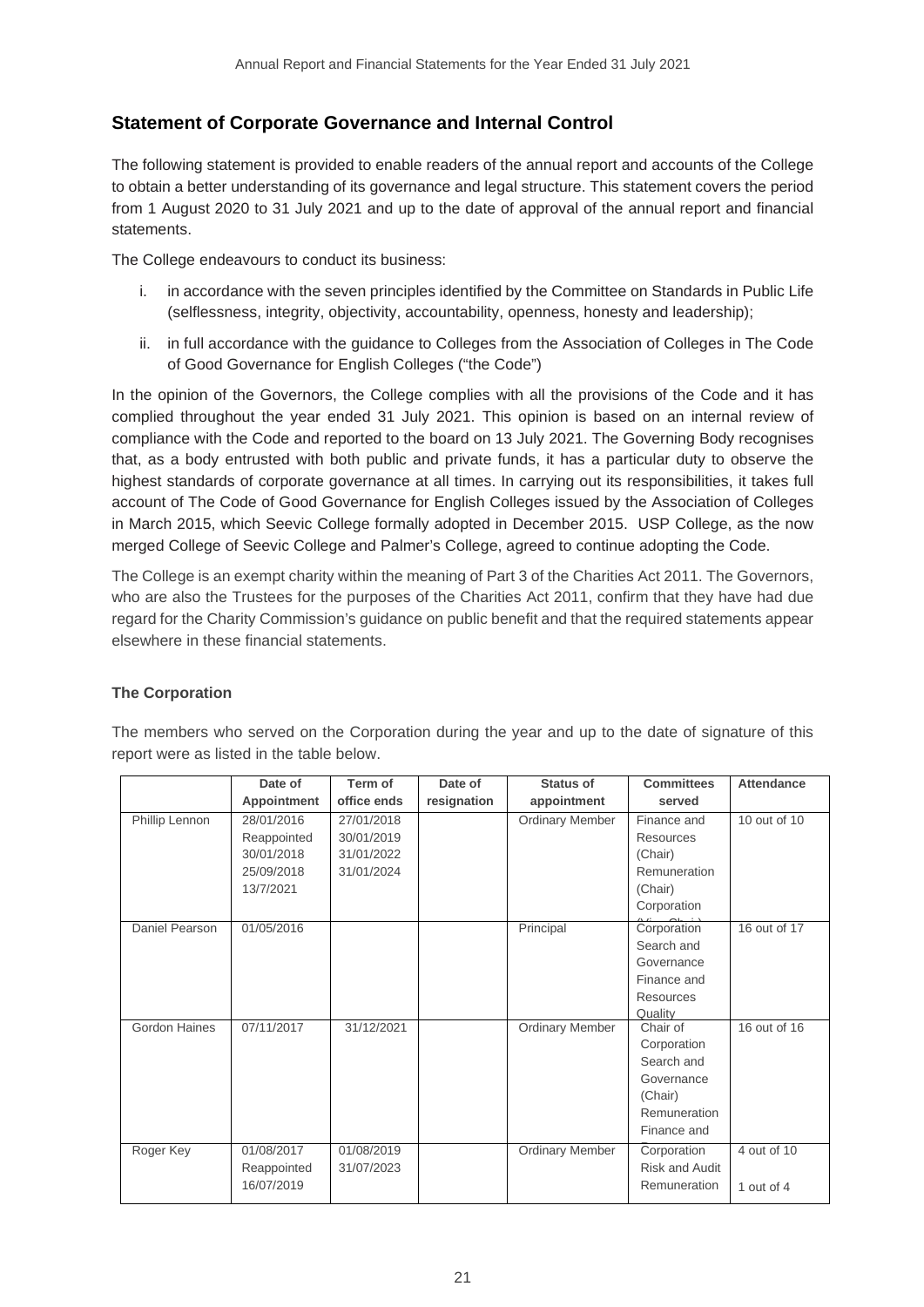|                           | Date of                                                     | Term of<br>office ends | Date of     | <b>Status of</b>       | <b>Committees</b><br>served                                            | <b>Attendance</b>        |
|---------------------------|-------------------------------------------------------------|------------------------|-------------|------------------------|------------------------------------------------------------------------|--------------------------|
|                           | Appointment<br>18/12/2018                                   | 31/12/2022             | resignation | appointment            |                                                                        |                          |
| lan Hockey                |                                                             |                        |             | <b>Ordinary Member</b> | Corporation<br>Quality (Chair)                                         | 7 out of 8               |
| Ralph<br>Henderson        | 18/12/2018                                                  | 31/12/2022             | 31/10/2021  | <b>Ordinary Member</b> | Corporation<br>Quality<br>Finance and<br><b>Resources</b>              | 7 out of 12              |
| <b>Andy Williams</b>      | 01/10/2019                                                  | 30/09/2023             |             | <b>Ordinary Member</b> | Corporation<br><b>Risk and Audit</b>                                   | 7 out of 8<br>4 out of 4 |
| Jacob Smith               | 01/10/2019                                                  | 30/09/2023             |             | <b>Ordinary Member</b> | Corporation                                                            | 8 out of 8               |
|                           |                                                             |                        |             |                        | <b>Risk and Audit</b>                                                  | 4 out of 4               |
| John Baker                | 01/10/2019                                                  | 30/09/2023             | 31/03/2021  | <b>Ordinary Member</b> | Corporation<br>Finance and<br>Resources                                | 3 out of 6               |
| Vikki Liogier             | 24/03/2020                                                  | 31/03/2024             |             | <b>Ordinary Member</b> | Corporation<br>Quality                                                 | 8 out of 8               |
| Malcolm Bell              | 29/09/2020                                                  | 30/04/2022             |             | <b>Ordinary Member</b> | Corporation<br>Search and<br>Governance<br>Risk and Audit<br>(Chapter) | 14 out of 14             |
| Sean Cotter               | 15/12/2020                                                  | 31/12/2024             | 31/10/2021  | <b>Ordinary Member</b> | Finance and<br><b>Resources</b>                                        | 5 out of 5               |
| Nicola Curtis             | 15/12/2020                                                  | 31/12/2024             |             | <b>Ordinary Member</b> | Quality                                                                | 5 out of 5               |
| Tony Wenden               | 13/07/2021                                                  | 31/07/2025             |             | <b>Ordinary Member</b> | <b>Risk and Audit</b>                                                  | 1 out of 1               |
| Julie Snelling            | 17/07/2018                                                  | 31/07/2022             |             | <b>Staff Member</b>    | Corporation<br>Quality                                                 | 7 out of 8               |
| David<br>O'Donovan        | 26/03/2019                                                  | 31/07/2023             |             | <b>Staff Member</b>    | Corporation<br>Quality                                                 | 7 out of 8               |
| Cameron Root              | 01/08/2020                                                  | 31/07/2021             |             | <b>Student Member</b>  | Corporation<br>Quality                                                 | 8 out of 8               |
| <b>Success</b><br>Popoola | 29/09/2020                                                  | 31/07/2021             |             | <b>Student Member</b>  | Corporation<br>Quality                                                 | $5$ out of $6$           |
| Nicole Dragos             | 01/08/2021                                                  | 31/07/2022             |             | <b>Student Member</b>  | Corporation<br>Quality                                                 | N/A                      |
| Mils Balcombe             | 01/08/2021                                                  | 31/07/2022             |             | <b>Student Member</b>  | Corporation<br>Quality                                                 |                          |
|                           | Sue Glover was Clerk to the Corporation throughout 2020/21. |                        |             |                        |                                                                        |                          |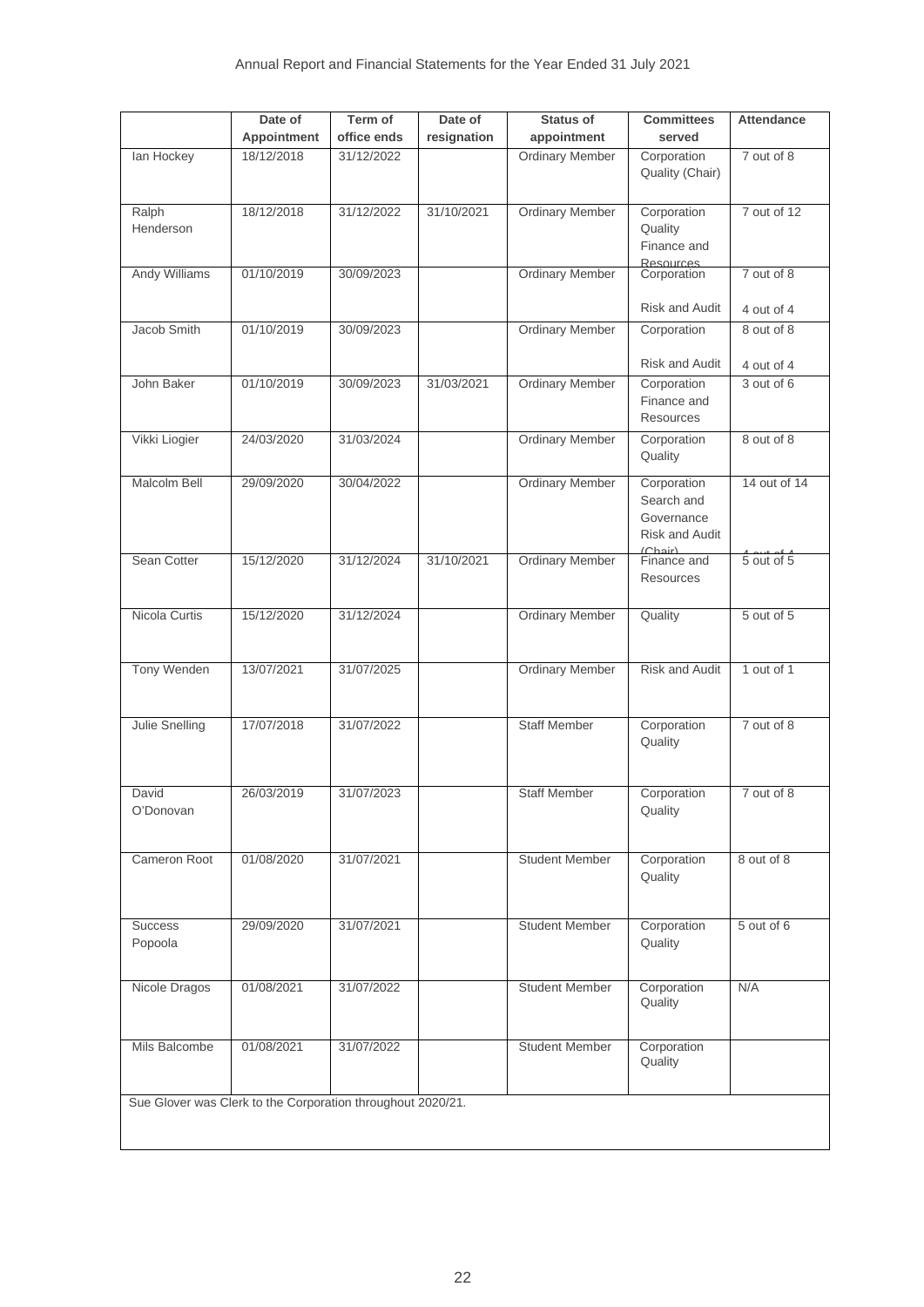It is the Corporation's responsibility to bring independent judgement to bear on issues of strategy, performance, resources and standards of conduct.

The Corporation is provided with regular and timely information on the overall financial performance of the College together with other information such as performance against funding targets, proposed capital expenditure, quality matters and personnel-related matters such as health and safety and environmental issues. The Corporation met each term during 2020/21. The Corporation continued to meet despite COVID-19 and arrangements were put in place for all meetings to be held virtually.

The Corporation conducts its business through a number of committees. Each committee has terms of reference, which have been approved by the Corporation. These committees are Risk and Audit, Quality, Finance and Resources, Search and Governance and Remuneration.

Full minutes of all meetings, except those deemed to be confidential by the Corporation, are available on the College's website or from the Clerk to the Corporation at:

USP College Runnymede Chase **Benfleet** Essex SS7 1TW

#### The Clerk to the Corporation maintains a register of financial and personal interests of the Governors. The register is available for inspection at the above address.

All Governors are able to take independent professional advice in furtherance of their duties at the College's expense and have access to the Clerk to the Corporation, who is responsible to the Corporation for ensuring that all applicable procedures and regulations are complied with. The appointment, evaluation and removal of the Clerk are matters for the Corporation as a whole.

Formal agendas, papers and reports are supplied to Governors in a timely manner, prior to Corporation meetings. Briefings are provided on an ad hoc basis.

The Corporation has a strong and independent non-executive element and no individual or group dominates its decision-making process. The Corporation considers that each of its non-executive members is independent of management and free from any business or other relationship which could materially interfere with the exercise of their independent judgement.

There is a clear division of responsibility in that the roles of the Chairman and Accounting Officer are separate.

#### **Appointments to the Corporation**

Any new appointments to the Corporation are a matter for the consideration of the Corporation as a whole. The Corporation has a Search and Governance Committee, consisting of three members of the Corporation, which is responsible for the selection and nomination of any new member for the Corporation's consideration. The Corporation is responsible for ensuring that appropriate training is provided as required.

Members of the Corporation are appointed for a term of office not exceeding four years.

#### **Corporation performance**

The Governing Body plays a key role in challenging the senior management to ensure that the College aims are achieved. The Governors are particularly focused on a holistic approach to Governance and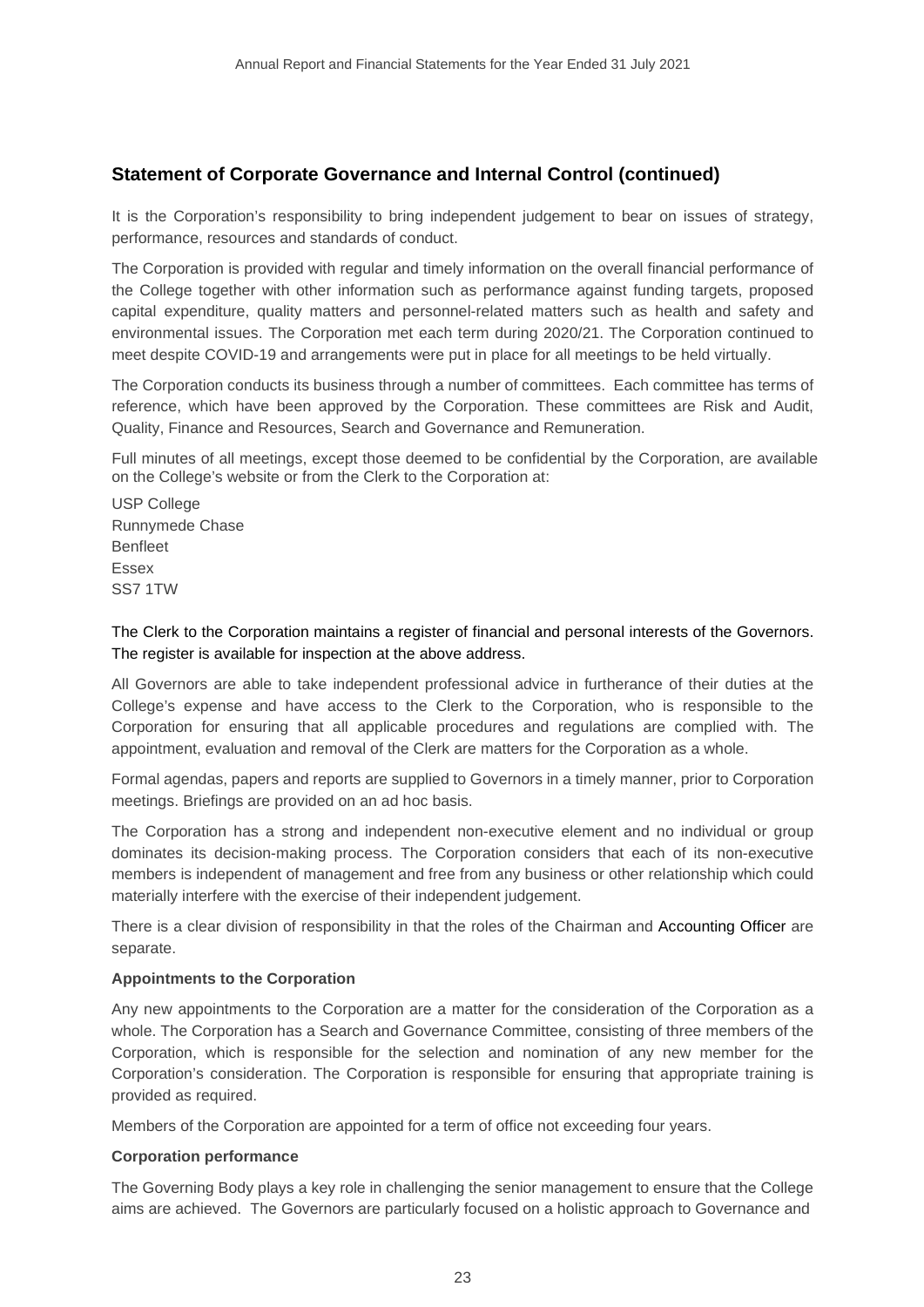timely and accurate reporting ensures that Governors are able to challenge effectively. Through this approach, the Corporation has been able to take assurance that governance was robust and appropriately structured to support delivery of the strategic plan and continued improvements to the College.

The Corporation reviewed its performance for 2020/21 in September as part of the annual selfassessment review. Individual members of the Corporation have 1 to 1 meetings with the Chair during the autumn term.

# **Remuneration Committee**

Throughout the year ending 31 July 2021 the College's Remuneration Committee comprised four members of the Corporation. The Committee's responsibilities are to make recommendations to the Corporation on the remuneration and benefits of the Accounting Officer and other key management personnel.

The College endeavours to conduct its business in full accordance with the guidance to Colleges from the Association of Colleges Senior Staff Remuneration Code. This code was adopted by the Corporation in July 2021. The annual statement relating to the remuneration of Senior Post Holders can be found on the College website.

Details of remuneration for the year ended 31 July 2021 are set out in note 7 to the financial statements.

# **Risk and Audit Committee**

The Risk and Audit Committee comprises four members of the corporation (excluding the Accounting Officer and Chair). The Committee operates in accordance with written terms of reference approved by the Corporation.

The Risk and Audit Committee meets on a termly basis and provides a forum for reporting by the College's internal auditors, reporting accountants and financial statements auditors, who have access to the Committee for independent discussion without the presence of College management. The Committee also receives and considers reports from the main FE funding bodies as they affect the College's business.

The College's internal auditors review the systems of internal control, risk management controls and governance processes in accordance with an agreed plan and report their findings to management and the Risk and Audit Committee.

Management is responsible for the implementation of agreed audit recommendations and internal audit undertakes periodic follow-up reviews to ensure such recommendations have been implemented.

The Risk and Audit Committee also advises the Corporation on the appointment of internal auditors, reporting accountants and financial statements auditors and their remuneration for audit and non-audit work as well as reporting annually to the Corporation.

#### **Internal control**

#### *Scope of responsibility*

The Corporation is ultimately responsible for the College's system of internal control and for reviewing its effectiveness. However, such a system is designed to manage rather than eliminate the risk of failure to achieve business objectives and can provide only reasonable and not absolute assurance against material misstatement or loss.

The Corporation has delegated the day-to-day responsibility to the Principal, as Accounting Officer, for maintaining a sound system of internal control that supports the achievement of the College's policies,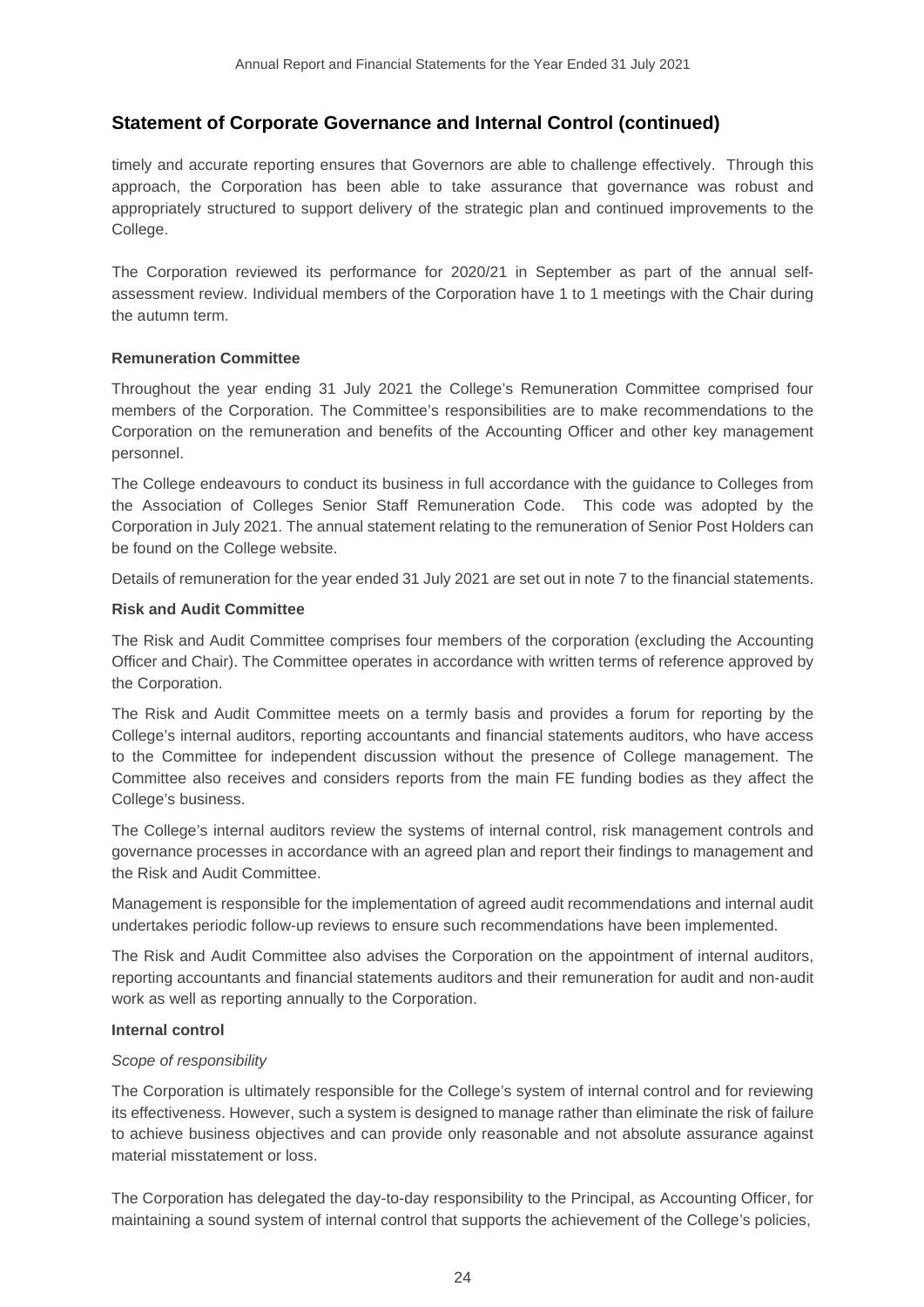aims and objectives, whilst safeguarding the public funds and assets for which he is personally responsible, in accordance with the responsibilities assigned to him in the Financial Memorandum between USP College and the funding bodies. He is also responsible for reporting to the Corporation any material weaknesses or breakdowns in internal control.

### *The purpose of the system of internal control*

The system of internal control is designed to manage risk to a reasonable level rather than to eliminate all risk of failure to achieve policies, aims and objectives; it can therefore only provide reasonable and not absolute assurance of effectiveness. The system of internal control is based on an ongoing process designed to identify and prioritise the risks to the achievement of College policies, aims and objectives, to evaluate the likelihood of those risks being realised and the impact should they be realised, and to manage them efficiently, effectively and economically.

The system of internal control has been in place in USP College for the year ended 31 July 2021 and up to the date of approval of the annual report and accounts.

#### *Capacity to handle risk*

The Corporation has reviewed the key risks to which the College is exposed together with the operating, financial and compliance controls that have been implemented to mitigate those risks. The Corporation is of the view that there is a formal ongoing process for identifying, evaluating and managing the College's significant risks that has been in place for the period ending 31 July 2021 and up to the date of approval of the annual report and accounts. This process is regularly reviewed by the Corporation.

#### *The risk and control framework*

The system of internal control is based on a framework of regular management information, administrative procedures including the segregation of duties, and a system of delegation and accountability. In particular, it includes:

- comprehensive budgeting systems with an annual budget, which is reviewed and agreed by the Corporation
- regular reviews by the Corporation of periodic and annual financial reports which indicate financial performance against forecasts
- setting targets to measure financial and other performance
- clearly defined capital investment control guidelines
- the adoption of formal project management disciplines, where appropriate.

USP College has an internal audit service, which operates in accordance with the requirements of the ESFA's *Post 16 Audit Code of Practice*. The work of the internal audit service is informed by an analysis of the risks to which the College is exposed and annual internal audit plans are based on this analysis.

The analysis of risks and the internal audit plans are endorsed by the Corporation on the recommendation of the Risk and Audit Committee.

At least annually, the Head of Internal Audit (HIA) provides the Corporation with a report on internal audit activity in the College. The report includes the HIA's independent opinion on the adequacy and effectiveness of the College's system of risk management, controls and governance processes.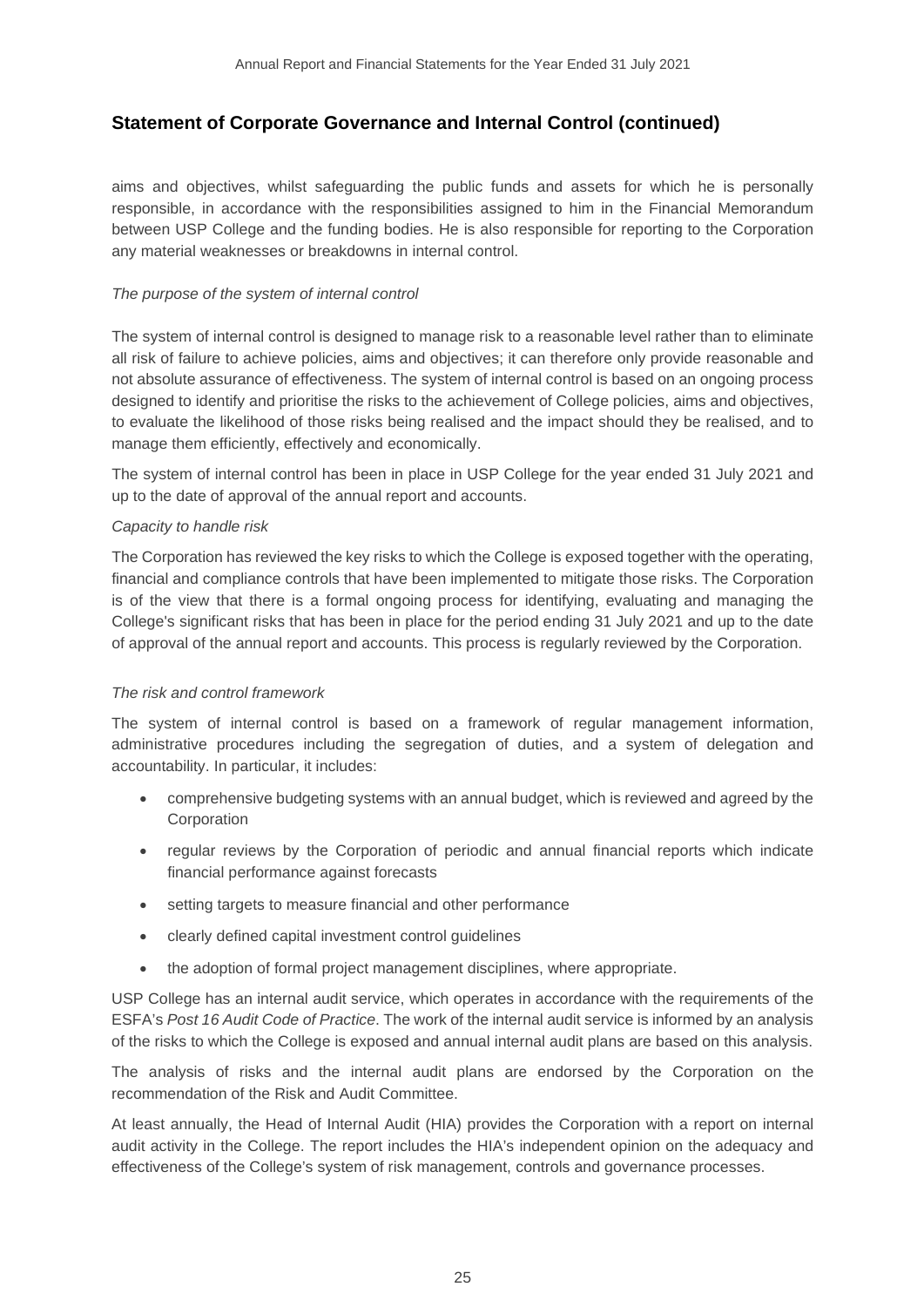### **Statement from the audit committee**

The Risk and Audit Committee has advised the board of governors that the Corporation has an effective framework for governance and risk management in place. The Risk and Audit Committee believes the Corporation has effective internal controls in place.

The specific areas of work undertaken by the Internal Auditors in 2020/21 and up to the date of the approval of the financial statements are:

- **Governance**
- I.T. infrastructure

Due to the COVID-19 pandemic and continued lockdown the decision was taken to defer internal audits planned for 2020/21 until 2021/22. The deferred internal audits were as follows:

- Apprenticeships
- Learner Recruitment
- **Strategic Planning**
- Business Continuity
- Quality Assurance
- Risk Management
- Key Financial Controls

# *Review of effectiveness*

As Accounting Officer, the Principal has responsibility for reviewing the effectiveness of the system of internal control. His review of the effectiveness of the system of internal control is informed by:

- the work of the internal auditors
- the work of the executive managers within the College who have responsibility for the development and maintenance of the internal control framework
- comments made by the College's financial statements auditors, the reporting accountant for regularity assurance, in their management letters and other reports.

The Accounting Officer has been advised on the implications of the result of his review of the effectiveness of the system of internal control by the Risk and Audit Committee, which oversees the work of the internal auditor and other sources of assurance and a plan to address weaknesses and ensure continuous improvement of the system is in place.

The senior management team receives reports setting out key performance and risk indicators and considers possible control issues brought to their attention by early warning mechanisms, which are embedded within the departments and reinforced by risk awareness training. The senior management team and the Risk and Audit Committee also receive regular reports from internal audit and other sources of assurance, which include recommendations for improvement. The Risk and Audit Committee's role in this area is confined to a high-level review of the arrangements for internal control.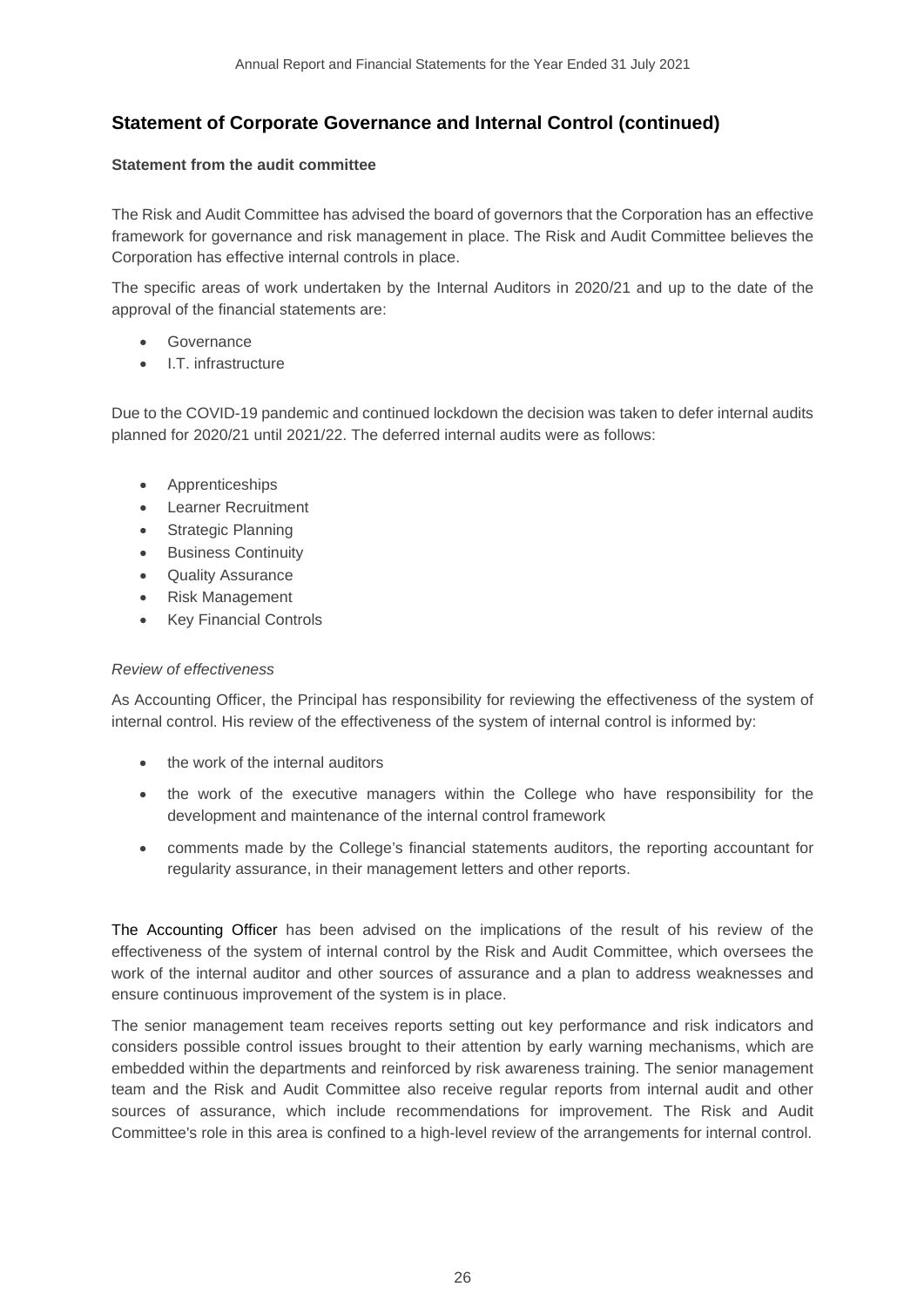#### **Statement from the audit committee (continued)**

The Corporation's agenda includes a regular item for consideration of risk and control and receives reports thereon from the senior management team and the Risk and Audit Committee. The emphasis is on obtaining the relevant degree of assurance and not merely reporting by exception. At its December 2021 meeting, the Corporation will carry out the annual assessment for the year ended 31 July 2021 by considering documentation from the senior management team and internal audit and taking account of events since 31 July 2021.

Based on the advice of the Risk and Audit Committee and the Accounting Officer, the Corporation is of the opinion that the College has an adequate and effective framework for governance, risk management and control, and has fulfilled its statutory responsibility for "*the effective and efficient use of resources, the solvency of the institution and the body and the safeguarding of their assets*".

#### **Going concern**

After making appropriate enquiries, the Corporation considers that the College has adequate resources to continue in operational existence for the foreseeable future; details supporting this going concern assessment are shown on page 19 of this report. For this reason, it continues to adopt the going concern basis in preparing the financial statements.

Approved by order of the members of the Corporation on 14 December 2021 and signed on its behalf by:

Gerdentaires

Vikon

**Gordon Haines Daniel Pearson Chair Accounting Officer**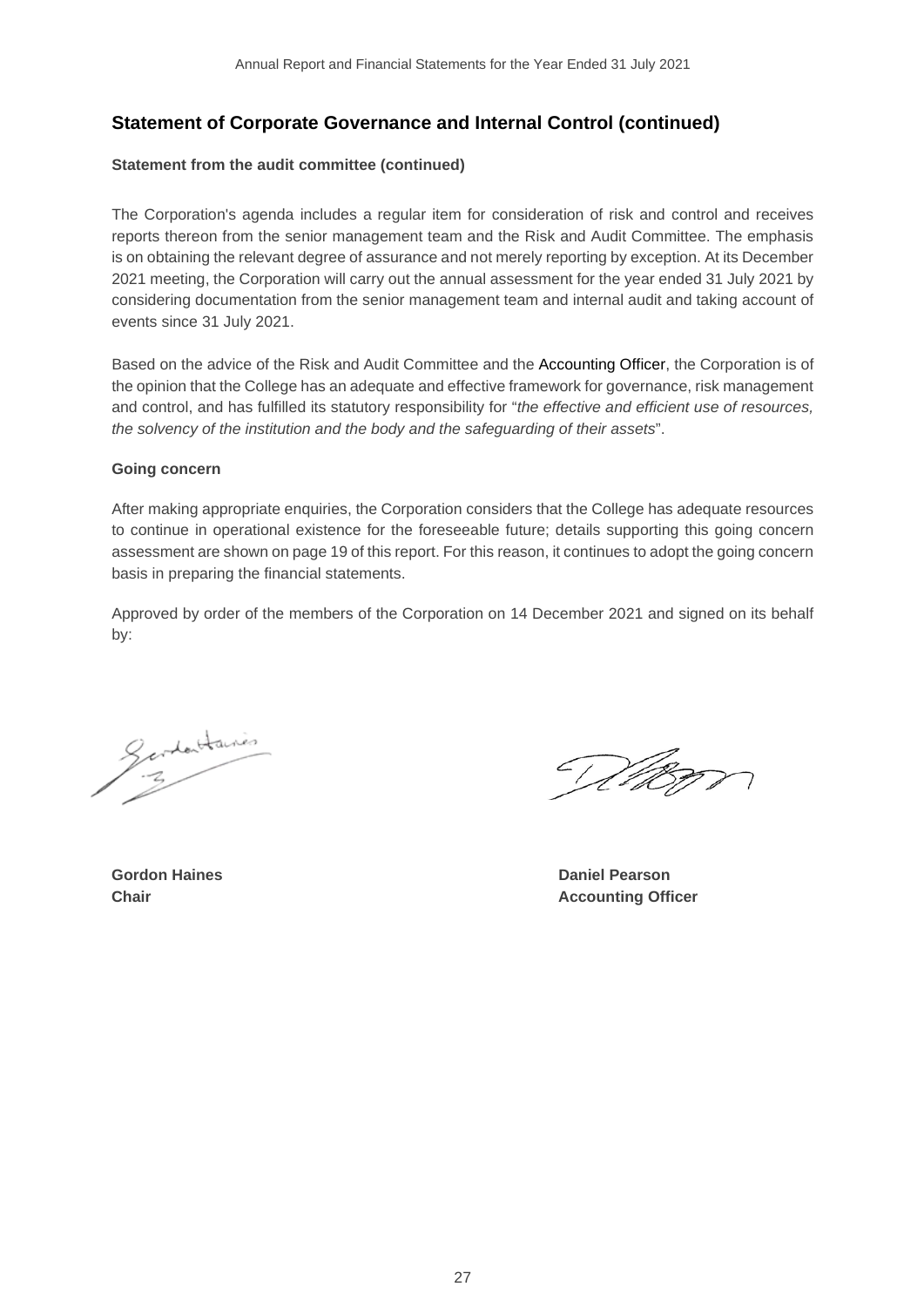# **Statement of Regularity, Propriety and Compliance**

The Corporation has considered its responsibility to notify the Education and Skills Funding Agency (ESFA) of material irregularity, impropriety and non-compliance with terms and conditions of funding, under the corporation's grant funding agreement and contracts with the ESFA. As part of our consideration, we have had due regard to the requirements of the grant funding agreements and contracts with the ESFA.

We confirm on behalf of the Corporation that after due enquiry, and to the best of our knowledge, we are able to identify any material irregular or improper use of funds by the Corporation, or material noncompliance with the terms and conditions of funding, under the corporation's grant funding agreements and contracts with the ESFA, or any other public funder.

We confirm that no instances of material irregularity, impropriety or funding non-compliance have been discovered to date. If any instances are identified after the date of this statement, these will be notified to the ESFA.

DA

**Daniel Pearson Gordon Haines** 

Gardentaines

**Accounting Officer Chair of Governors**

**14 December 2021 14 December 2021**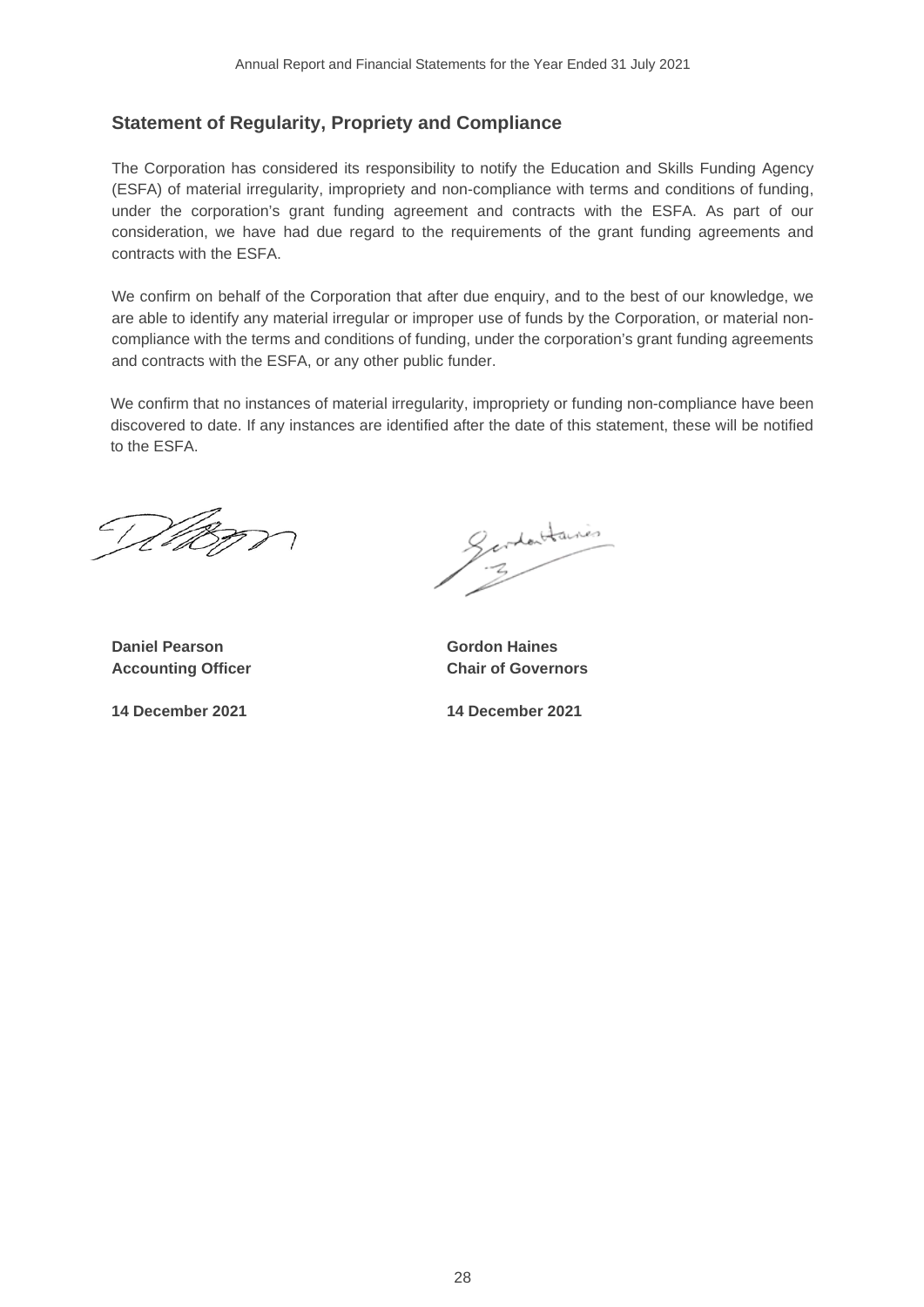# **Statement of Responsibilities of the Members of the Corporation**

The members of the Corporation are required to present audited financial statements for each financial year.

The law applicable to charities in England and the terms and conditions of the Funding Agreement between the Education and Skills Funding Agency and the Corporation of the College, requires the Corporation of the College to prepare financial statements and the Operating and Financial Review for each financial year in accordance with the Statement of Recommended Practice – Accounting for Further and Higher Education Institutions the annual Accounts Direction issued by the Education and Skills Funding Agency, and in accordance with United Kingdom Generally Accepted Accounting Practice (United Kingdom Accounting Standards and which give a true and fair view of the state of affairs of the College and of the College's surplus/deficit of income over expenditure for that period.

In preparing the financial statements, the Corporation is required to:

- select suitable accounting policies and apply them consistently
- make judgements and estimates that are reasonable and prudent
- state whether applicable UK Accounting Standards have been followed, subject to any material departures disclosed and explained in the financial statements
- prepare financial statements on the going concern basis, unless it is inappropriate to assume that the College will continue in operation.

The Corporation is responsible for keeping proper accounting records which are sufficient to show and explain the Colleges transactions and disclose with reasonable accuracy, at any time, the financial position of the College, and enable it to ensure that the financial statements are prepared in accordance with the relevant legislation including the Further and Higher Education Act 1992 and Charities Act 2011, and other relevant accounting standards. It is responsible for taking steps in order to safeguard the assets of the College and to prevent and detect fraud and other irregularities.

The maintenance and integrity of the College website is the responsibility of the Corporation of the College; the work carried out by the auditors does not involve consideration of these matters and, accordingly, the auditors accept no responsibility for any changes that may have occurred to the financial statements since they were initially presented on the website. Legislation in the United Kingdom governing the preparation and dissemination of financial statements may differ from legislation in other jurisdictions.

Members of the Corporation are responsible for ensuring that funds from the Education and Skills Funding Agency are used only in accordance with the authorities that govern them as defined by and in accordance with Further & Higher Education Act 1992, subsequent legislation and related regulations and the Funding Agreement with the Education and Skills Funding Agency and any other conditions that may be prescribed from time to time.

Approved by order of the members of the Corporation on 14 December 2021 and signed on its behalf by:

Gerdentaines

**Gordon Haines Chair**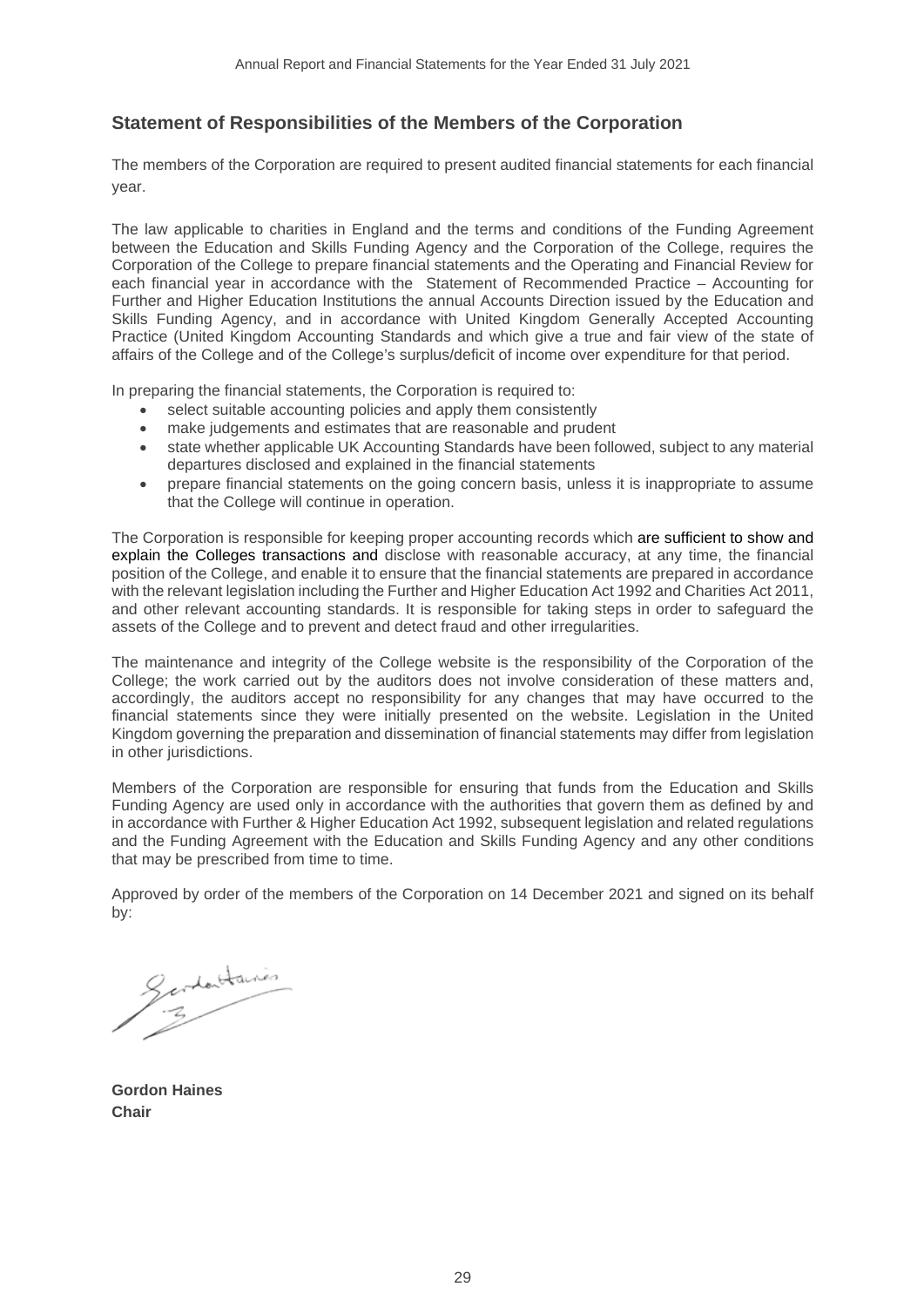# **Independent auditor's report to the Corporation of USP College**

# **Opinion**

We have audited the financial statements of USP College (the 'College) and its subsidiary (together "the Group") for the year ended 31 July 2021 which comprise the Group statement of comprehensive income, the Group statement of changes in reserves, the Group and College balance sheets, the Group statement of cash flows, the principal accounting policies and the notes to the financial statements. The financial reporting framework that has been applied in their preparation is applicable law and United Kingdom Accounting Standards, including Financial Reporting Standard 102 'The Financial Reporting Standard applicable in the UK and Republic of Ireland' (United Kingdom Generally Accepted Accounting Practice).

In our opinion, the financial statements:

- give a true and fair view of the state of the Group's and College's affairs as at 31 July 2021 and of its surplus of income over expenditure for the year then ended;
- have been properly prepared in accordance with United Kingdom Generally Accepted Accounting Practice; and
- In all material respects, funds from whatever source administered by the College for specific purposes have been properly applied to those purposes and managed in accordance with relevant legislation;
- in all material respects, funds provided by the OfS, UK Research and Innovation (including Research England), the Education and Skills Funding Agency and the Department for Education have been applied in accordance with the relevant terms and conditions; and
- the requirements of OfS's accounts direction have been met.

# **Basis for opinion**

We conducted our audit in accordance with International Standards on Auditing (UK) (ISAs (UK)) and applicable law. Our responsibilities under those standards are further described in the auditor's responsibilities for the audit of the financial statements section of our report. We are independent of the College in accordance with the ethical requirements that are relevant to our audit of the financial statements in the UK, including the FRC's Ethical Standard, and we have fulfilled our other ethical responsibilities in accordance with these requirements. We believe that the audit evidence we have obtained is sufficient and appropriate to provide a basis for our opinion.

#### **Conclusions relating to going concern**

In auditing the financial statements, we have concluded that the members of the Corporation's use of the going concern basis of accounting in the preparation of the financial statements is appropriate.

Based on the work we have performed, we have not identified any material uncertainties relating to events or conditions that, individually or collectively, may cast significant doubt on the Group and the College's ability to continue as a going concern for a period of at least twelve months from when the financial statements are authorised for issue.

Our responsibilities and the responsibilities of the members of the Corporation with respect to going concern are described in the relevant sections of this report.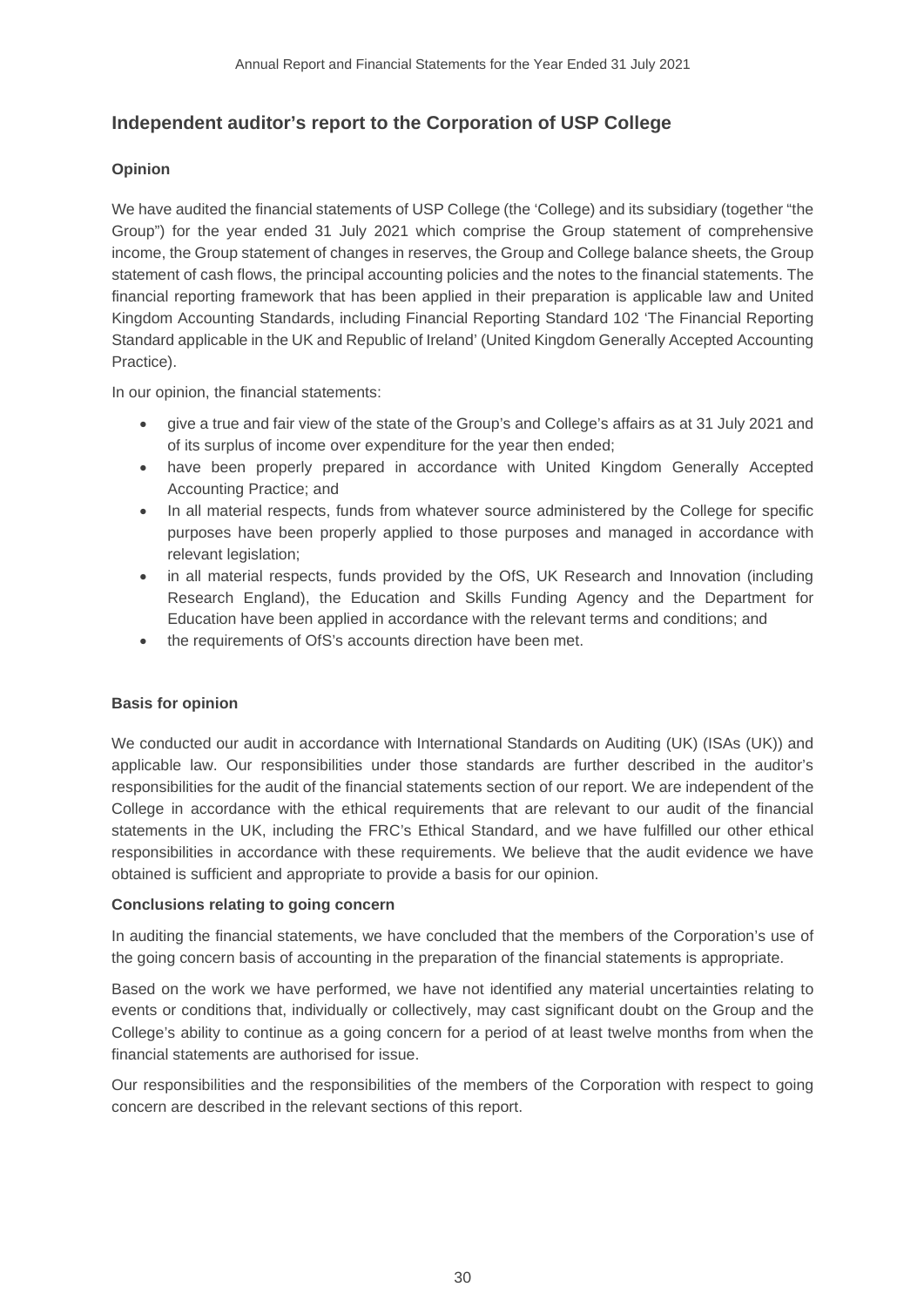### **Independent auditor's report to the Corporation of USP College (continued)**

#### **Other information**

The other information comprises the information included in the annual report other than the financial statements and our auditor's report thereon. The members of the Corporation are responsible for the other information contained within the annual report. Our opinion on the financial statements does not cover the other information and, except to the extent otherwise explicitly stated in our report, we do not express any form of assurance conclusion thereon.

Our responsibility is to read the other information and, in doing so, consider whether the other information is materially inconsistent with the financial statements or our knowledge obtained in the course of the audit or otherwise appears to be materially misstated. If we identify such material inconsistencies or apparent material misstatements, we are required to determine whether this gives rise to a material misstatement in the financial statements themselves. If, based on the work we have performed, we conclude that there is a material misstatement of this other information, we are required to report that fact.

We have nothing to report in this regard.

#### **Matters on which we are required to report by exception**

We have nothing to report in respect of the following matters in relation to which the Post 16 Code of Practice issued by the Education and Skills Funding Agency requires us to report to you if, in our opinion:

- proper accounting records have not been kept;
- the financial statements are not in agreement with the accounting records and returns; or
- all the information and explanations required for the audit were not received.

We have nothing to report to you in respect of the following matter, in relation to which the Office for Students requires us to report to you, if in our opinion:

• The College's grant and fee income, as disclosed in the notes to the financial statements, has been materially misstated.

#### **Responsibilities of the Corporation**

•

•

As explained more fully in the statement of responsibilities of members of the Corporation, the members of the Corporation are responsible for the preparation of the financial statements and for being satisfied that they give a true and fair view, and for such internal control as the members of the Corporation determine is necessary to enable the preparation of financial statements that are free from material misstatement, whether due to fraud or error.

In preparing the financial statements, the members of the Corporation are responsible for assessing the Group and College's ability to continue as a going concern, disclosing, as applicable, matters related to going concern and using the going concern basis of accounting unless the members of the Corporation either intend to liquidate the Group and the College or to cease operations, or have no realistic alternative but to do so.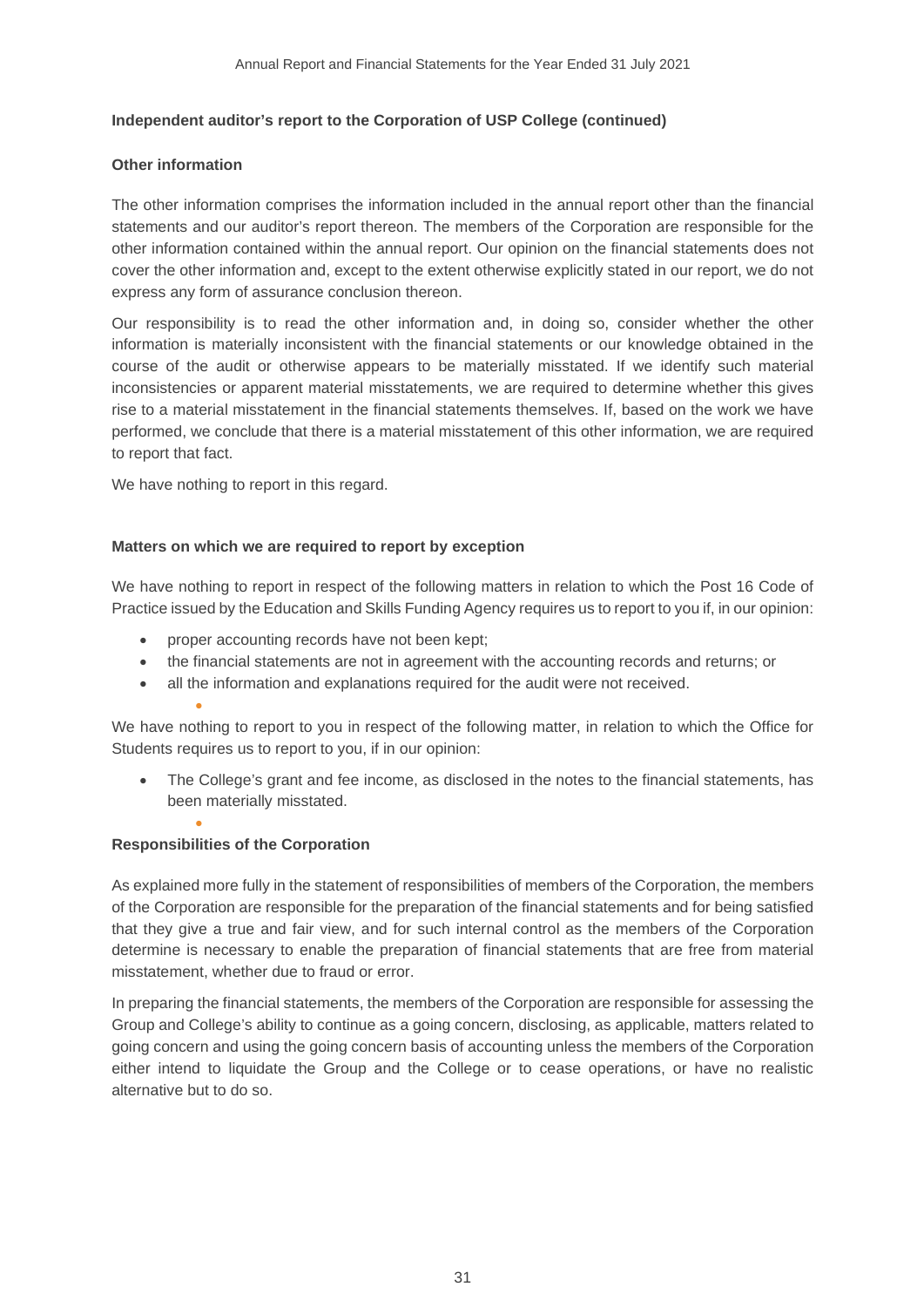### **Independent auditor's report to the Corporation of USP College (continued)**

#### **Auditor's responsibilities for the audit of the financial statements**

Our objectives are to obtain reasonable assurance about whether the financial statements as a whole are free from material misstatement, whether due to fraud or error, and to issue an auditor's report that includes our opinion. Reasonable assurance is a high level of assurance, but is not a guarantee that an audit conducted in accordance with ISAs (UK) will always detect a material misstatement when it exists. Misstatements can arise from fraud or error and are considered material if, individually or in the aggregate, they could reasonably be expected to influence the economic decisions of users taken on the basis of these financial statements.

Irregularities, including fraud, are instances of non-compliance with laws and regulations. We design procedures in line with our responsibilities, outlined above, to detect material misstatements in respect of irregularities, including fraud. The extent to which our procedures are capable of detecting irregularities, including fraud is detailed below:

Our approach to identifying and assessing the risks of material misstatement in respect of irregularities, including fraud and non-compliance with laws and regulations, was as follows:

- the engagement partner ensured that the engagement team collectively had the appropriate competence, capabilities and skills to identify or recognise non-compliance with applicable laws and regulations;
- we identified the laws and regulations applicable to the Group and the College through discussions with management, and from our knowledge and experience of the sector;
- we focused on specific laws and regulations which we considered may have a direct material effect on the financial statements or the operations of the College, including the Further and Higher Education Act 1992, funding agreements with the ESFA and associated funding rules, ESFA regulations, data protection legislation, anti-bribery, safeguarding, employment, health and safety legislation;
- we assessed the extent of compliance with the laws and regulations identified above through making enquiries of management and inspecting legal correspondence; and
- identified laws and regulations were communicated within the audit team regularly and the team remained alert to instances of non-compliance throughout the audit.

We assessed the susceptibility of the Group and the College's financial statements to material misstatement, including obtaining an understanding of how fraud might occur, by:

- making enquiries of management as to where they considered there was susceptibility to fraud, their knowledge of actual, suspected and alleged fraud; and
- considering the internal controls in place to mitigate risks of fraud and non-compliance with laws and regulations.

To address the risk of fraud through management bias and override of controls, we:

- performed analytical procedures to identify any unusual or unexpected relationships;
- tested journal entries to identify unusual transactions; and
- assessed whether judgements and assumptions made in determining the accounting estimates set out in the accounting policies were indicative of potential bias;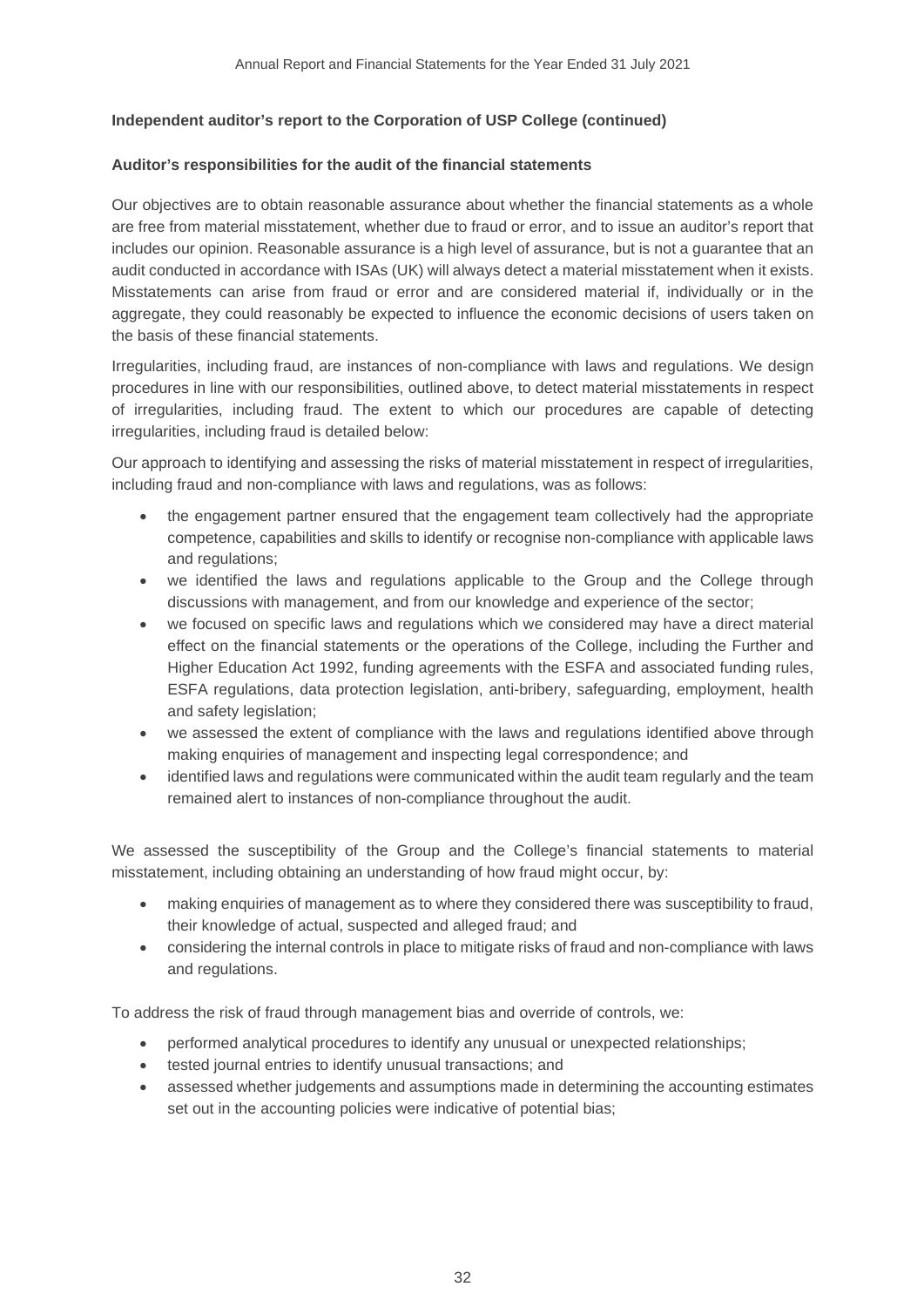### **Independent auditor's report to the Corporation of USP College (continued)**

In response to the risk of irregularities and non-compliance with laws and regulations, we designed procedures which included, but were not limited to:

- agreeing financial statement disclosures to underlying supporting documentation;
- reading the minutes of Corporation meetings:
- enquiring of management as to actual and potential litigation and claims; and
- reviewing any available correspondence with HMRC and the College's legal advisors (although none was noted as being received by the College).

There are inherent limitations in our audit procedures described above. The more removed that laws and regulations are from financial transactions, the less likely it is that we would become aware of noncompliance. Auditing standards also limit the audit procedures required to identify non-compliance with laws and regulations to enquiry of the members of the Corporation and other management and the inspection of regulatory and legal correspondence, if any.

Material misstatements that arise due to fraud can be harder to detect than those that arise from error as they may involve deliberate concealment or collusion.

A further description of our responsibilities is available on the Financial Reporting Council's website at www.frc.org.uk/auditorsresponsibilities. This description forms part of our auditor's report.

#### **Use of our report**

This report is made solely to the College's members, as a body, in accordance with the College's Articles of Government. Our audit work has been undertaken so that we might state to the College's members those matters we are required to state to them in an auditor's report and for no other purpose. To the fullest extent permitted by law, we do not accept or assume responsibility to anyone other than the Group and the College's members as a body, for our audit work, for this report, or for the opinions we have formed.

Burracolt wh.

For and on behalf of Buzzacott LLP Statutory Auditor 130 Wood Street London EC2V 6DL

Date: 20 December 2021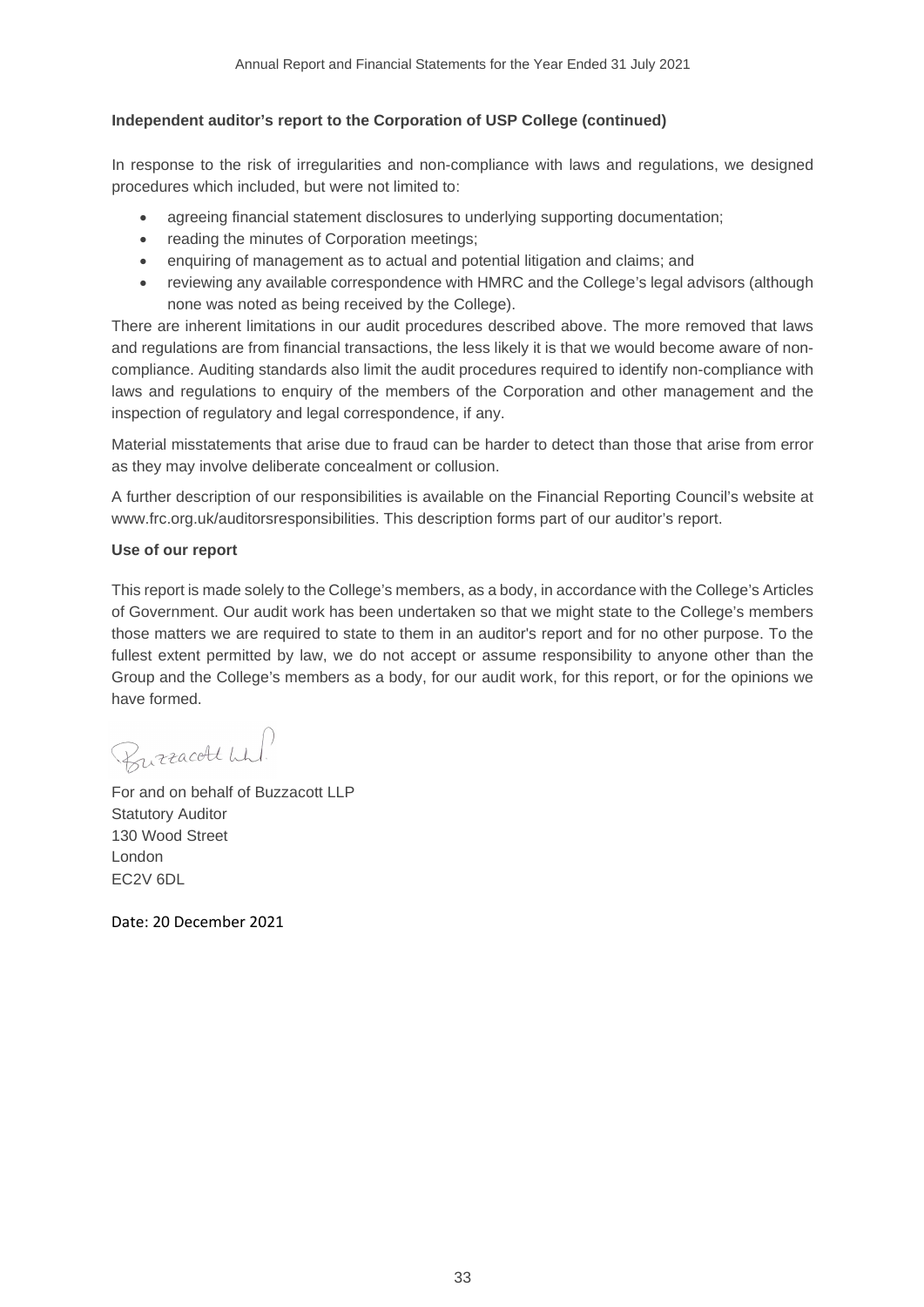# **Independent reporting accountant's assurance report on regularity**

# **To: The corporation of USP College and Secretary of State for Education, acting through Education and Skills Funding Agency (the ESFA)**

In accordance with the terms of our engagement letter and further to the requirements and conditions of funding in the ESFA's grant funding agreements and contracts, or those of any other public funder, we have carried out an engagement to obtain limited assurance about whether anything has come to our attention that would suggest, in all material respects, the expenditure disbursed and income received by USP College during the period 1 August 2020 to 31 July 2021 have not been applied to the purposes identified by Parliament and the financial transactions do not conform to the authorities which govern them.

The framework that has been applied is set out in the Post-16 Audit Code of Practice (the Code) issued by the ESFA and in any relevant conditions of funding concerning adult education notified by a relevant funder. In line with this framework, our work has specifically not considered income received from the main funding grants generated through the Individualised Learner Record data returns, for which the ESFA has other assurance arrangements in place.

This report is made solely to the corporation of USP College and the ESFA in accordance with the terms of our engagement letter. Our work has been undertaken so that we might state to the corporation of USP College and the ESFA those matters we are required to state in a report and for no other purpose. To the fullest extent permitted by law, we do not accept, or assume, responsibility to anyone other than the corporation of USP College and the ESFA for our work, for this report, or for the conclusion we have formed.

# **Respective responsibilities of USP College and the reporting accountant**

The corporation of USP College is responsible, under the requirements of the Further & Higher Education Act 1992, subsequent legislation and related regulations and guidance, for ensuring that expenditure disbursed, and income received, are applied for the purposes intended by Parliament, and the financial transactions conform to the authorities that govern them. Our responsibilities for this engagement are established in the United Kingdom by our profession's ethical guidance and are to obtain limited assurance and report in accordance with our engagement letter and the requirements of the Code. We report to you whether anything has come to our attention in carrying out our work which suggests that in all material respects, expenditure disbursed and income received, during the period 1 August 2020 to 31 July 2021 have not been applied to purposes intended by Parliament or that the financial transactions do not conform to the authorities which govern them.

# **Approach**

We conducted our engagement in accordance with the Code issued by the ESFA. We performed a limited assurance engagement as defined in that framework. The objective of a limited assurance engagement is to perform such procedures as to obtain information and explanations in order to provide us with sufficient appropriate evidence to express a negative conclusion on regularity. A limited assurance engagement is more limited in scope than a reasonable assurance engagement and consequently does not enable us to obtain assurance that we would become aware of all significant matters that might be identified in a reasonable assurance engagement. Accordingly, we do not express a positive opinion. Our engagement includes examination, on a test basis, of evidence relevant to the regularity of the corporation's income and expenditure.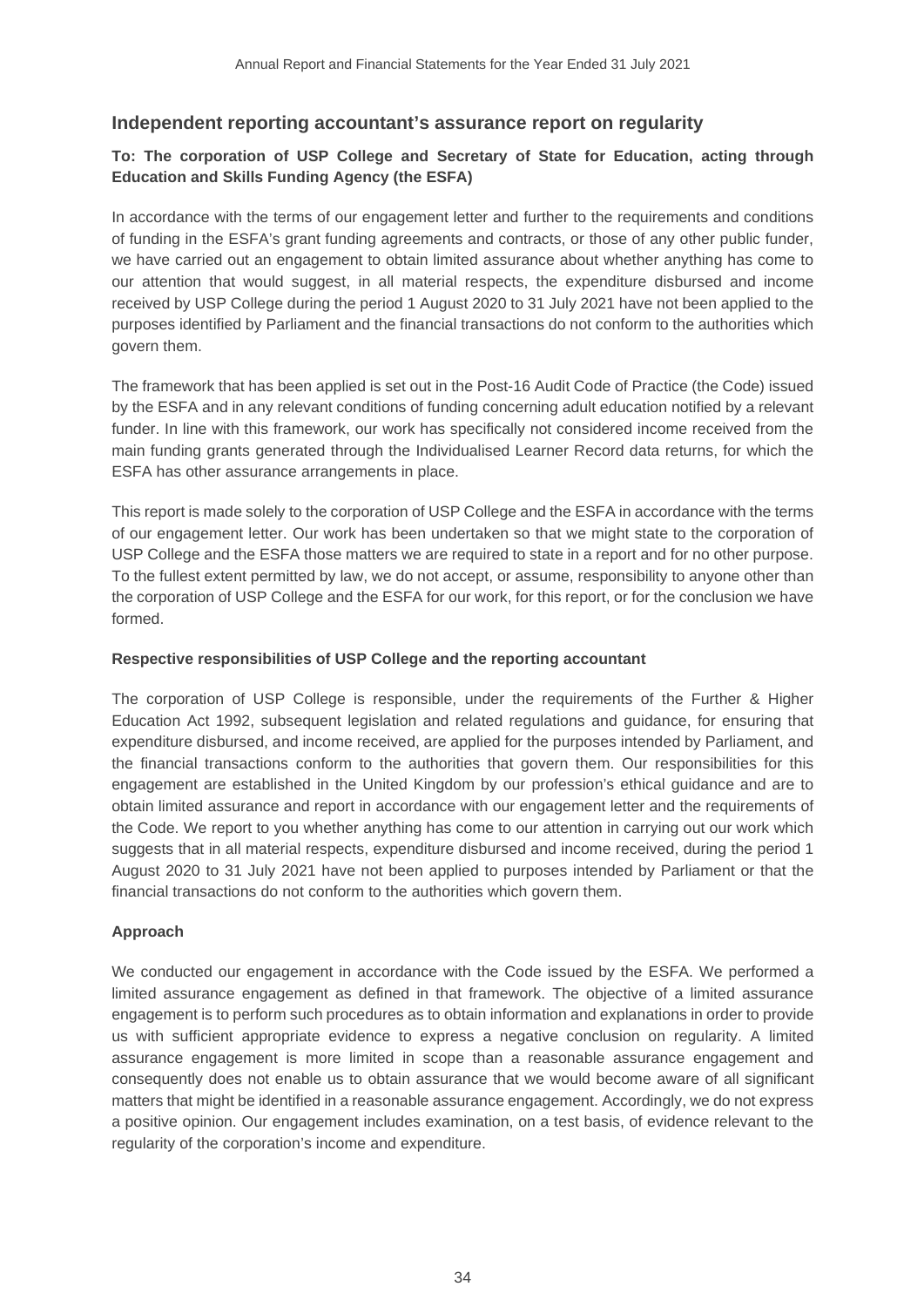#### **Reporting accountant's assurance report on regularity (continued)**

The work undertaken to draw to our conclusion includes:

- An assessment of the risk of material irregularity and impropriety across all of the College's activities;
- Further testing and review of the areas identified through the risk assessment including enquiry, identification of control processes and examination of supporting evidence across all areas identified as well as additional verification work where considered necessary; and
- Consideration of evidence obtained through the work detailed above and the work completed as part of our financial statements audit in order to support the regularity conclusion.

#### **Conclusion**

In the course of our work, nothing has come to our attention which suggests that in all material respects, the expenditure disbursed and income received during the period 1 August 2020 to 31 July 2021 has not been applied to purposes intended by Parliament, and the financial transactions do not conform to the authorities that govern them.

Burracott Wh!

Buzzacott LLP Chartered Accountants 130 Wood Street London EC2V 6DL

Date: 20 December 2021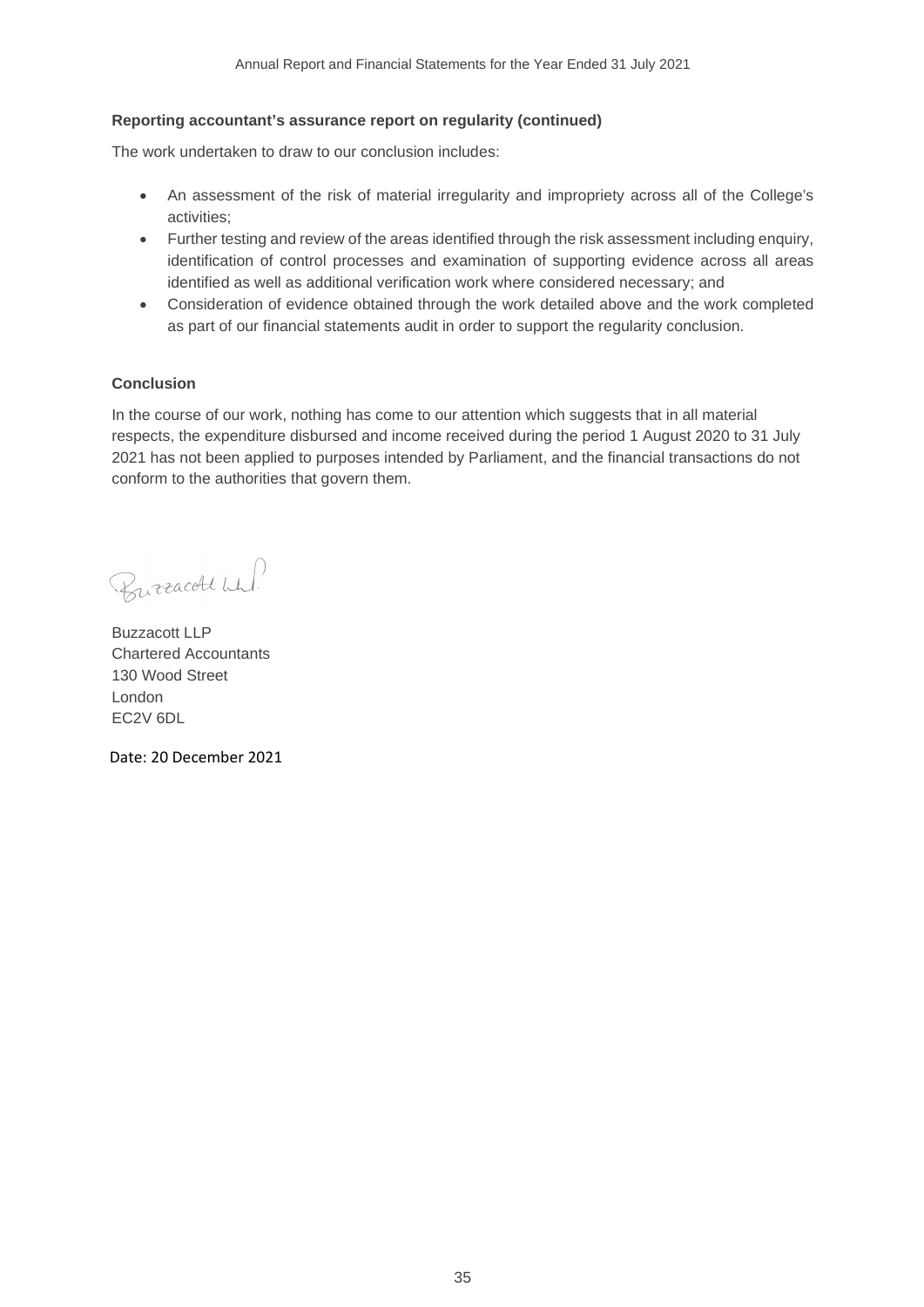# **Unified Seevic Palmers College Consolidated Statement of Comprehensive Income and Expenditure**

|                                                           | <b>Notes</b>   | Year ended<br>31 July 2021 |                         | <b>Year ended</b><br>31 July 2020 |                         |
|-----------------------------------------------------------|----------------|----------------------------|-------------------------|-----------------------------------|-------------------------|
|                                                           |                | Group<br>£'000             | <b>College</b><br>£'000 | Group<br>£'000                    | <b>College</b><br>£'000 |
| <b>Income</b>                                             |                |                            |                         |                                   |                         |
| Funding body grants                                       | $\overline{2}$ | 18,638                     | 17,971                  | 17,807                            | 17,016                  |
| Tuition fees and education contracts                      | 3              | 2,587                      | 2,495                   | 3,038                             | 3,029                   |
| Other grants and contracts                                | 4              | 1,106                      | 1,091                   | 182                               | 182                     |
| Other income                                              | 5              | 593                        | 535                     | 940                               | 872                     |
| Donations and Endowments                                  | 6              | 8,000                      | 8,000                   |                                   |                         |
| <b>Total income</b>                                       |                | 30,924                     | 30,092                  | 21,967                            | 21,099                  |
| <b>Expenditure</b>                                        |                |                            |                         |                                   |                         |
| Staff costs                                               | $\overline{7}$ | 16,602                     | 15,975                  | 15,733                            | 15,121                  |
| Other operating expenses                                  | 8              | 5,245                      | 4,992                   | 5,959                             | 5,705                   |
| Depreciation                                              | 10             | 1,973                      | 1,965                   | 1,914                             | 1,913                   |
| Interest and other finance costs                          | $\overline{9}$ | 308                        | 625                     | 331                               | 331                     |
|                                                           |                |                            |                         |                                   |                         |
| <b>Total expenditure</b>                                  |                | 24,128                     | 23,557                  | 23,937                            | 23,070                  |
| Surplus / (deficit) before other<br>exceptional items     |                | 6,796                      | 6,535                   | (1,970)                           | (1, 971)                |
| Actuarial gain / (loss) in respect of<br>pensions schemes | 18             | 3,527                      | 3,527                   | (2,700)                           | (2,700)                 |
| <b>Total Comprehensive Income for</b><br>the year         |                | 10,323                     | 10,062                  | (4,670)                           | (4,671)                 |
| Represented by:                                           |                |                            |                         |                                   |                         |
| Restricted comprehensive income                           |                | 900                        | 900                     |                                   |                         |
| Unrestricted comprehensive income                         |                | 9,423                      | 9,162                   | (4,670)                           | (4,671)                 |
|                                                           |                | 10,323                     | 10,062                  | (4,670)                           | (4,671)                 |

All items of income and expenditure relate to continuing activities.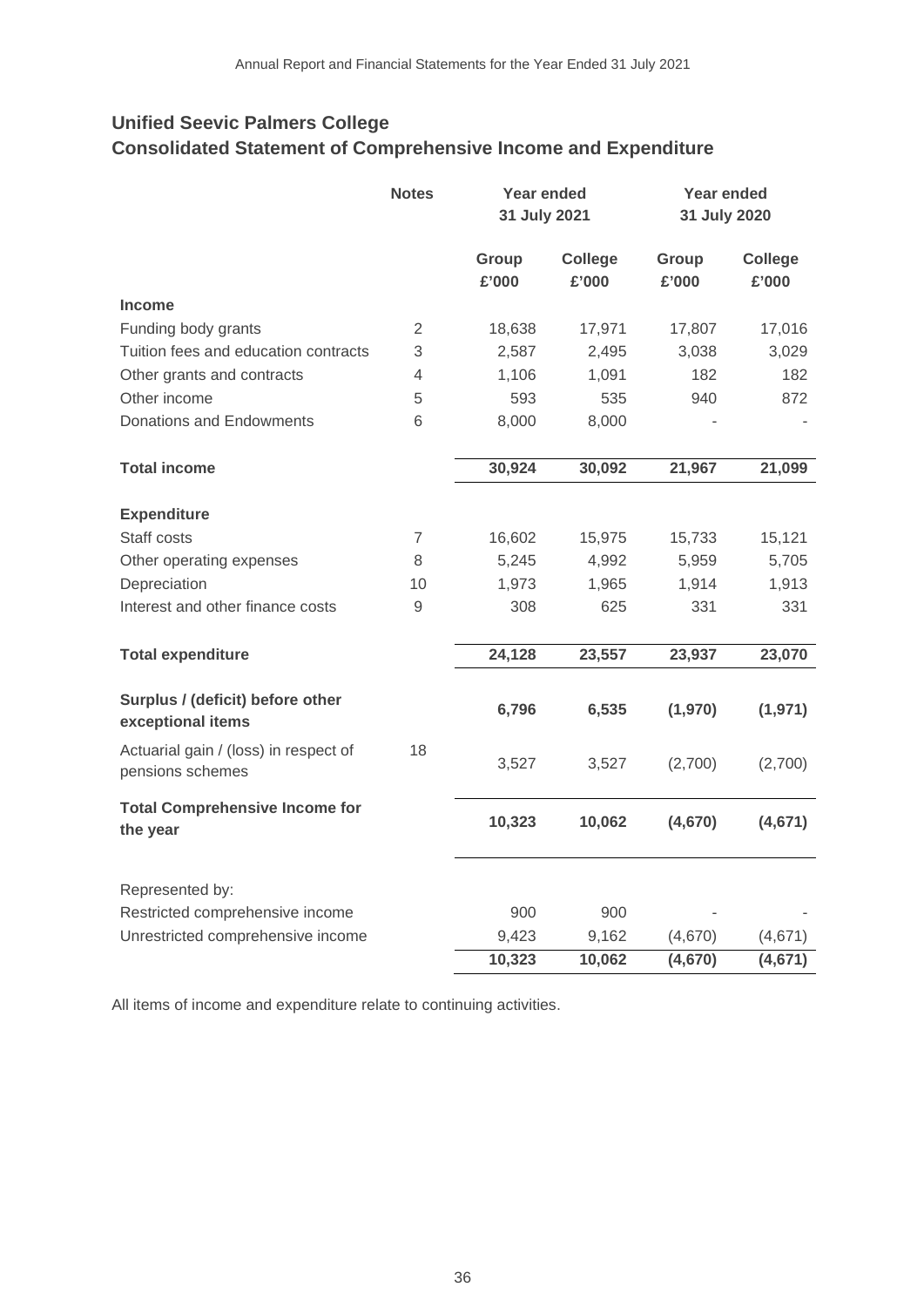# **Unified Seevic Palmers College Consolidated and College Statement of Changes in Reserves**

|                                                                      | Income and<br>expenditure<br>account | <b>Revaluation</b><br>reserve | <b>Total</b> |
|----------------------------------------------------------------------|--------------------------------------|-------------------------------|--------------|
|                                                                      | £'000                                | £'000                         | £'000        |
| Group                                                                |                                      |                               |              |
| <b>Balance at 1 August 2019</b>                                      | 6,900                                | 4,447                         | 11,347       |
| Deficit from the income and expenditure account                      | (1,970)                              |                               | (1,970)      |
| Other comprehensive income                                           | (2,700)                              |                               | (2,700)      |
| Transfers between revaluation and income and<br>expenditure reserves | 94                                   | (94)                          |              |
| Total comprehensive income                                           | (4, 576)                             | (94)                          | (4,670)      |
| Balance at 31 July 2020                                              | 2,324                                | 4,353                         | 6,677        |
| Surplus from the income and expenditure account                      | 6,796                                |                               | 6,796        |
| Other comprehensive income                                           | 3,527                                |                               | 3,527        |
| Transfers between revaluation and income and<br>expenditure reserves | 94                                   | (94)                          |              |
| Total comprehensive income                                           | 10,417                               | (94)                          | 10,323       |
| Balance at 31 July 2021                                              | 12,741                               | 4,259                         | 17,000       |
| <b>College</b>                                                       |                                      |                               |              |
| <b>Balance at 1 August 2019</b>                                      | 6,910                                | 4,447                         | 11,357       |
| Deficit from the income and expenditure account                      | (1, 971)                             |                               | (1, 971)     |
| Other comprehensive income                                           | (2,700)                              |                               | (2,700)      |
| Transfers between revaluation and income and<br>expenditure reserves | 94                                   | (94)                          |              |
| Total comprehensive income                                           | (4, 577)                             | (94)                          | (4,671)      |
| Balance at 31 July 2020                                              | 2,333                                | 4,353                         | 6,686        |
| Surplus from the income and expenditure account                      | 6,535                                |                               | 6,535        |
| Other comprehensive income                                           | 3,527                                |                               | 3,527        |
| Transfers between revaluation and income and<br>expenditure reserves | 94                                   | (94)                          |              |
| Total comprehensive income                                           | 10,156                               | (94)                          | 10,062       |
| Balance at 31 July 2021                                              | 12,489                               | 4,259                         | 16,748       |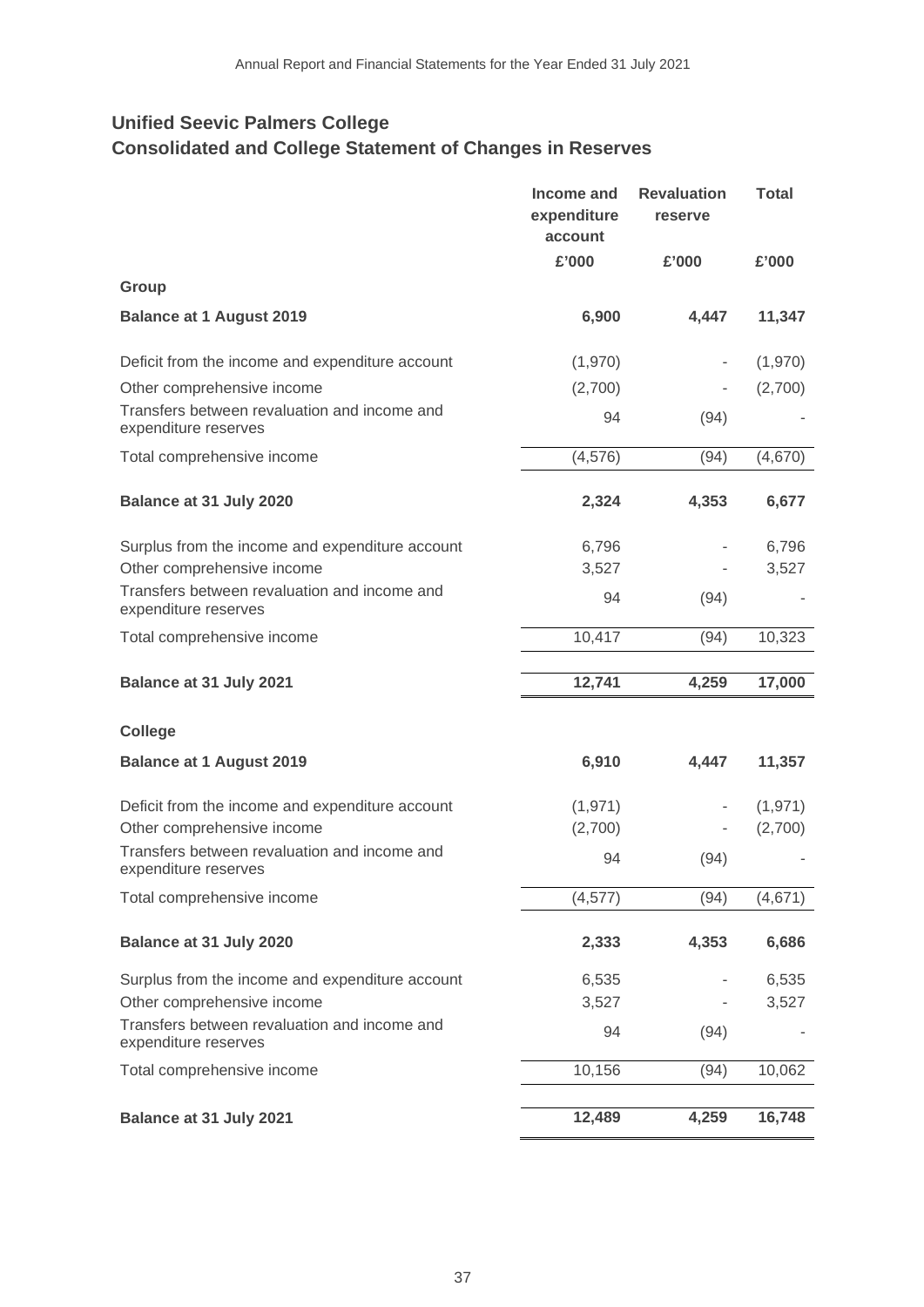# **Unified Seevic Palmers College Balance Sheets as at 31 July**

|                                                             | <b>Notes</b> | Group<br>2021<br>£'000 | <b>College</b><br>2021<br>£'000 | Group<br>2020<br>£'000 | <b>College</b><br>2020<br>£'000 |
|-------------------------------------------------------------|--------------|------------------------|---------------------------------|------------------------|---------------------------------|
| <b>Non-current assets</b>                                   |              |                        |                                 |                        |                                 |
| Tangible Fixed assets                                       | 10           | 38,954                 | 38,946                          | 30,775                 | 30,759                          |
|                                                             |              | 38,954                 | 38,946                          | 30,775                 | 30,759                          |
| <b>Current assets</b>                                       |              |                        |                                 |                        |                                 |
| <b>Stocks</b>                                               |              | 3                      | 3                               | 5                      | 5                               |
| Trade and other receivables                                 | 11           | 1,503                  | 1,193                           | 1,203                  | 1,152                           |
| Cash and cash equivalents                                   | 15           | 1,507                  | 1,491                           | 977                    | 976                             |
|                                                             |              | 3,013                  | 2,687                           | 2,185                  | 2,133                           |
|                                                             |              |                        |                                 |                        |                                 |
| Creditors - amounts falling due within<br>one year          | 12           | (2,877)                | (2,795)                         | (2,594)                | (2,517)                         |
| <b>Net current assets</b>                                   |              | 136                    | (108)                           | (409)                  | (384)                           |
|                                                             |              |                        |                                 |                        |                                 |
| <b>Total assets less current liabilities</b>                |              | 39,090                 | 38,838                          | 30,366                 | 30,375                          |
| Creditors - amounts falling due after<br>more than one year | 13           | (10, 377)              | (10, 377)                       | (10,063)               | (10,063)                        |
| <b>Provisions</b>                                           |              |                        |                                 |                        |                                 |
| Defined benefit obligations                                 | 18           | (11, 713)              | (11, 713)                       | (13, 626)              | (13,626)                        |
| <b>Total net assets</b>                                     |              | 17,000                 | 16,748                          | 6,677                  | 6,686                           |
|                                                             |              |                        |                                 |                        |                                 |
| <b>Unrestricted Reserves</b>                                |              |                        |                                 |                        |                                 |
| Income and expenditure account                              |              |                        |                                 |                        |                                 |
| - Restricted                                                |              | 900                    | 900                             |                        |                                 |
| - Unrestricted                                              |              | 11,841                 | 11,589                          | 2,324                  | 2,333                           |
|                                                             |              | 12,741                 | 12,489                          | 2,324                  | 2,333                           |
| <b>Revaluation reserve</b>                                  |              | 4,259                  | 4,259                           | 4,353                  | 4,353                           |
| <b>Total unrestricted reserves</b>                          |              | 17,000                 | 16,748                          | 6,677                  | 6,686                           |

The financial statements on pages 36 to 59 were approved and authorised for issue by the Corporation on 14 December 2021 and were signed on its behalf on that date by:

Gerdentaires

 $\mathcal{T}_\mathcal{L}$ VRAN

**Gordon Haines Daniel Pearson Chair Chair Accounting Officer**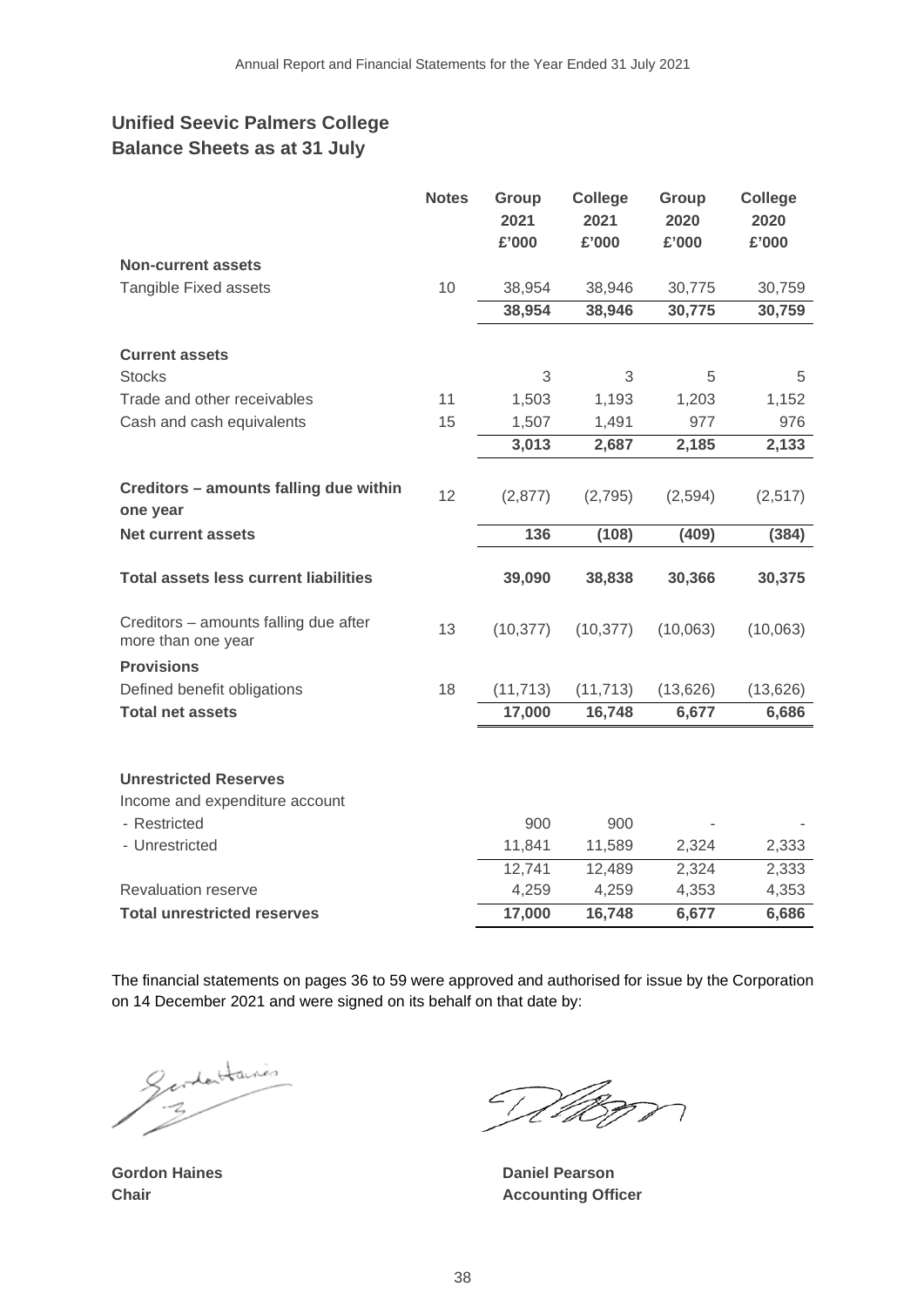# **Unified Seevic Palmers College Consolidated Statement of Cash Flows**

|                                                                | <b>Notes</b> | 2021<br>£'000 | 2020<br>£'000 |
|----------------------------------------------------------------|--------------|---------------|---------------|
| <b>Cash flow from operating activities</b>                     |              |               |               |
| Surplus / (Deficit) for the year                               |              | 10,323        | (4,670)       |
| Adjustment for non-cash items                                  |              |               |               |
| Non Government grant                                           |              | (900)         |               |
| Depreciation                                                   |              | 1,973         | 1,914         |
| Increase in stocks                                             |              | (2)           | (1)           |
| Increase in debtors                                            |              | (301)         | (3)           |
| Increase / (decrease) in creditors due within one year         |              | 282           | (100)         |
| Increase / (decrease in creditors due after one year           |              | 313           | (599)         |
| (Decrease) / increase in provisions                            |              | (2,618)       | 3,767         |
| Adjustment for investing or financing activities               |              |               |               |
| Donation of Land & Buildings                                   |              | (8,000)       |               |
| Interest payable                                               |              | 112           | 114           |
| Net cash flow from operating activities                        |              | 1,182         | 422           |
| <b>Cash flows from investing activities</b>                    |              |               |               |
| Payments made to acquire fixed assets                          |              | (2, 142)      | (547)         |
|                                                                |              | (2, 142)      | (547)         |
| <b>Cash flows from financing activities</b>                    |              |               |               |
| Capital funding received                                       |              | 1,605         |               |
| Interest paid                                                  |              | (112)         | (114)         |
| Proceeds of new borrowings                                     |              | 21            |               |
| Repayments of amounts borrowed                                 |              |               | (436)         |
| Capital element of finance lease rental payments               |              | (24)          | (11)          |
|                                                                |              | 1,490         | (561)         |
| Increase / (decrease) in cash and cash equivalents in the year |              | 530           | (686)         |
| Cash and cash equivalents at beginning of the year             | 15           | 977           | 1,663         |
| Cash and cash equivalents at end of the year                   | 15           | 1,507         | 977           |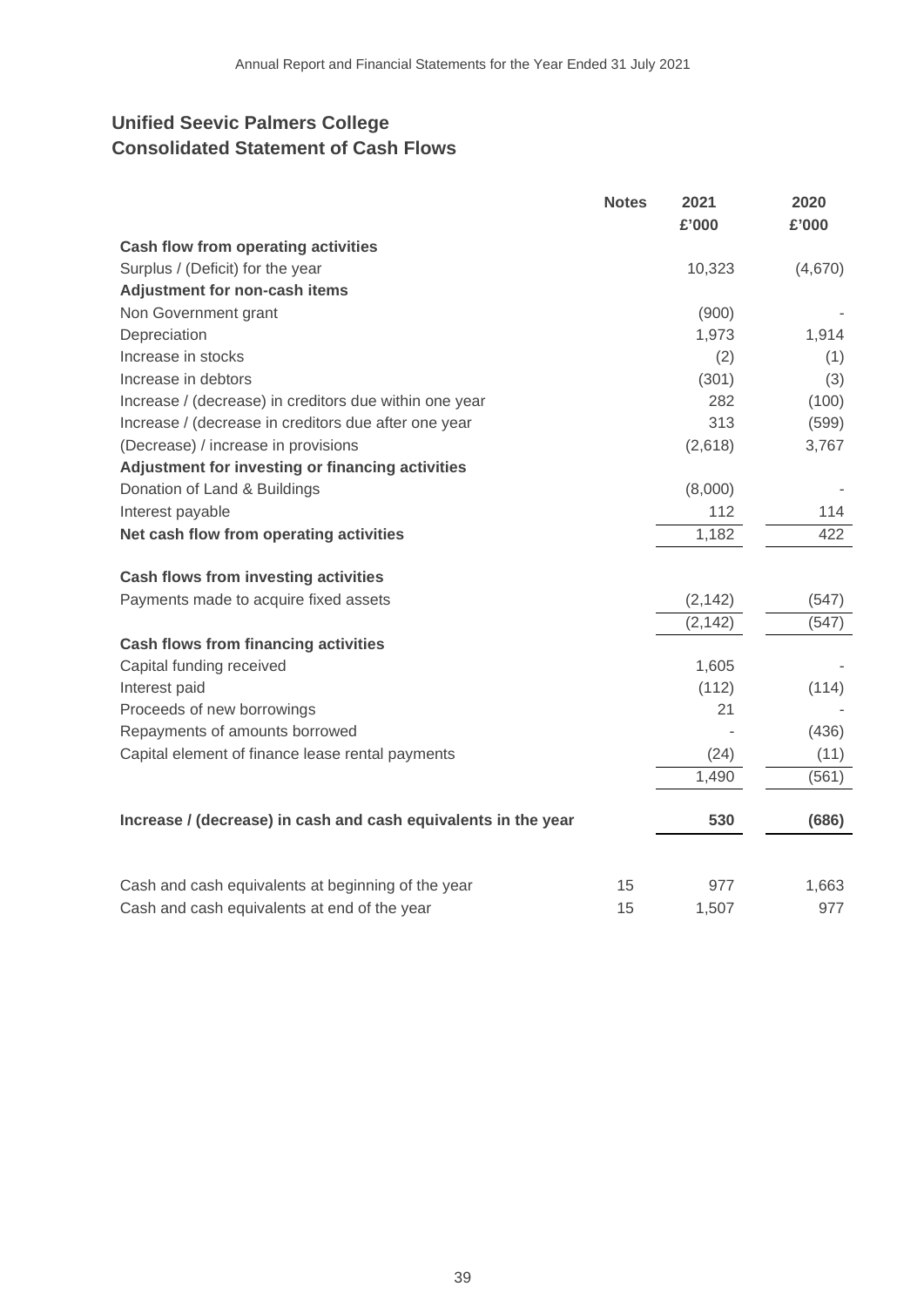# **Unified Seevic Palmers College**

# **Notes to the Accounts**

# **1. Statement of accounting policies and estimation techniques**

The following accounting policies have been applied consistently in dealing with items which are considered material in relation to the financial statements.

### **Basis of preparation**

These financial statements have been prepared in accordance with the Statement of Recommended Practice: Accounting for Further and Higher Education 2019 (the 2019 FE HE SORP), the College Accounts Direction for 2020 to 2021 and in accordance with Financial Reporting Standard 102 – "The Financial Reporting Standard applicable in the United Kingdom and Republic of Ireland" (FRS 102). The College is a public benefit entity and has therefore applied the relevant public benefit requirements of FRS 102.

The preparation of financial statements in compliance with FRS 102 requires the use of certain critical accounting estimates. It also requires management to exercise judgement in applying the College's accounting policies.

### **Basis of accounting**

The financial statements are prepared in accordance with the historical cost convention.

### **Basis of consolidation**

The consolidated financial statements include the College and its subsidiary, ITEC Learning Technologies Limited, controlled by the Group. Control is achieved where the Group has the power to govern the financial and operating policies of an entity so as to obtain benefits from its activities. Intragroup sales and profits are eliminated fully on consolidation.

#### **Going concern**

The activities of the College, together with the factors likely to affect its future development and performance are set out in the Strategic Report on p3.

The financial position of the Group, its cash flow, liquidity and borrowings are presented in the Financial Statements and accompanying Notes.

The Group had £4.363m of loans outstanding with bankers on terms renegotiated in 2021 secured by a floating charge on the College estate. The College's forecasts and financial projections indicate that it will be able to operate within this existing facility and covenants for the foreseeable future. The bank has confirmed that the current financial forecasts show a bank overdraft facility is not required but have agreed to review this should the need arise in the future.

After making appropriate enquiries, the Corporation considers that the College has adequate resources to continue in operational existence for the foreseeable future, details supporting this assessment are shown on page 19 of this report. For this reason, it continues to adopt the going concern basis in preparing the financial statements.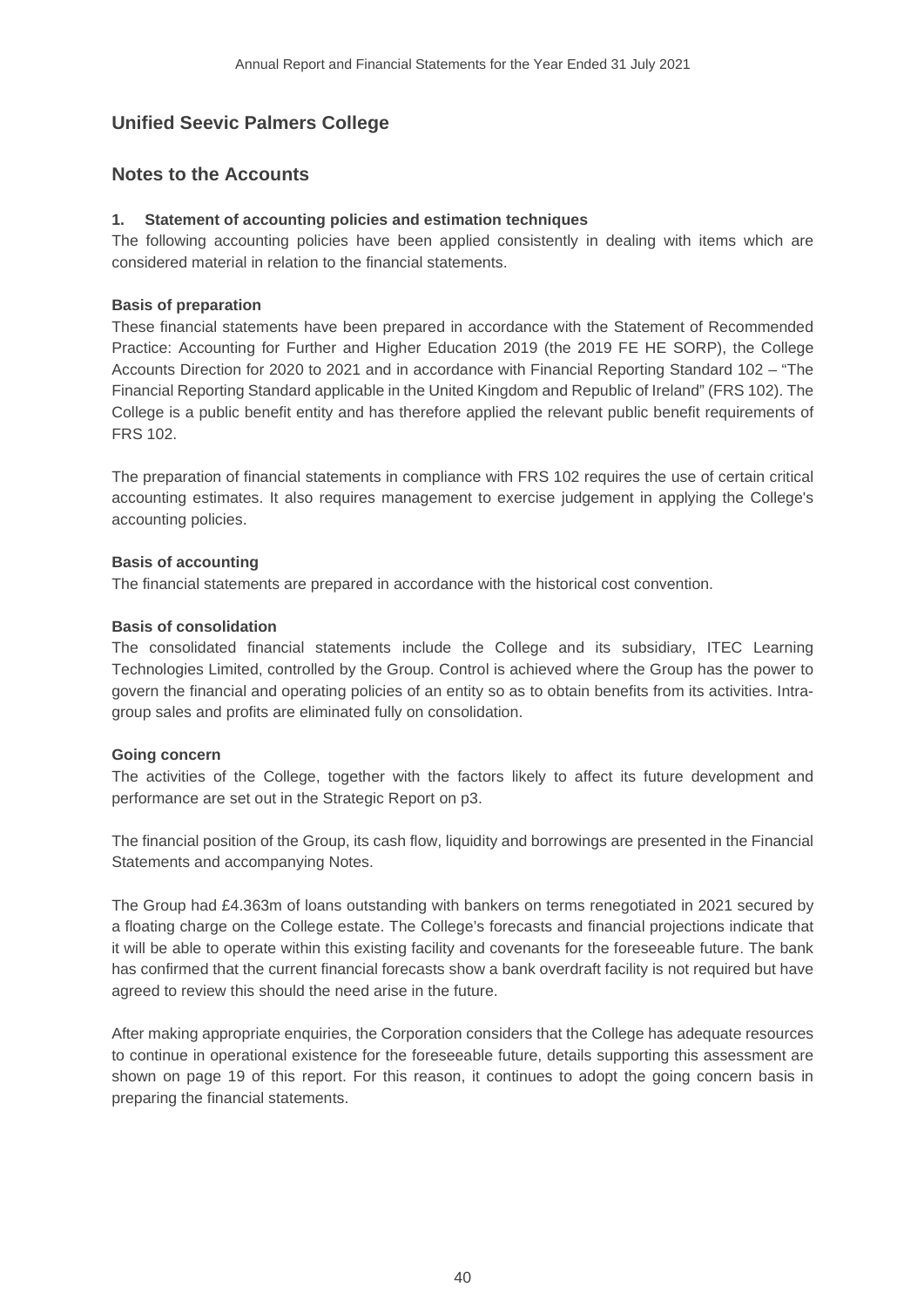#### **Recognition of income**

#### *Revenue grant funding*

Government revenue grants include funding body recurrent grants and other grants and are accounted for under the accrual model as permitted by FRS 102. Funding body recurrent grants are measured in line with best estimates for the period of what is receivable and depend on the particular income stream involved. Any under achievement for the Adult Education Budget is adjusted for and reflected in the level of recurrent grant recognised in the income and expenditure account. The final grant income is normally determined with the conclusion of the year end reconciliation process with the funding body following the year end and the results of any funding audits. 16-18 learner-responsive funding is not normally subject to reconciliation and is therefore not subject to contract adjustments.

The recurrent grant from the Office for Students (OfS) represents the funding allocations attributable to the current financial year and is credited direct to the Statement of Comprehensive Income and Expenditure.

Where part of a government grant is deferred, the deferred element is recognised as deferred income within creditors and allocated between creditors due within one year and creditors due after more than one year as appropriate.

Grants (including research grants) from non-government sources are recognised in income when the College is entitled to the income and performance related conditions have been met. Income received in advance of performance related conditions being met is recognised as deferred income within creditors on the balance sheet and released to income as the conditions are met.

#### *Capital grant funding*

Government capital grants are capitalised, held as deferred income and recognised in the Statement of Comprehensive Income and Expenditure over the expected useful life of the asset, under the accrual model as permitted by FRS 102. Other non-government capital grants are recognised in the Statement of Comprehensive Income and Expenditure when the College is entitled to the funds subject to any performance related conditions being met. Income received in advance of performance related conditions being met is recognised as deferred income within creditors on the Balance Sheet and released to the Statement of Comprehensive Income and Expenditure as conditions are met.

#### *Fee Income and education contracts*

Income from tuition fees is stated gross of any expenditure which is not a discount and is recognised in the period for which it is received.

#### *Investment Income*

All income from short-term deposits is credited to the Statement of Comprehensive Income and Expenditure in the period in which it is earned on a receivable basis.

#### *Agency arrangements*

The College acts as an agent in the collection and payment of certain discretionary support funds. Related payments received from the funding bodies and subsequent disbursements to students are excluded from the income and expenditure of the College where the College is exposed to minimal risk or enjoys minimal economic benefit related to the transactions.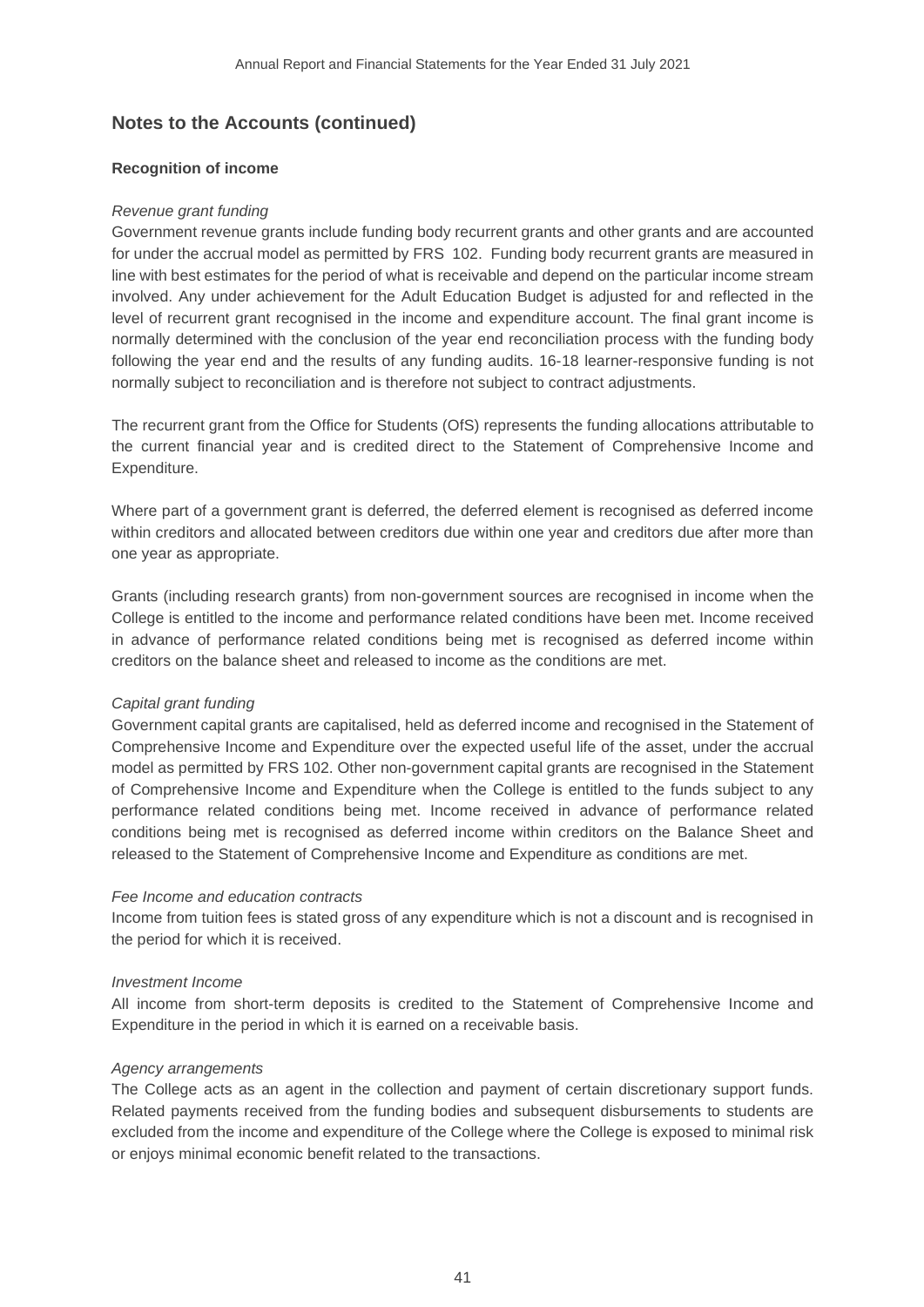#### *Retirement benefits*

Post-employment benefits to employees of the College are principally provided by the Teachers' Pension Scheme and Essex Pension Fund. These are multi-employer defined benefit plans, which are externally administered.

#### *Teachers' Pension Scheme (TPS)*

The TPS is an unfunded scheme. Contributions to the TPS are calculated so as to spread the cost of pensions over employees' working lives with the College in such a way that the pension cost is a substantially level percentage of current and future pensionable payroll. The contributions are determined by qualified actuaries on the basis of valuations using a prospective benefit method.

The TPS is a multi-employer scheme and there is insufficient information available to use defined benefit accounting. The TPS is therefore treated as a defined contribution plan and the contributions recognised as an expense in the Statement of Comprehensive Income and Expenditure in the periods during which services are rendered by employees.

#### *Essex Local Pension Fund (EPF)*

The EPF is a funded scheme and the College's share of assets and liabilities can be identified. The assets of the EPF are measured using closing fair values. EPF liabilities are measured using the projected unit credit method and discounted at the current rate of return on a high-quality corporate bond of equivalent term and currency to the liabilities. The actuarial valuations are obtained at least triennially and are updated at each balance sheet date. The amounts charged to operating surplus are the current service costs and the costs of scheme introductions, benefit changes, settlements and curtailments. They are included as part of staff costs as incurred.

Net interest on the net defined benefit liability is also recognised in the Statement of Comprehensive Income and Expenditure and comprises the interest cost on the defined benefit obligation and interest income on the scheme assets, calculated by multiplying the fair value of the scheme assets at the beginning of the period by the rate used to discount the benefit obligations. The difference between the interest income on the scheme assets and the actual return on the scheme assets is recognised in interest and other finance costs.

Actuarial gains and losses are recognised immediately in actuarial gains and losses.

#### *Short term Employment benefits*

Short term employment benefits such as salaries and compensated absences (holiday pay) are recognised as an expense in the year in which the employees render service to the College. Any unused benefits are accrued and measured as the additional amount the College expects to pay as a result of the unused entitlement.

#### *Termination payments*

The best estimate of the expenditure required to settle an obligation for termination benefits is recognised immediately as an expense, when the College is demonstrably committed to terminate the employment of an employee or to provide termination benefits.

#### *Non-current Assets - Tangible fixed assets*

Tangible fixed assets are stated at cost less accumulated depreciation and accumulated impairment losses. Certain items of fixed assets that had been revalued to fair value on or prior to the date of transition to the 2015 FE HE SORP, are measured on the basis of deemed cost, being the revalued amount at the date of that revaluation.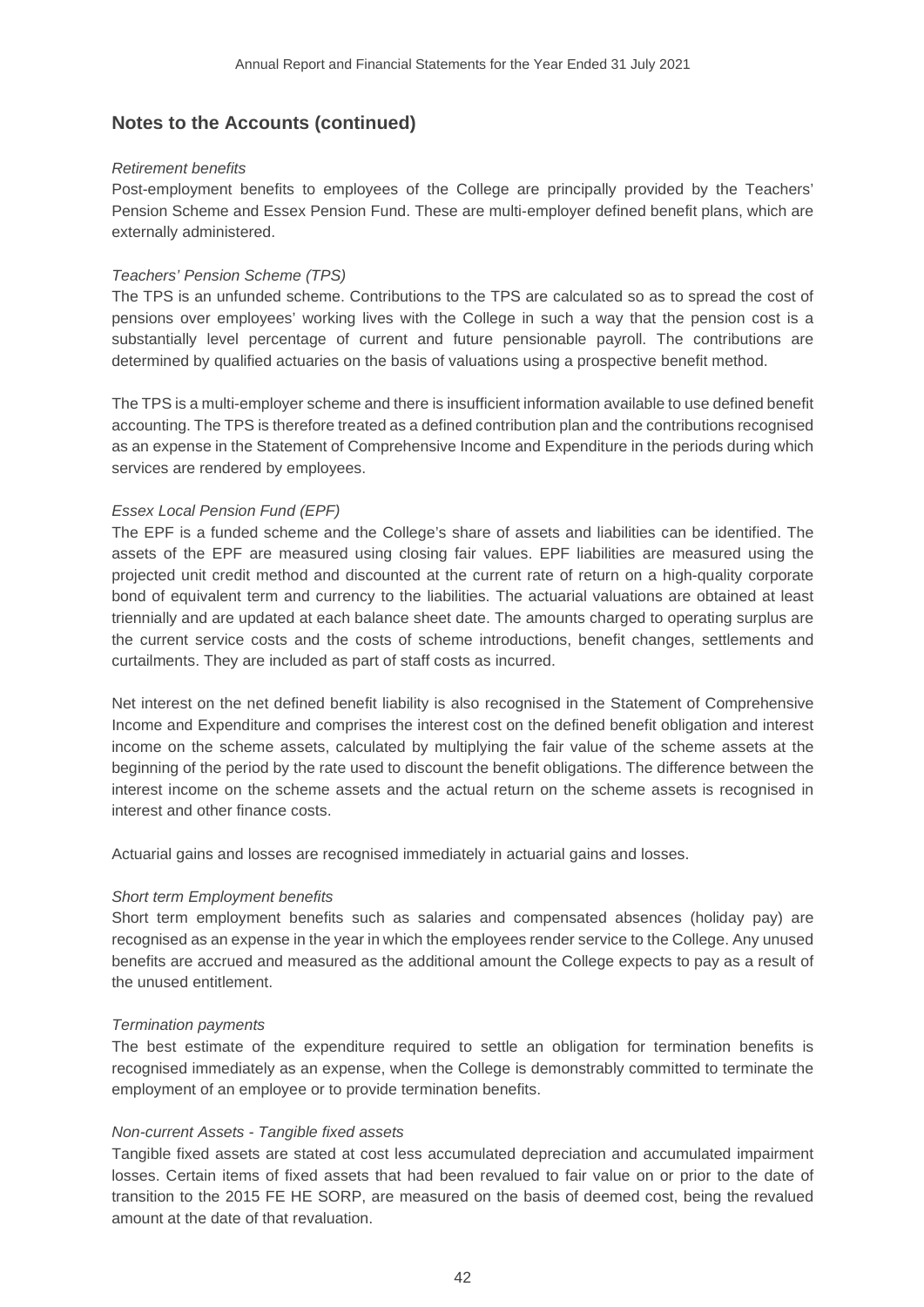### *Land and buildings*

Freehold land is not depreciated as it is considered to have an indefinite useful life.

Freehold buildings are depreciated over their expected useful economic life to the College of between 20 and 50 years. The College has a policy of depreciating major adaptations to buildings over the period of their useful economic life of between 20 and 50 years.

Other land and buildings are depreciated on a straight-line basis over their expected useful lives as follows:

- Land & Buildings  $-25 50$  years
- Demountable buildings 20 years
- Buildings Only 10 years
- Leasehold over life of lease

Where land and buildings are acquired with the aid of specific grants, they are capitalised and depreciated as above. The related grants are credited to a deferred income account within creditors and are released to the Statement of Comprehensive Income and Expenditure over the expected useful economic life of the related asset on a systematic basis consistent with the depreciation policy. The deferred income is allocated between creditors due within one year and those due after more than one year.

A review for impairment of a fixed asset is carried out if events or changes in circumstances indicate that the carrying amount of any fixed asset may not be recoverable.

On adoption of FRS 102, the College followed the transitional provision to retain the book value of land and buildings.

#### *Assets under construction*

Assets under construction are accounted for at cost, based on the value of architects' certificates and other direct costs, incurred to 31 July. They are not depreciated until they are brought into use.

#### *Subsequent expenditure on existing fixed assets*

Where significant expenditure is incurred on tangible fixed assets after initial purchase it is charged to the Statement of Income and Expenditure in the period it is incurred unless it increases the future benefits to the College, in which case it is capitalised and depreciated on the relevant basis.

#### *Equipment*

Equipment costing less than £1,000 per individual item is recognised as expenditure in the period of acquisition. All other equipment is capitalised at cost.

Capitalised equipment is depreciated on a straight-line basis over its remaining useful economic life as follows:

- Computer Equipment 3 4 years
- Software  $-2$  years
- Other Equipment 10 years
- Fixtures and Fittings & Motor Vehicles 5 8 years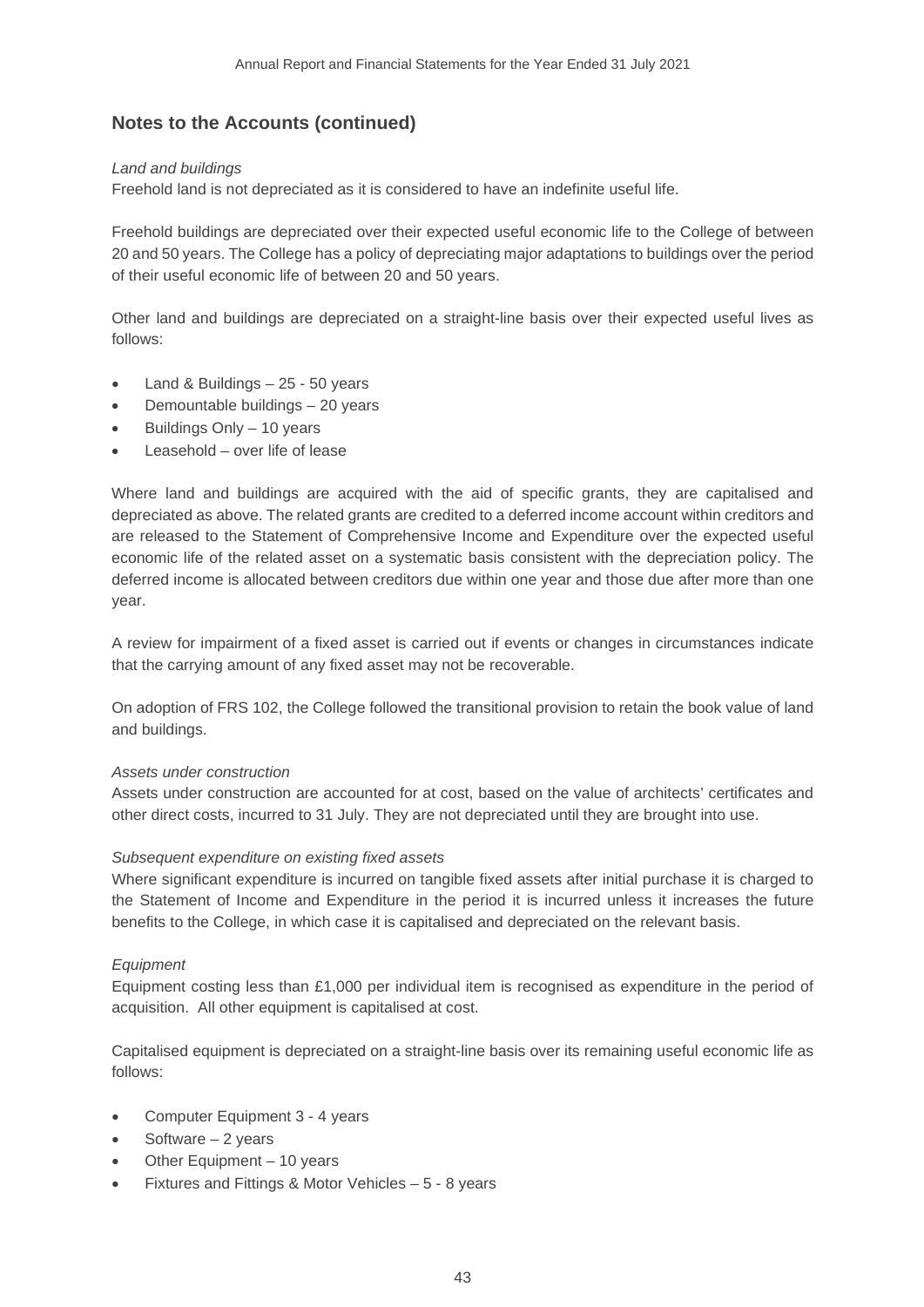#### *Borrowing costs*

Borrowing costs are recognised as expenditure in the period in which they are incurred.

### *Leased assets*

Costs in respect of operating leases are charged on a straight-line basis over the lease term to the Statement of Comprehensive Income and Expenditure. Any lease premiums or incentives relating to leases signed after 1 August 2014 are spread over the minimum lease term. The College has taken advantage of the transitional exemptions in FRS 102 and has retained the policy of spreading lease premiums and incentives to the date of the first market rent review for leases signed before 1 August 2014.

# *Stock*

Inventories are stated at the lower of their cost and net realisable value. Where necessary, provision is made for obsolete, slow-moving and defective items.

### *Cash and cash equivalents*

Cash includes cash in hand, deposits repayable on demand and overdrafts. Deposits are repayable on demand if they are in practice available within 24 hours without penalty.

Cash equivalents are short term, highly liquid investments that are readily convertible to known amounts of cash with insignificant risk of change in value. An investment qualifies as a cash equivalent when it has maturity of 3 months or less from the date of acquisition.

### *Financial Instruments*

Financial liabilities and equity

Financial liabilities and equity are classified according to the substance of the financial instruments contractual obligations, rather than the financial instruments legal form.

All loans, investments and short-term deposits held by the College are classified as basic financial instruments in accordance with FRS 102. These instruments are initially recorded at the transaction price less any transaction costs (historical cost). FRS 102 requires that basic financial instruments are subsequently measured at amortised cost. However, the College has calculated that the difference between the historical cost and amortised cost basis is not material and so these financial instruments are stated on the Balance Sheet at historical cost. Loans and investments that are payable or receivable within one year are not discounted.

# *Taxation*

The College is considered to pass the tests set out in Paragraph 1 Schedule 6 Finance Act 2010 and therefore it meets the definition of a charitable company for UK corporation tax purposes. Accordingly, the College is potentially exempt from taxation in respect of income or capital gains received within categories covered by sections 478-488 of the Corporation Tax Act 2010 or Section 256 of the Taxation of Chargeable Gains Act 1992, to the extent that such income or gains are applied exclusively to charitable purposes. However, the subsidiary is Value Added Tax (VAT) registered.

The College is not registered in respect of VAT and consequently it is unable to recover VAT charged on its inputs. Irrecoverable VAT on inputs is included in the costs of such inputs and added to the cost of tangible fixed assets as appropriate, where the inputs themselves are tangible fixed assets by nature.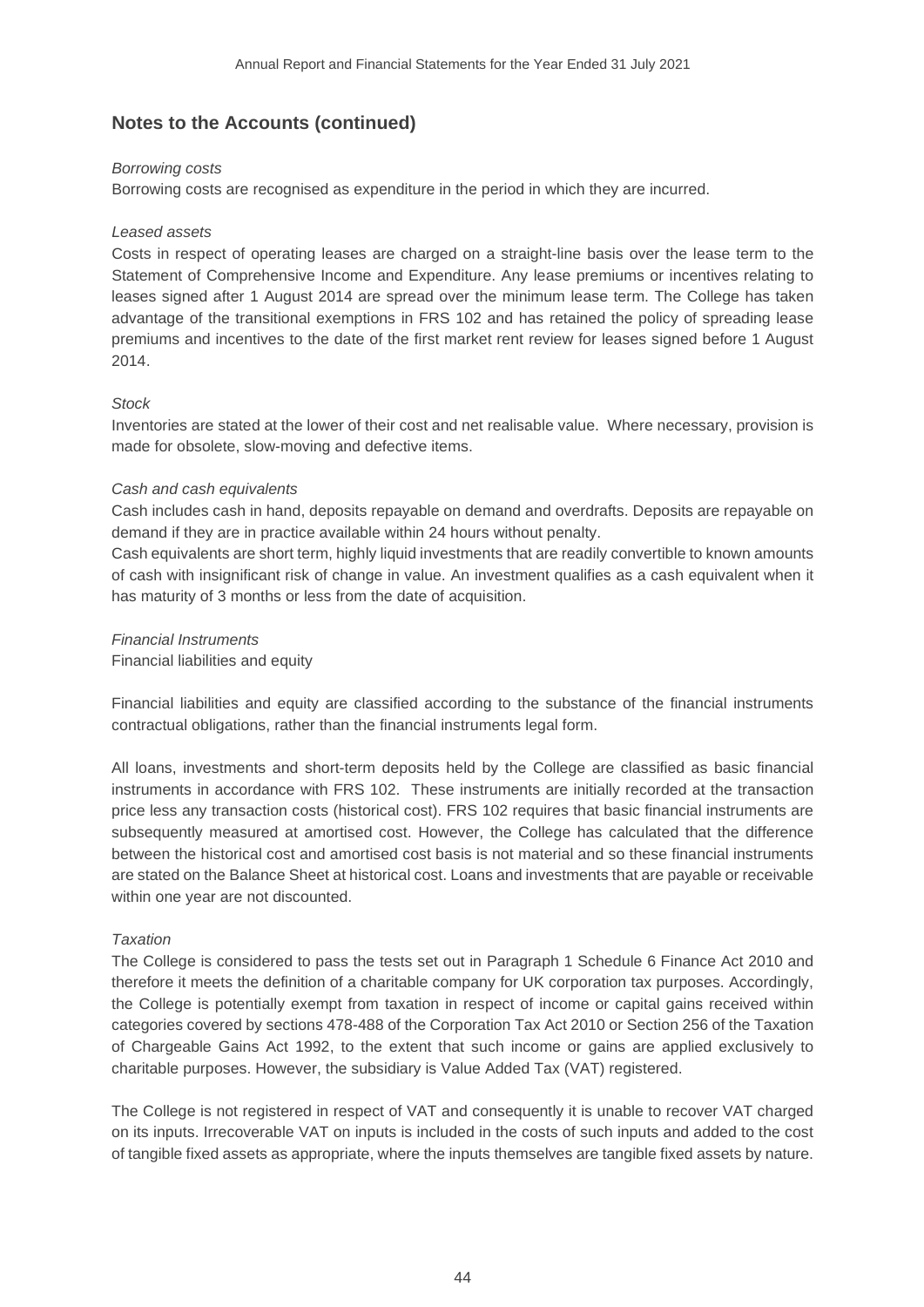#### **Judgements in applying accounting policies and key sources of estimation uncertainty**

Estimates and judgements are continually evaluated and are based on historical experience and other factors, including expectations of future events that are believed to be reasonable under the circumstances. In preparing these financial statements, management have made the following judgements:

#### *Tangible fixed assets*

Tangible fixed assets are depreciated over their useful lives considering residual values, where appropriate. The actual lives of the assets and residual values are assessed annually and may vary depending on several factors. In re-assessing asset lives, factors such as technological innovation and maintenance programmes are considered. Residual value assessments consider issues such as future market conditions, the remaining life of the asset and projected disposal values.

#### *Essex Pension Fund*

The present value of the Essex Pension Fund defined benefit liability depends on several factors that are determined on an actuarial basis using a variety of assumptions. The assumptions used in determining the net cost for pensions include the discount rate. Any changes in these assumptions, which are disclosed in note 18, will impact the carrying amount of the pension liability. Furthermore, a roll forward approach which projects results from the latest full actuarial valuation performed at 31 March 2019 has been used by the actuary in valuing the pensions liability at 31 July 2021. Any differences between the figures derived from the roll forward approach and a full actuarial valuation would impact on the carrying amount of the pension liability.

#### *Impact of Covid-19*

Management have estimated the impact of ongoing Covid-19 pandemic on the Group's finances for the purposes of preparing budgets and cashflow forecasts for the years ending 31 July 2022 and 2023.

The future impact of Covid-19 is uncertain as government rules are relaxed. The impact of Covid-19 forms an important part of the College's future financial performance and the Group's activities along with the impact on College beneficiaries, funders, suppliers and the wider economy.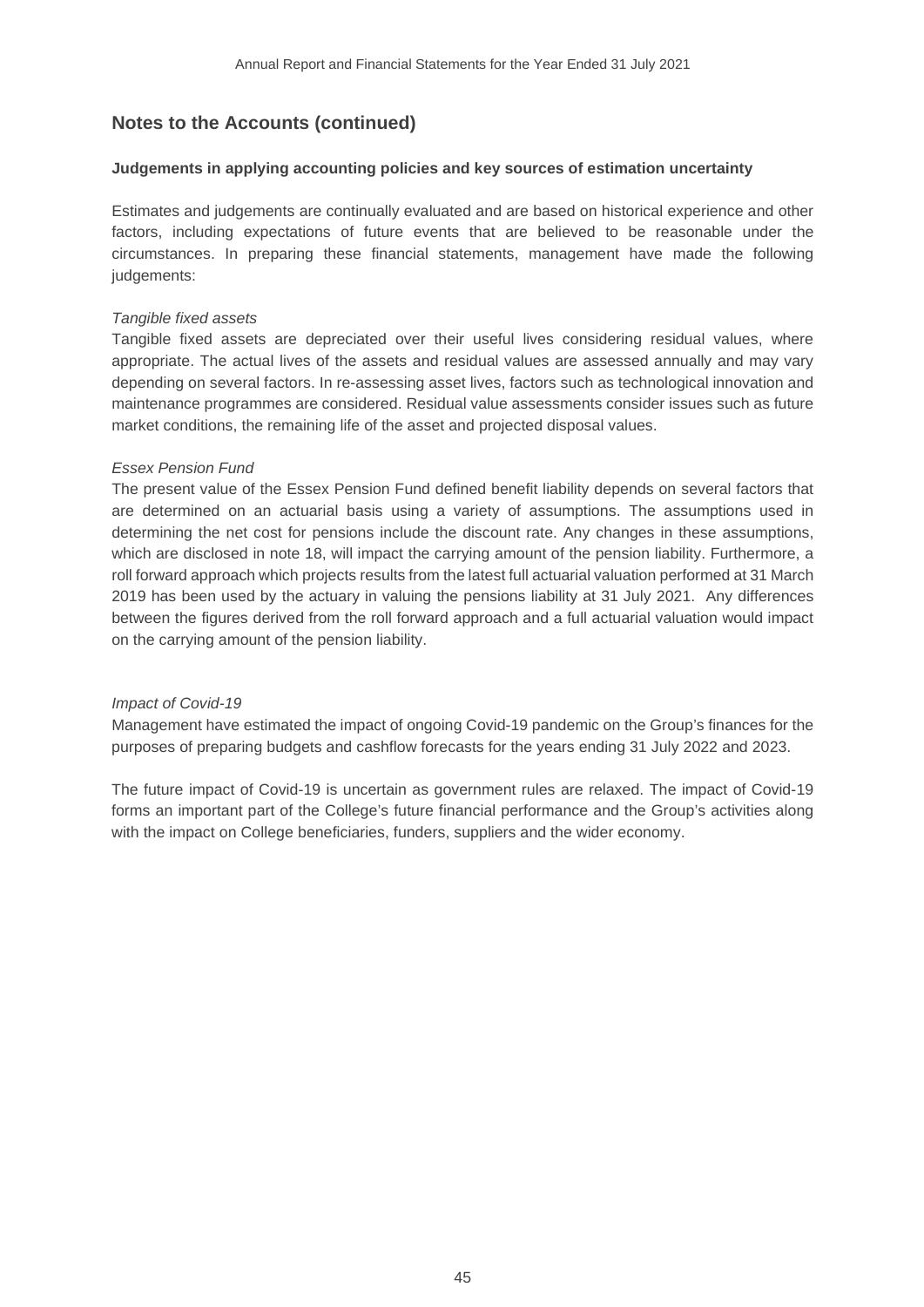# **2. Funding Body Grants**

|                                                | Year ended<br>31 July 2021 |                | <b>Year ended</b><br>31 July 2020 |                |
|------------------------------------------------|----------------------------|----------------|-----------------------------------|----------------|
|                                                | Group                      | <b>College</b> | Group                             | <b>College</b> |
|                                                | £'000                      | £'000          | £'000                             | £'000          |
| <b>Recurrent grants</b>                        |                            |                |                                   |                |
| Education and Skills Funding Agency - adult    | 199                        | 199            | 193                               | 193            |
| Education and Skills Funding Agency $-16 - 18$ | 16,532                     | 16,532         | 15,394                            | 15,394         |
| Education and Skills Funding Agency -          | 658                        |                | 754                               |                |
| apprenticeships                                |                            |                |                                   |                |
| Office for Students                            | 77                         | 77             | 129                               | 129            |
| <b>Specific grants</b>                         |                            |                |                                   |                |
| Employer Incentive                             | 9                          |                | 16                                |                |
| Workplacement Funding                          | 211                        | 211            | 245                               | 245            |
| <b>Education and Skills Funding Agency</b>     | 521                        | 521            | 644                               | 623            |
| Releases of government capital grants          | 431                        | 431            | 432                               | 432            |
| <b>Total</b>                                   | 18,638                     | 17,971         | 17,807                            | 17,016         |

Grant and fee income received for Higher Education courses at Level 4 and above was as follows:

|                                                   | Year ended<br>31 July 2021 |                         | Year ended<br>31 July 2020 |                  |
|---------------------------------------------------|----------------------------|-------------------------|----------------------------|------------------|
|                                                   | Group<br>£'000             | <b>College</b><br>£'000 | <b>Group</b><br>£'000      | College<br>£'000 |
| Grant income for Office for Students (per note 2) | 77                         | 77                      | 129                        | 129              |
| Fee income for taught awards (per note 3)         | 2.017                      | 1.925                   | 2.423                      | 2.414            |
|                                                   | 2.094                      | 2.002                   | 2,552                      | 2,543            |

# **3. Tuition fees and education contracts**

|                                    | Year ended<br>31 July 2021 |                         | Year ended<br>31 July 2020 |                  |
|------------------------------------|----------------------------|-------------------------|----------------------------|------------------|
|                                    | Group<br>£'000             | <b>College</b><br>£'000 | Group<br>£'000             | College<br>£'000 |
| Adult education fees               | 65                         | 52                      | 67                         | 63               |
| Fees for FE loan supported courses | 196                        | 196                     | 195                        | 190              |
| Fees for HE loan supported courses | 1,756                      | 1.677                   | 2,161                      | 2,161            |
| <b>Total tuition fees</b>          | 2,017                      | 1,925                   | 2,423                      | 2,414            |
| <b>Education contracts</b>         | 570                        | 570                     | 615                        | 615              |
| <b>Total</b>                       | 2,587                      | 2,495                   | 3,038                      | 3,029            |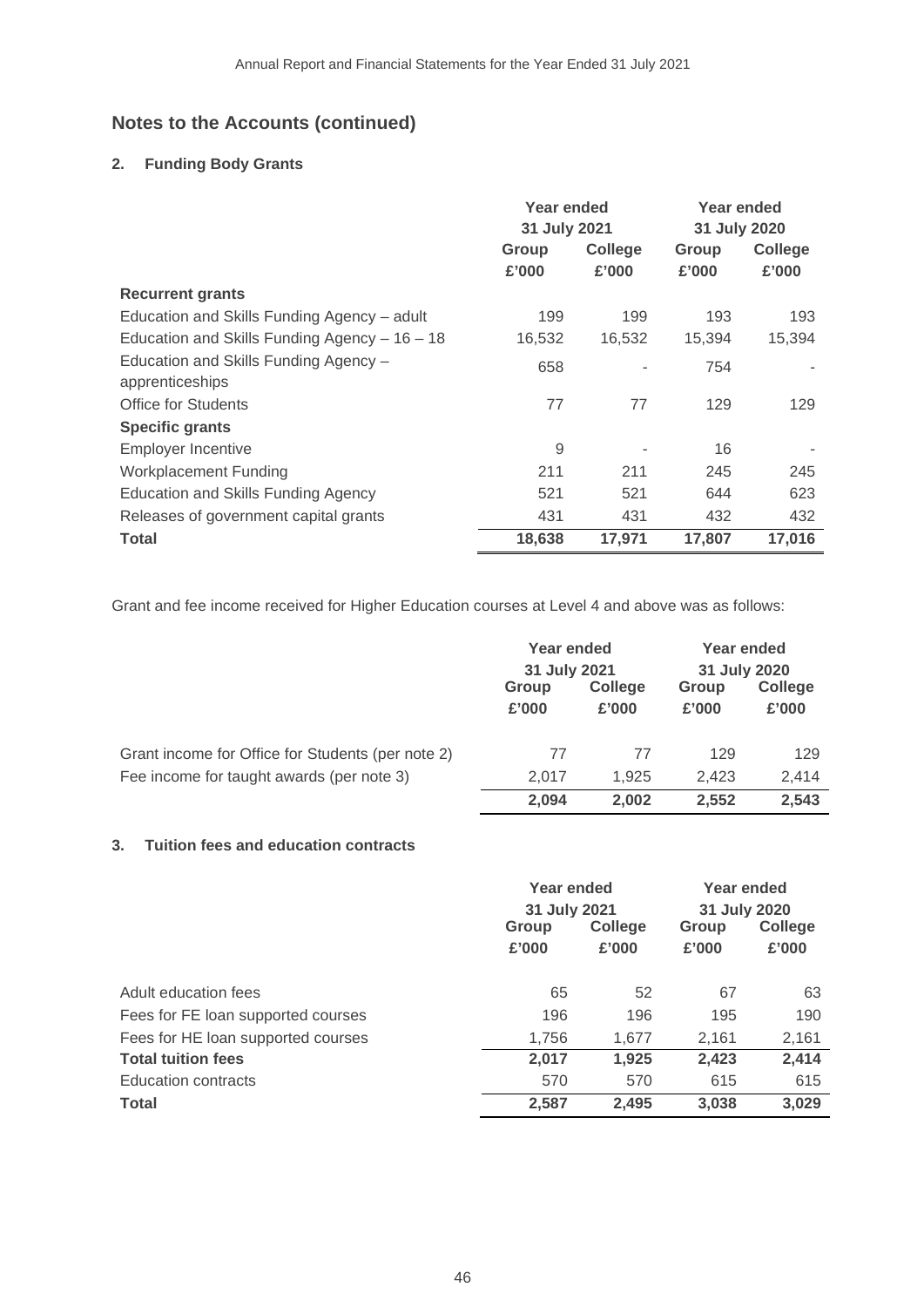# **4. Other grants and contracts**

|                                        | Year ended<br>31 July 2021 |                         | Year ended<br>31 July 2020 |                         |
|----------------------------------------|----------------------------|-------------------------|----------------------------|-------------------------|
|                                        | Group<br>£'000             | <b>College</b><br>£'000 | Group<br>£'000             | <b>College</b><br>£'000 |
| Non-government capital grant           | 900                        | 900                     | ٠                          | ۰                       |
| Coronavirus Job Retention Scheme grant | 206                        | 191                     | 182                        | 182                     |
| <b>Total</b>                           | 1,106                      | 1.091                   | 182                        | 182                     |

#### **5. Other income**

|                                    | Year ended<br>31 July 2021 |       | Year ended<br>31 July 2020 |       |         |
|------------------------------------|----------------------------|-------|----------------------------|-------|---------|
|                                    | College<br>Group           |       | Group                      |       | College |
|                                    | £'000                      | £'000 | £'000                      | £'000 |         |
|                                    |                            |       |                            |       |         |
| Catering and residences            | 198                        | 198   | 443                        | 443   |         |
| Other income generating activities | 259                        | 201   | 421                        | 367   |         |
| Miscellaneous income               | 136                        | 136   | 76                         | 62    |         |
| <b>Total</b>                       | 593                        | 535   | 940                        | 872   |         |

# **6. Donations and endowments**

|                                   | Year ended<br>31 July 2021 |                         | Year ended<br>31 July 2020 |                         |
|-----------------------------------|----------------------------|-------------------------|----------------------------|-------------------------|
|                                   | Group<br>£'000             | <b>College</b><br>£'000 | Group<br>£'000             | <b>College</b><br>£'000 |
| Unrestricted donation - Buildings | 8,000                      | 8,000                   | ٠                          | ۰                       |
| <b>Total</b>                      | 8,000                      | 8,000                   | $\overline{\phantom{a}}$   | $\blacksquare$          |

The College acquired the XTEND Digital Campus from Essex County Council on a 125-year lease with a peppercorn rent; the site was valued at £8,000k by professional valuers.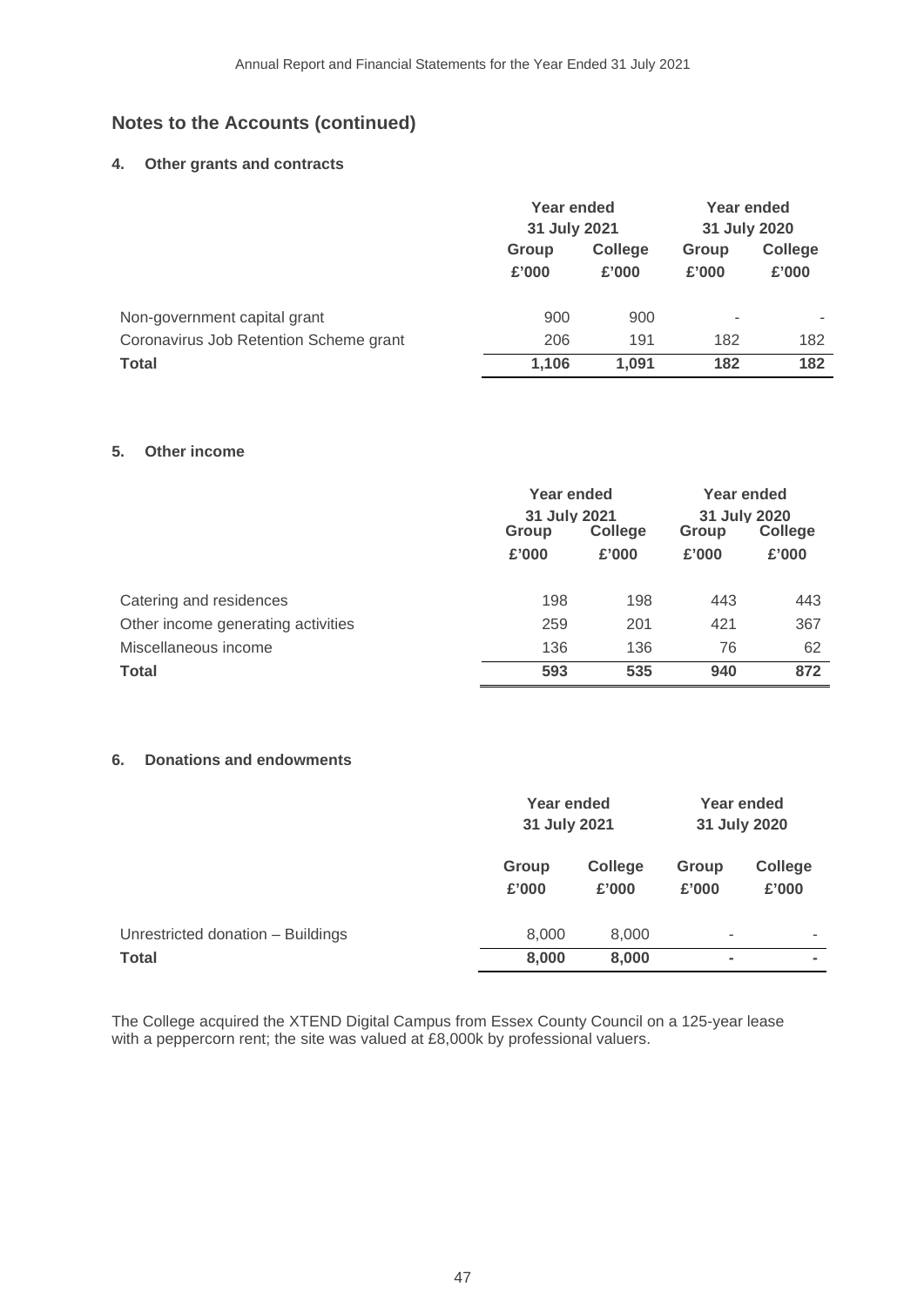# **7. Staff costs**

The number of persons (including key management personnel) employed by the Group during the year, described in average headcount, was:

|                    | Year ended<br>31 July 2021 |                | Year ended<br>31 July 2020 |                |
|--------------------|----------------------------|----------------|----------------------------|----------------|
|                    |                            |                |                            |                |
|                    | Group                      | <b>College</b> | Group                      | <b>College</b> |
|                    | No.                        | No.            | No.                        | No.            |
| Teaching staff     | 196                        | 190            | 186                        | 180            |
| Non-teaching staff | 295                        | 281            | 314                        | 304            |
| <b>Total</b>       | 491                        | 471            | 500                        | 484            |

### **Staff costs for the above persons**

|                                   | Year ended<br>31 July 2021 |                         | Year ended<br>31 July 2020 |                         |
|-----------------------------------|----------------------------|-------------------------|----------------------------|-------------------------|
|                                   | Group<br>£'000             | <b>College</b><br>£'000 | Group<br>£'000             | <b>College</b><br>£'000 |
| Wages and salaries                | 11,542                     | 11.047                  | 11,493                     | 11,023                  |
| Social security costs             | 1,031                      | 983                     | 1,015                      | 972                     |
| Other pension costs               | 3,636                      | 3,563                   | 2,865                      | 2,794                   |
| Payroll sub-total                 | 16,209                     | 15,593                  | 15,373                     | 14,789                  |
| Contracted out staffing services  | 367                        | 356                     | 334                        | 312                     |
| Restructuring costs - contractual | 26                         | 26                      | 26                         | 20                      |
| <b>Total</b>                      | 16,602                     | 15,975                  | 15,733                     | 15,121                  |

There was no pay rise awarded in 2021 (2020: no award)

# **Key management personnel**

Key management personnel are those persons having authority and responsibility for planning, directing and controlling the activities of the College and are represented by the Senior Management Team which comprises the Principal & CEO, Chief Operating Officer; Vice Principal Partnerships, Funding & Business Planning; Deputy Principal – Student & Corporate Services, Assistant Principal – Vocational, and Assistant Principal – Academic.

#### **Emoluments of key management personnel, Accounting Officer and other higher paid staff**

|                                                                                 | 2021<br>No. | 2020<br>No. |
|---------------------------------------------------------------------------------|-------------|-------------|
| The number of key management personnel including the Accounting Officer<br>was: | 6           | 5           |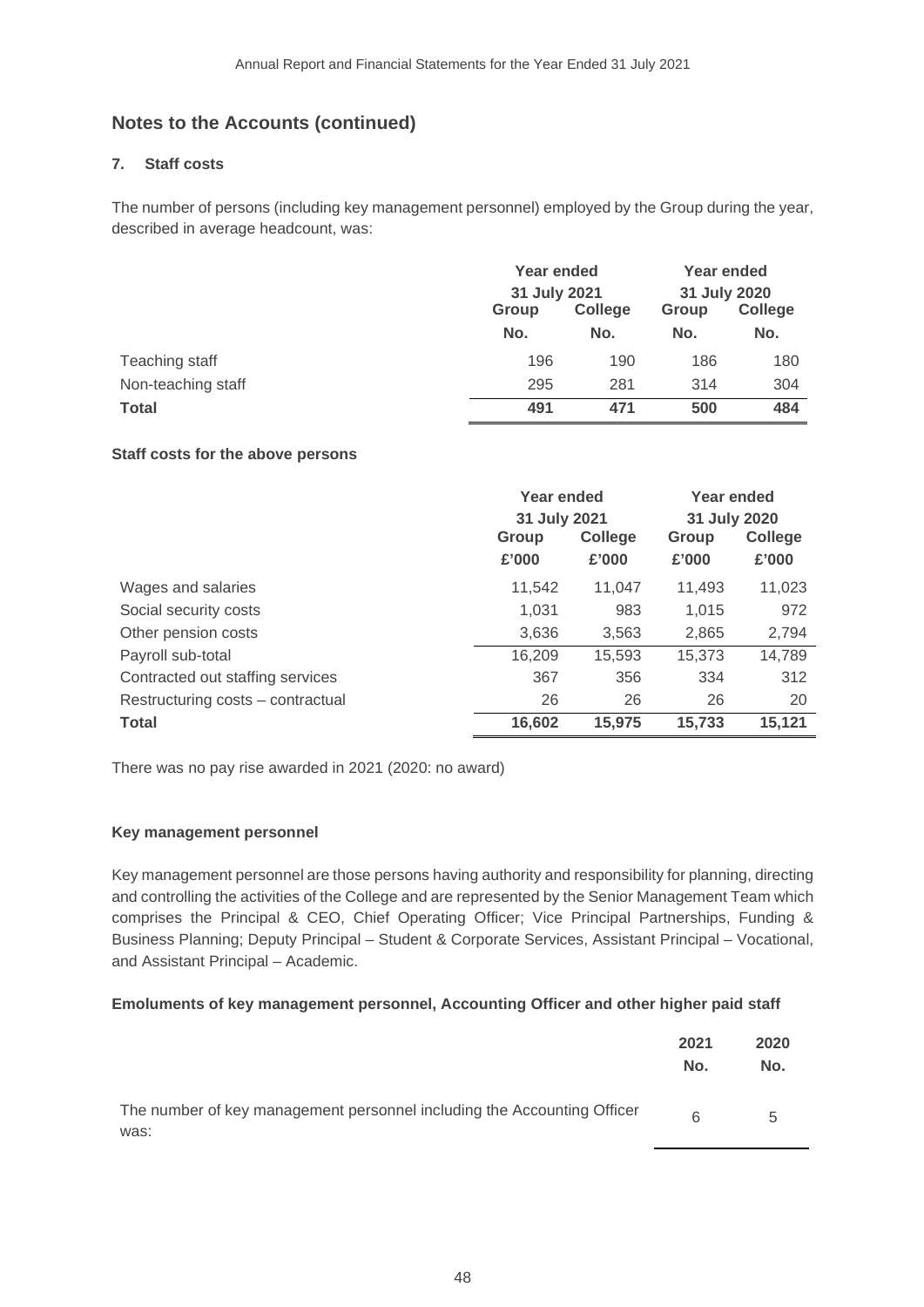The number of key management personnel and other staff who received annual emoluments, excluding pension contributions and employers' national insurance but including benefits in kind, in the following ranges was:

|                      | <b>Key management</b><br>personnel |      | <b>Other staff</b> |      |
|----------------------|------------------------------------|------|--------------------|------|
|                      | 2021                               | 2020 | 2021               | 2020 |
|                      | No.                                | No.  | No.                | No.  |
| £55,001 to £60,000   | 2                                  |      |                    |      |
| £60,001 to £65,000   |                                    |      | 2                  |      |
| £65,001 to £70,000   |                                    |      |                    |      |
| £75,001 to £80,000   |                                    |      |                    |      |
| £80,001 to £85,001   |                                    |      |                    |      |
| £85,001 to £90,000   | 2                                  | 2    |                    |      |
| £145,001 to £150,000 |                                    | 4    |                    |      |
| £150,001 to £155,000 |                                    |      |                    |      |
| <b>Total</b>         | 6                                  | 5    | 2                  |      |

Key management personnel compensation is made up as follows:

|                                   | 2021<br>£'000 | 2020<br>£'000 |
|-----------------------------------|---------------|---------------|
| <b>Salaries</b>                   | 514           | 451           |
| Performance related pay and bonus | ۰             | 10            |
| Benefits in kind                  | 16            | 15            |
| Pension contributions             | 80            | 47            |
| <b>Total emoluments</b>           | 610           | 523           |

The above includes amounts paid to the Principal & CEO who is the Accounting Officer and who is also the highest paid member of staff. Actual pay and remuneration was as follows:

|                                   | 2021<br>£'000 | 2020<br>£'000 |
|-----------------------------------|---------------|---------------|
| <b>Salaries</b>                   | 143           | 142           |
| Performance related pay and bonus | ۰             | 10            |
| Benefits in kind                  | 10            | 8             |
| Pension contributions             | -             |               |
| <b>Total emoluments</b>           | 153           | 160           |
|                                   |               |               |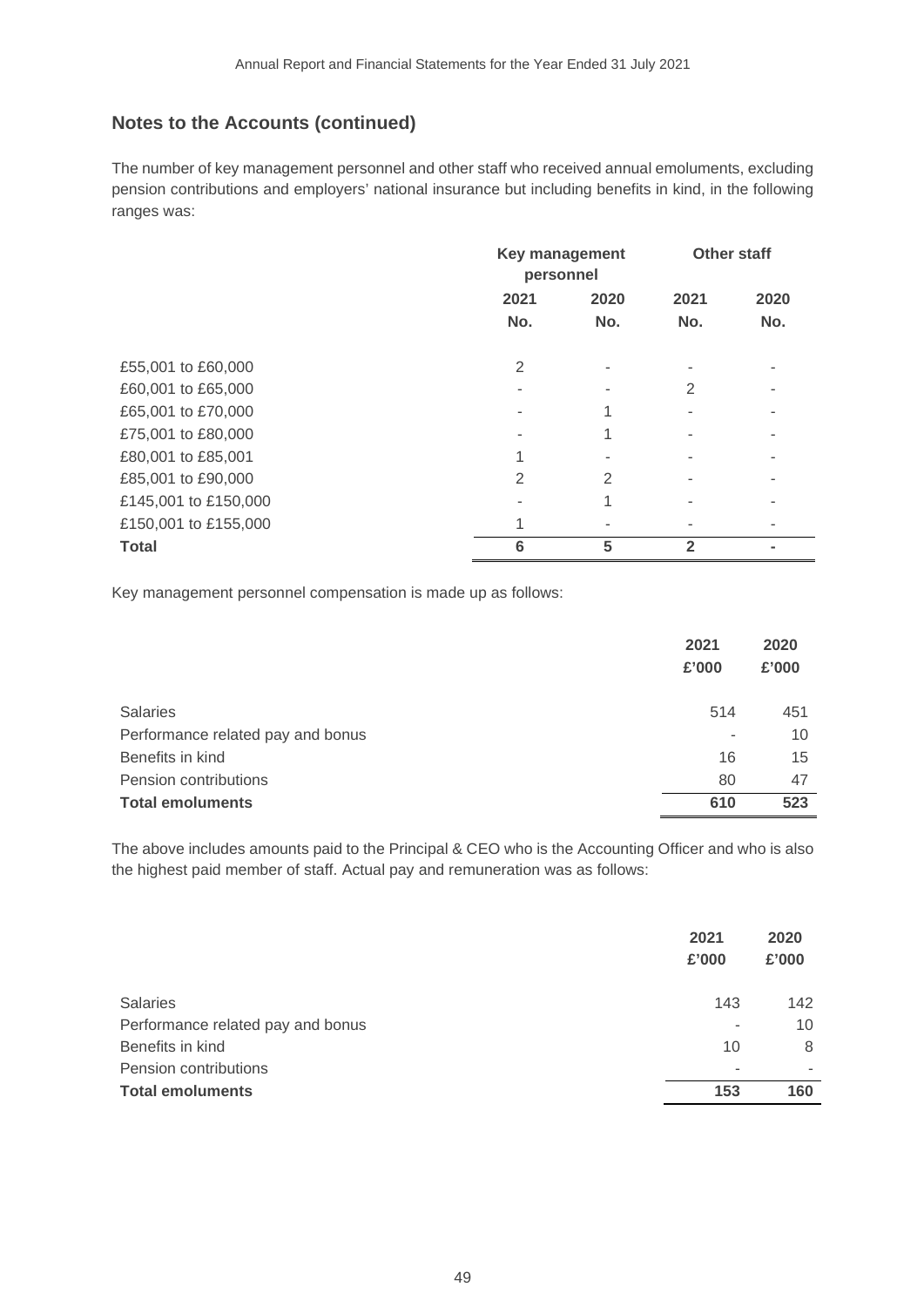The Corporation adopted the AoC's Senior Staff Remuneration Code in July 2019 and will assess pay in line with its principles.

The remuneration package of the Principal & CEO is subject to annual review by the Remuneration Committee of the Corporation which uses benchmarking information to provide objective guidance.

The Principal & CEO reports to the Chair of the Corporation, who undertakes an annual review of performance against the College's overall objectives using both qualitative and quantitative measures of performance.

|                                                                                  | 2021 | 2020 |
|----------------------------------------------------------------------------------|------|------|
| Relationship of Principal & CEO pay and remuneration expressed as a<br>multiple: |      |      |
| Principal & CEO basic salary as a multiple of the median of all staff            | 5.6  | 6.3  |
| Principal & CEO total remuneration as a multiple of the median of all staff      | 5.0  | 5.7  |

# **Compensation for loss of office paid to former key management personnel**

|                                                      | 2021<br>£'000 | 2020<br>£'000 |
|------------------------------------------------------|---------------|---------------|
| Compensation paid to former key management personnel |               |               |

The Accounting Officer and the staff governors only receive remuneration in respect of services they provide undertaking their roles of Principal and staff members under contracts of employment and not in respect of their roles as members of the Corporation. The other members of the Corporation did not receive any payments from the College in respect of their roles as members.

#### **8. Other operating expenses**

|                    |       | Year ended<br>31 July 2021 |       | Year ended     |
|--------------------|-------|----------------------------|-------|----------------|
|                    |       |                            |       | 31 July 2020   |
|                    | Group | <b>College</b>             |       | <b>College</b> |
|                    | £'000 | £'000                      | £'000 | £'000          |
| Teaching costs     | 2,113 | 2,016                      | 2,573 | 2,494          |
| Non-teaching costs | 1,486 | 1,402                      | 1,801 | 1,693          |
| Premises costs     | 1,646 | 1.574                      | 1,585 | 1,518          |
| <b>Total</b>       | 5,245 | 4,992                      | 5,959 | 5,705          |
|                    |       |                            |       |                |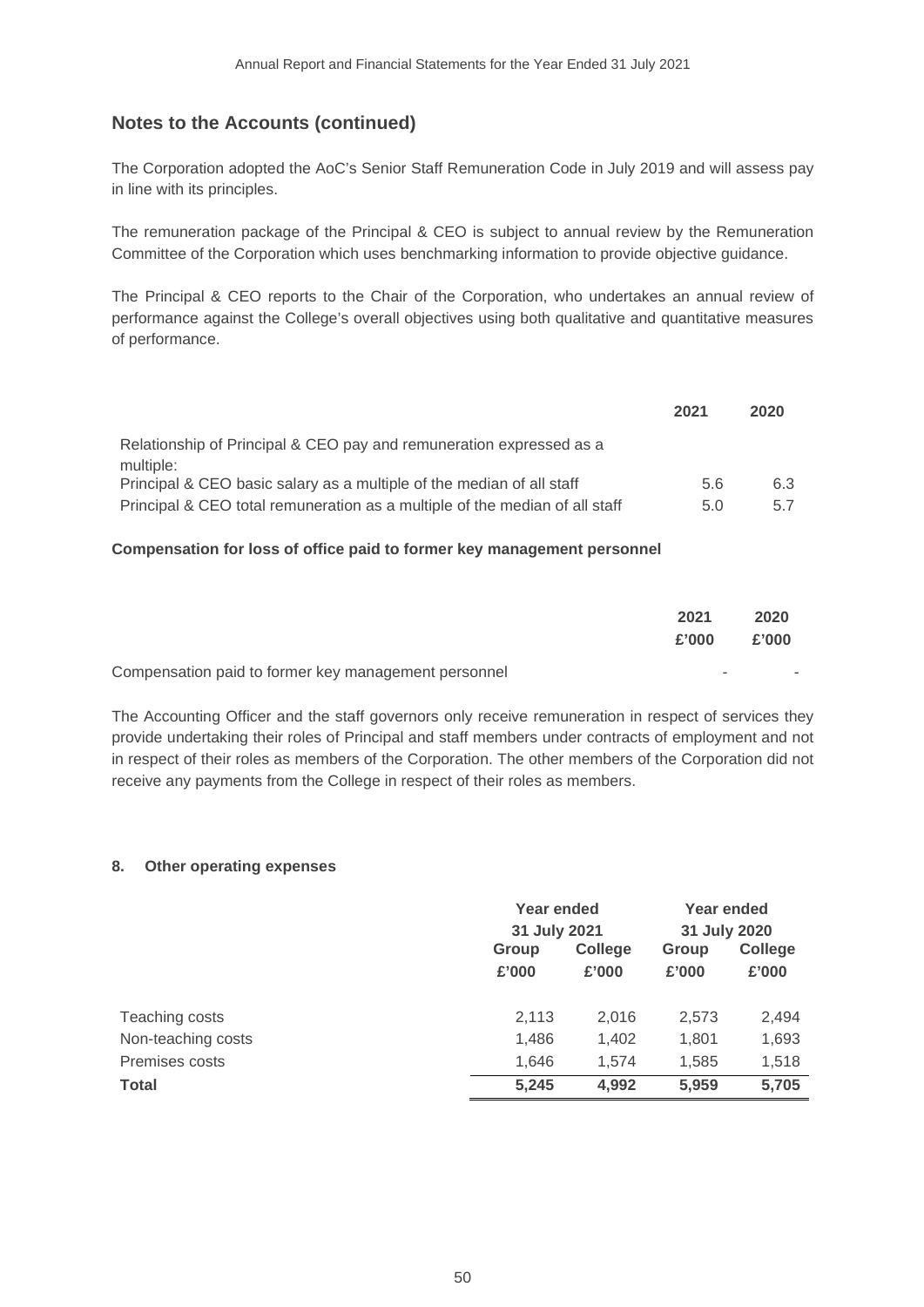# **8. Other operating expenses (continued)**

### **Other operating expenses include:**

|                                                   | Year ended   | Year ended   |
|---------------------------------------------------|--------------|--------------|
|                                                   | 31 July 2021 | 31 July 2020 |
|                                                   | Group        | Group        |
|                                                   | £'000        | £'000        |
| Auditor's remuneration:                           |              |              |
| <b>USP College</b>                                | 28           | 28           |
| <b>ITEC Learning Technologies Ltd</b>             | 2            | 2            |
| Internal audit fees                               | 11           | 18           |
| Depreciation                                      | 1.973        | 1,914        |
| Hire of assets under operating leases - Buildings |              | 40           |
| Hire of assets under operating leases - Equipment | 208          | 234          |

### **9. Interest payable and other finance costs**

|                                                | Year ended<br>31 July 2021 |       | Year ended<br>31 July 2020 |       |       |                |
|------------------------------------------------|----------------------------|-------|----------------------------|-------|-------|----------------|
|                                                |                            |       |                            |       |       |                |
|                                                | <b>College</b><br>Group    |       |                            |       | Group | <b>College</b> |
|                                                | £'000                      | £'000 | £'000                      | £'000 |       |                |
| On bank loans, overdrafts and other loans      | 112                        | 112   | 114                        | 114   |       |                |
| Net interest charge on defined benefit pension | 196                        | 196   | 217                        | 217   |       |                |
| Debt waiver of subsidiary                      | ۰                          | 317   | $\,$                       |       |       |                |
| <b>Total</b>                                   | 308                        | 625   | 331                        | 331   |       |                |

# **10. Tangible fixed assets**

| Group                          |                 | <b>Land and buildings</b> | <b>Equipment</b> | Assets in the<br>course of   | <b>Total</b> |
|--------------------------------|-----------------|---------------------------|------------------|------------------------------|--------------|
|                                | <b>Freehold</b> | Long<br>Leasehold         |                  | construction                 |              |
|                                | £'000           | £'000                     | £'000            | £'000                        | £'000        |
| <b>Cost or valuation</b>       |                 |                           |                  |                              |              |
| At 1 August 2020               | 25,801          | 16,265                    | 8,996            |                              | 51,062       |
| Additions                      |                 | 8,020                     | 342              | 1,790                        | 10,152       |
| Disposals                      |                 |                           | (59)             |                              | (59)         |
| At 31 July 2021                | 25,801          | 24,285                    | 9,279            | 1,790                        | 61,155       |
| <b>Depreciation</b>            |                 |                           |                  |                              |              |
| At 1 August 2020               | 8,235           | 4,770                     | 7,282            |                              | 20,287       |
| Charge for the year            | 576             | 588                       | 809              |                              | 1,973        |
| <b>Disposals</b>               |                 |                           | (59)             |                              | (59)         |
| At 31 July 2021                | 8,811           | 5,358                     | 8,032            | $\qquad \qquad \blacksquare$ | 22,201       |
| Net book value at 31 July 2021 | 16,990          | 18,927                    | 1,247            | 1,790                        | 38,954       |
| Net book value at 31 July 2020 | 17,566          | 11,495                    | 1,714            |                              | 30,775       |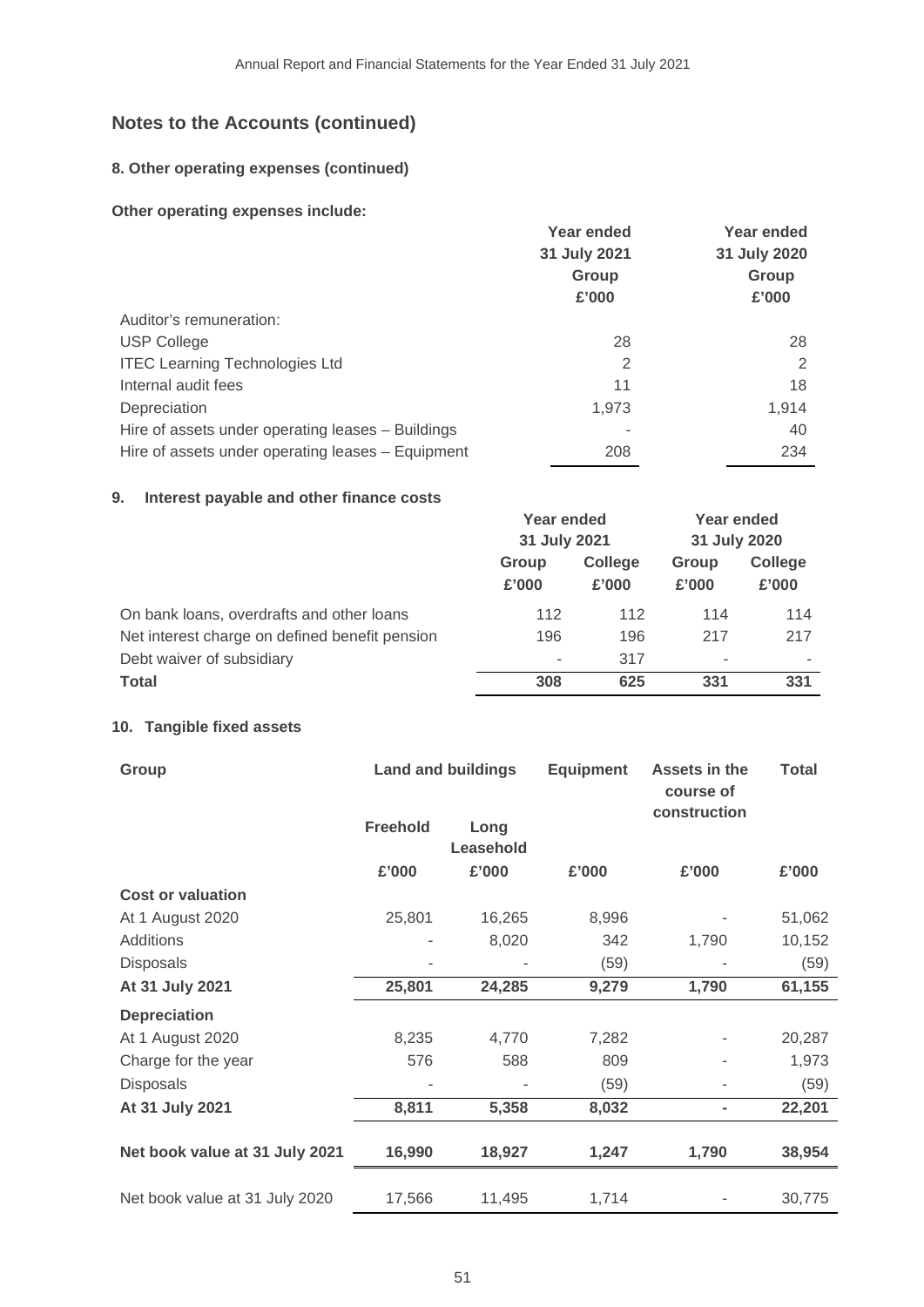# **10. Tangible fixed assets (continued)**

| <b>College</b>                 |                 | <b>Land and buildings</b> | <b>Equipment</b> | Assets in the<br>course of<br>construction | <b>Total</b> |
|--------------------------------|-----------------|---------------------------|------------------|--------------------------------------------|--------------|
|                                | <b>Freehold</b> | Long<br>Leasehold         |                  |                                            |              |
|                                | £'000           | £'000                     | £'000            | £'000                                      | £'000        |
| <b>Cost or valuation</b>       |                 |                           |                  |                                            |              |
| At 1 August 2020               | 25,801          | 16,265                    | 8,975            |                                            | 51,041       |
| Additions                      |                 | 8,020                     | 342              | 1,790                                      | 10,152       |
| At 31 July 2021                | 25,801          | 24,285                    | 9,317            | 1,790                                      | 61,193       |
|                                |                 |                           |                  |                                            |              |
| <b>Depreciation</b>            |                 |                           |                  |                                            |              |
| At 1 August 2020               | 8,235           | 4,770                     | 7,277            |                                            | 20,282       |
| Charge for the year            | 576             | 588                       | 801              |                                            | 1,965        |
| At 31 July 2021                | 8,811           | 5,358                     | 8,078            | ۰                                          | 22,247       |
|                                |                 |                           |                  |                                            |              |
| Net book value at 31 July 2021 | 16,990          | 18,927                    | 1,239            | 1,790                                      | 38,946       |
|                                |                 |                           |                  |                                            |              |
| Net book value at 31 July 2020 | 17,566          | 11,495                    | 1,698            |                                            | 30,759       |

The value of land not depreciated at 31 July is £2,200k (2020: £2,200k).

Land and buildings were valued in 1994 at depreciated replacement cost by surveyors employed by Essex County Council. Other tangible fixed assets inherited from the local education authority at incorporation have been valued by the Corporation on a depreciated replacement cost basis with the assistance of independent advice.

The College acquired the XTEND Digital Campus from Essex County Council on a 125 year lease, the site was valued at £8,000k by an External Valuer at depreciated replacement cost.

# **11. Trade and other receivables**

|                                         | Year ended<br>31 July 2021 |                  | Year ended<br>31 July 2020 |                  |
|-----------------------------------------|----------------------------|------------------|----------------------------|------------------|
|                                         | Group<br>£'000             | College<br>£'000 | Group<br>£'000             | College<br>£'000 |
| Amounts falling due within one year:    |                            |                  |                            |                  |
| Trade debtors                           | 137                        | 116              | 152                        | 142              |
| Amounts owed by subsidiary undertakings | ۰                          | 22               |                            | 167              |
| Prepayments and accrued income          | 1,062                      | 1,055            | 921                        | 843              |
| Amounts owed by the ESFA                | 304                        |                  | 130                        |                  |
| <b>Total</b>                            | 1,503                      | 1,193            | 1.203                      | 1,152            |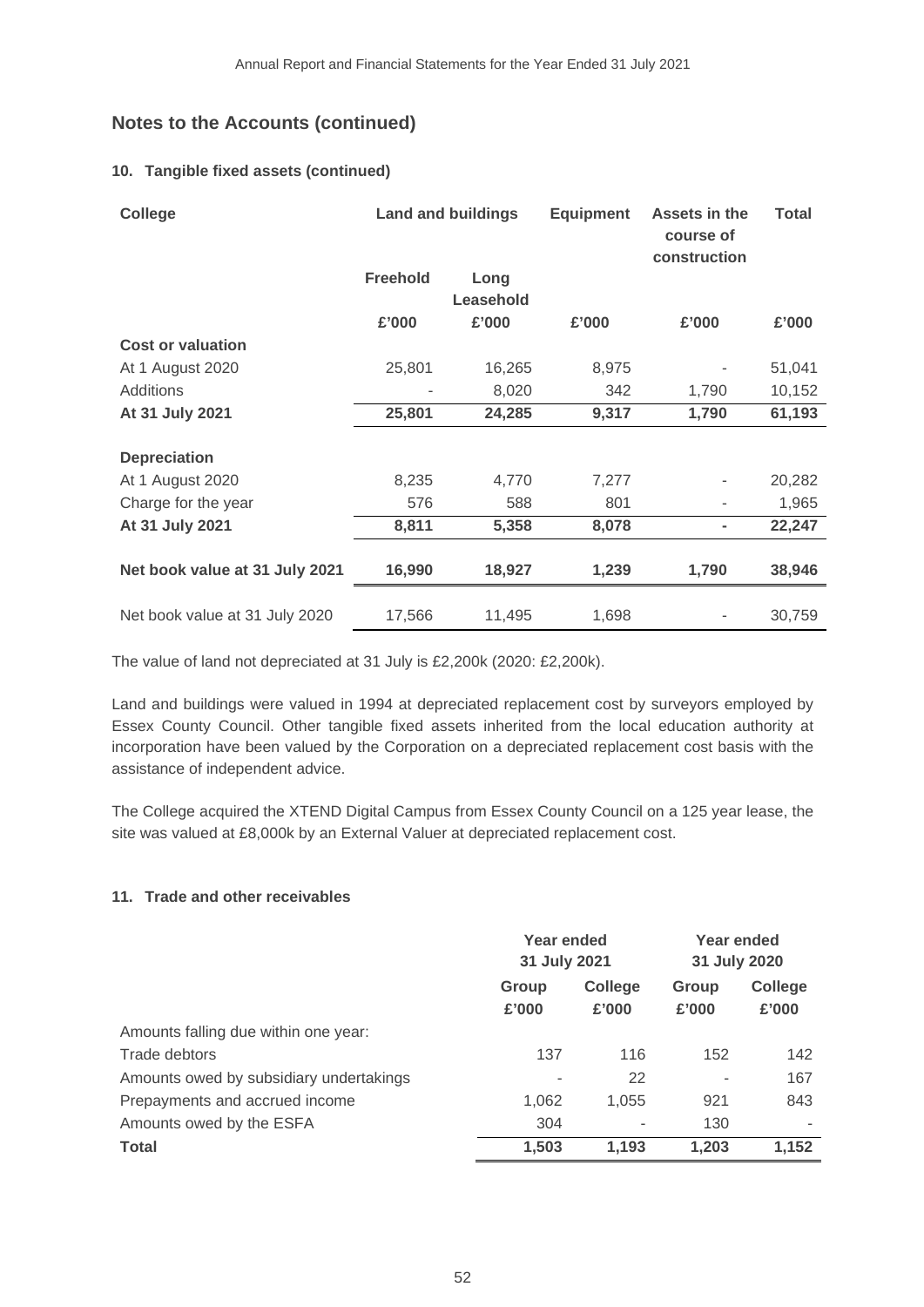### **12. Creditors: amounts falling due within one year**

|                                             | Year ended<br>31 July 2021 |       | Year ended<br>31 July 2020 |         |
|---------------------------------------------|----------------------------|-------|----------------------------|---------|
|                                             | College<br>Group           |       | Group                      | College |
|                                             | £'000                      | £'000 | £'000                      | £'000   |
| Bank loans                                  | 307                        | 307   | 249                        | 249     |
| Obligations under finance leases            | 24                         | 24    | 24                         | 24      |
| Trade creditors                             | 641                        | 594   | 934                        | 887     |
| Other taxation and social security          | 520                        | 493   | 490                        | 470     |
| Accruals and deferred income                | 680                        | 672   | 446                        | 436     |
| Holiday pay accrual                         | 15                         | 15    | 9                          | 9       |
| Deferred income - government capital grants | 393                        | 393   | 398                        | 398     |
| Amounts owed to the ESFA                    | 297                        | 297   | 44                         | 44      |
| <b>Total</b>                                | 2.877                      | 2,795 | 2,594                      | 2,517   |

# **13. Creditors: amounts falling due after one year**

|                                             | Year ended<br>31 July 2021 |                         | Year ended<br>31 July 2020 |                         |
|---------------------------------------------|----------------------------|-------------------------|----------------------------|-------------------------|
|                                             | Group<br>£'000             | <b>College</b><br>£'000 | Group<br>£'000             | <b>College</b><br>£'000 |
| <b>Bank loans</b>                           | 4,056                      | 4.056                   | 4,093                      | 4,093                   |
| Obligations under finance leases            | 57                         | 57                      | 81                         | 81                      |
| Deferred income – government capital grants | 6.264                      | 6.264                   | 5.889                      | 5,889                   |
| <b>Total</b>                                | 10,377                     | 10.377                  | 10,063                     | 10,063                  |

#### **14. Maturity of debt**

#### **Bank loans**

Bank loans are repayable as follows:

|                            |                         | Year ended |              | Year ended     |
|----------------------------|-------------------------|------------|--------------|----------------|
|                            | 31 July 2021            |            | 31 July 2020 |                |
|                            | <b>College</b><br>Group |            | Group        | <b>College</b> |
|                            | £'000                   | £'000      | £'000        | £'000          |
| In one year or less        | 307                     | 307        | 249          | 249            |
| Between one and two years  | 418                     | 418        | 440          | 440            |
| Between two and five years | 3,638                   | 3,638      | 3,653        | 3,653          |
| <b>Total</b>               | 4,363                   | 4,363      | 4,342        | 4,342          |

A new re-financing loan of £4.36m was approved and subsequently received on 28 April 2021. This is a secured loan with a legal charge over the freehold property at the Seevic Campus. The interest rate is margin on this loan is 2.6%. This loan consolidates the previous loans and revolving credit facilities.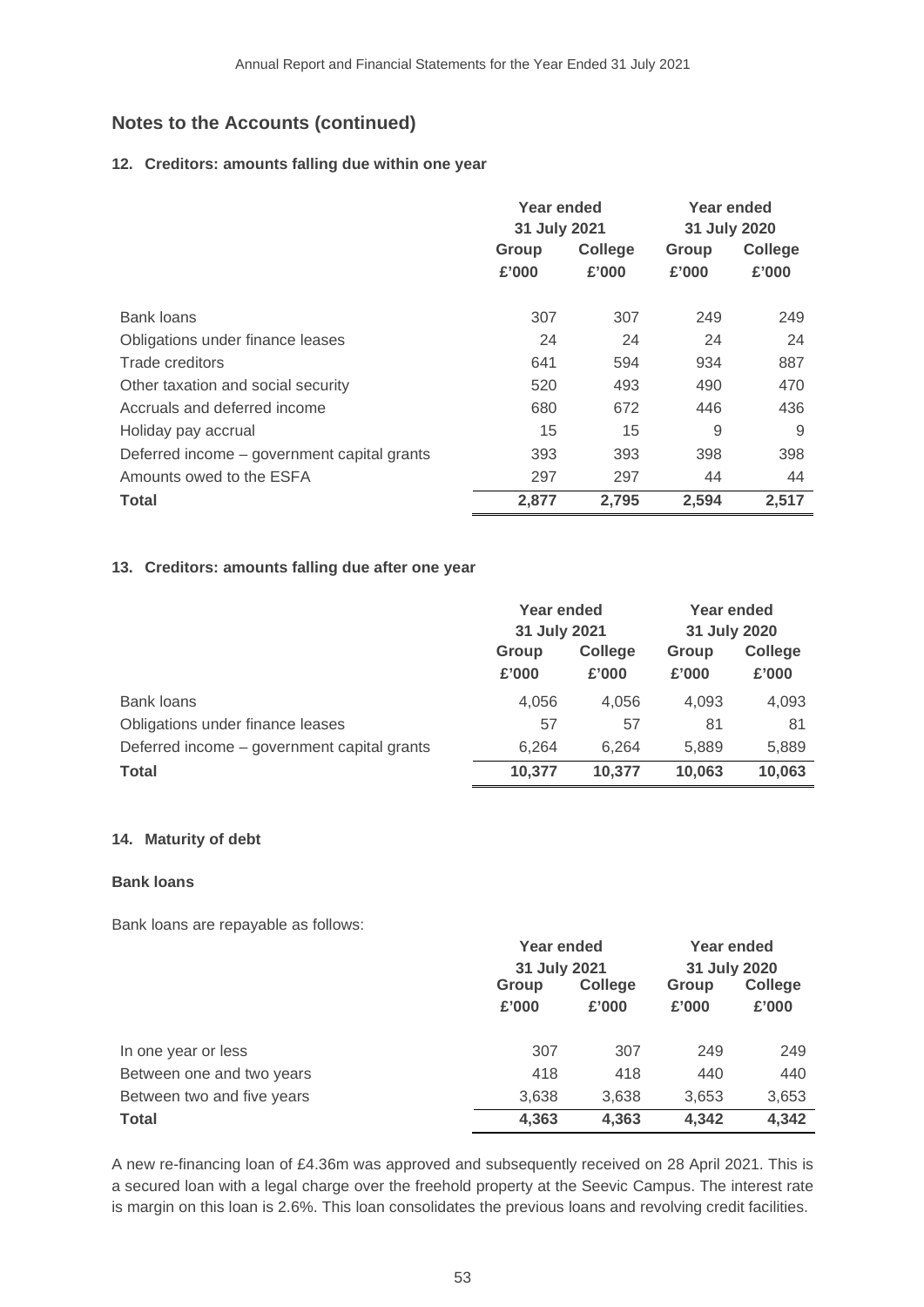# **14. Maturity of debt (continued)**

# **Finance lease**

•

Total minimum future lease payments are payable:

|                            |       | Year ended<br>31 July 2021 |       | <b>Year ended</b> |         |
|----------------------------|-------|----------------------------|-------|-------------------|---------|
|                            |       |                            |       | 31 July 2020      |         |
|                            |       | <b>College</b><br>Group    |       | Group             | College |
|                            | £'000 | £'000                      | £'000 | £'000             |         |
|                            |       |                            |       |                   |         |
| In one year or less        | 24    | 24                         | 24    | 24                |         |
| Between one and two years  | 24    | 24                         | 24    | 24                |         |
| Between two and five years | 34    | 34                         | 57    | 57                |         |
| <b>Total</b>               | 82    | 82                         | 105   | 105               |         |
|                            |       |                            |       |                   |         |

### **15. Cash and cash equivalents**

|                           | At 1 August<br>2020<br>£'000 | Cash<br>flows<br>£'000 | At 31 July<br>2021<br>£'000 |
|---------------------------|------------------------------|------------------------|-----------------------------|
| Cash and cash equivalents | 977                          | 530                    | 1.507                       |
| <b>Total</b>              | 977                          | 530                    | 1,507                       |

# **16. Capital Commitments**

|                                       | Year ended<br>31 July 2021 | Year ended<br>31 July 2020 |
|---------------------------------------|----------------------------|----------------------------|
|                                       | Group<br>£'000             | Group<br>£'000             |
| Commitments contracted for at 31 July | ۰                          | 8                          |

#### **17. Lease Obligations**

At 31 July the College had total minimum lease payments under non-cancellable operating leases as follows:

|                                                   | Year ended<br>31 July |               |
|---------------------------------------------------|-----------------------|---------------|
|                                                   | 2021<br>£'000         | 2020<br>£'000 |
| Not later than one year                           | 168                   | 250           |
| Later than one year and not later than five years | 360                   | 175           |
| Later than five years                             | 3                     | ٠             |
| Total lease payments due                          | 531                   | 425           |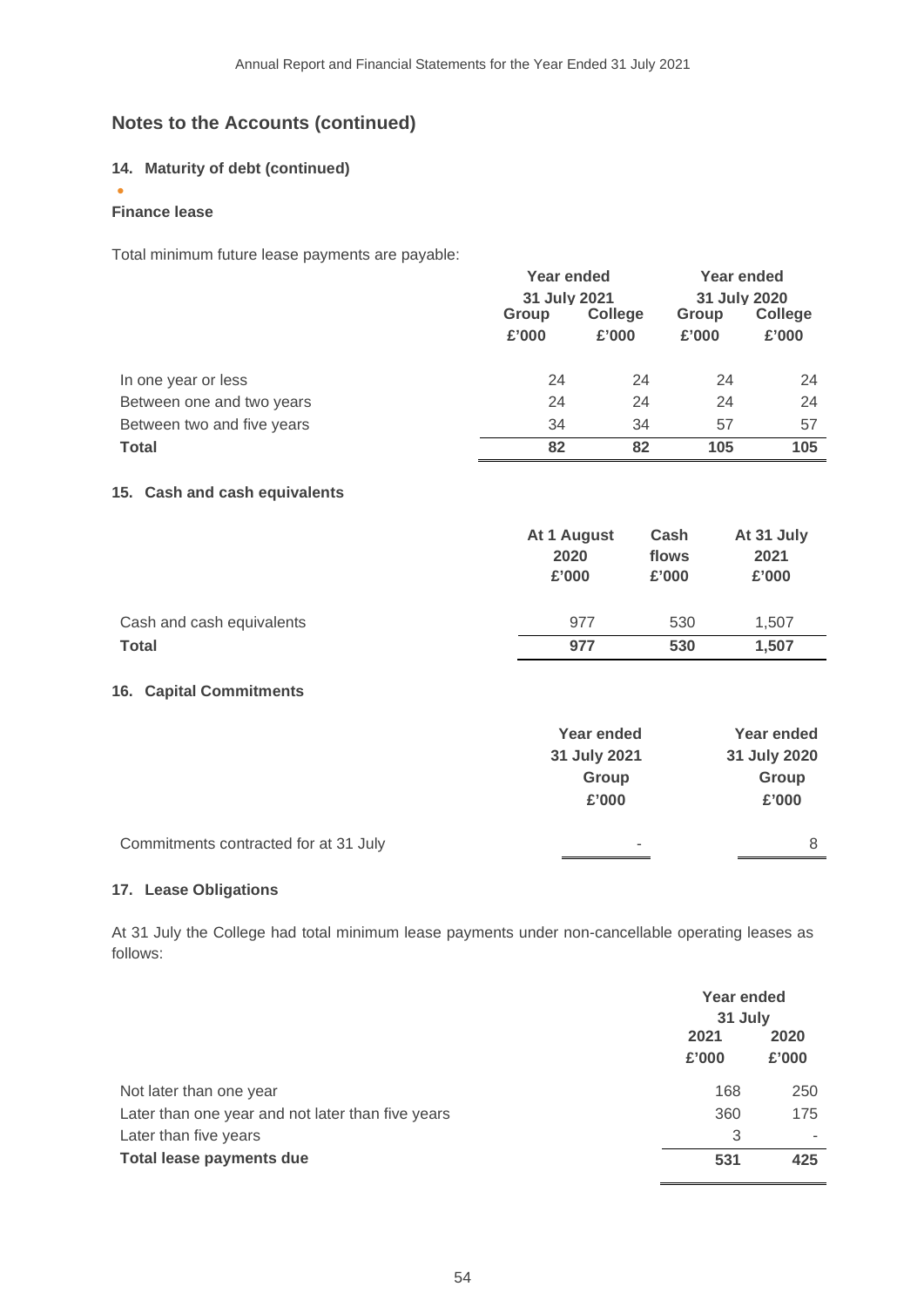# **18. Defined Benefit Obligations**

The College's employees belong to two principal post-employment benefit plans: the Teachers' Pension Scheme England and Wales (TPS) for academic and related staff; and the Essex Local Government Pension Scheme (LGPS) for non-teaching staff, which is managed by Barnett Waddingham LLP. Both are multi-employer defined-benefit plans.

Total pension costs for the year

|                                                                    | Year ended<br>31 July 2021 |       | Year ended<br>31 July 2020 |       |
|--------------------------------------------------------------------|----------------------------|-------|----------------------------|-------|
|                                                                    | £'000                      | £'000 | £'000                      | £'000 |
| Teacher' Pension Scheme contributions                              |                            | 1,230 |                            | 1,125 |
| Local Government Pension Scheme contributions                      | 879                        |       | 826                        |       |
| Local Government Pension Scheme deficit                            | 109                        |       | 136                        |       |
| FRS 102 (28) charge                                                | 1,418                      |       | 778                        |       |
| Charge to the Statement of Comprehensive<br>Income and Expenditure |                            | 2,406 |                            | 1.740 |
| <b>Total Pension Cost for the year within staff</b><br>costs       |                            | 3,636 |                            | 2,865 |

# **Teachers' Pension Scheme**

The Teachers' Pension Scheme (TPS) is a statutory, contributory, defined benefit scheme, governed by the Teachers' Pension Scheme Regulations 2014. These regulations apply to teachers in schools, colleges and other educational establishments. Membership is automatic for teachers and lecturers at eligible institutions. Teachers and lecturers are able to opt out of the TPS. The TPS is an unfunded scheme and members contribute on a 'pay as you go' basis – these contributions, along with those made by employers, are credited to the Exchequer under arrangements governed by the above Act. Retirement and other pension benefits are paid by public funds provided by Parliament.

Under the definitions set out in FRS 102 (28.11), the TPS is a multi-employer pension plan. The College is unable to identify its share of the underlying assets and liabilities of the plan.

Accordingly, the College has taken advantage of the exemption in FRS 102 and has accounted for its contributions to the scheme as if it were a defined-contribution plan. The College has set out above the information available on the plan and the implications for the College in terms of the anticipated contribution rates.

The valuation of the TPS is carried out in line with regulations made under the Public Service Pension Act 2013. Valuations credit the teachers' pension account with a real rate of return assuming funds are invested in notional investments that produce that real rate of return.

The latest actuarial review of the TPS was carried out as at 31 March 2019. The valuation report was published by the Department for Education (DfE) in April 2019. The valuation reported total scheme liabilities (pensions currently in payment and the estimated cost of future benefits) for service to the effective date of £218 billion, and notional assets (estimated future contributions together with the notional investments held at the valuation date) of £198 billion giving a notional past service deficit of £20 billion.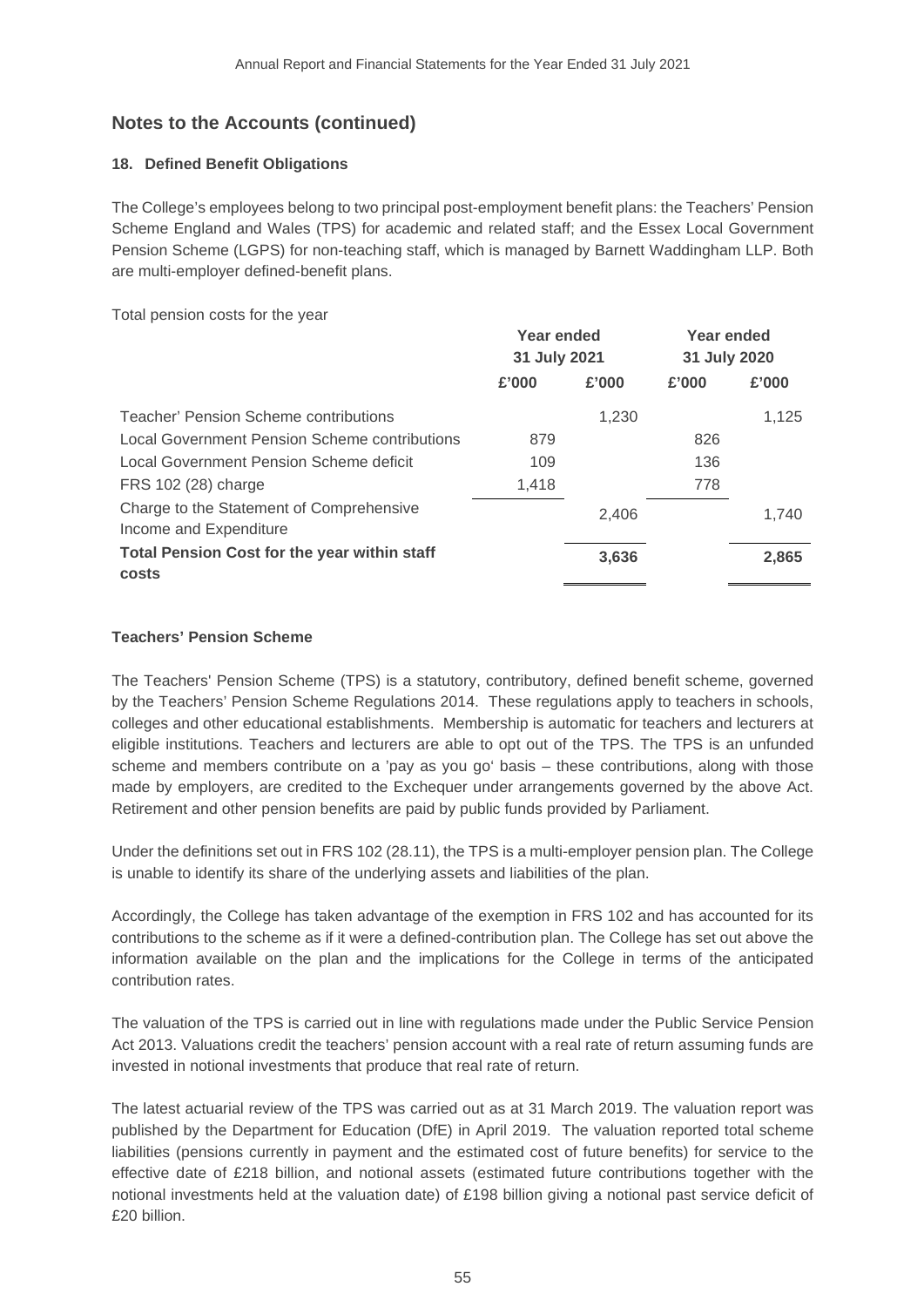# **Teachers' Pension Scheme (continued)**

As a result of the valuation, new employer contribution rates were set at 23.68% of pensionable pay from September 2019 onwards (compared to 16.48% during 2018/19). DfE has agreed to pay a teacher pension employer contribution grant to cover the additional costs during the 2020/21 academic year. A full copy of the valuation report and supporting documentation can be found on the Teachers' Pension Scheme website.

The pension costs paid to TPS in the year amounted to £1,230,000 (2020: £1,125,000).

# **Local Government Pension Scheme**

The LGPS is a funded defined-benefit plan, with the assets held in separate funds administered by Essex County Council. The total contributions made for the year ended 31 July 2021 were £1,182,000, of which employer's contributions totalled £916,000 and employees' contributions totalled £266,000. The agreed contribution rates for future years are 18.6% for the college and range from 5.5% to 12.5% for employees, depending on salary according to a national scale.

The following information is based upon a full actuarial valuation of the fund at 31 March 2019 updated to 31 July 2021 by Barnett Waddingham LLP.

|                                      | At 31 July At 31 July<br>2021 | 2020  |
|--------------------------------------|-------------------------------|-------|
| Rate of increase in salaries         | 2.85%                         | 2.25% |
| Future pensions increases            | 2.85%                         | 2.25% |
| Discount rate for scheme liabilities | 1.60%                         | 1.35% |
| Inflation assumption (CPI)           | 2.85%                         | 2.25% |

The current mortality assumptions have been updated in light of the coronavirus pandemic. The assumed life expectancy from age 65 are:

|                       | At 31 July At 31 July |      |
|-----------------------|-----------------------|------|
|                       | 2021                  | 2020 |
| <b>Retiring today</b> |                       |      |
| Males                 | 21.6                  | 21.9 |
| Females               | 23.6                  | 23.8 |
| Retiring in 20 years  |                       |      |
| Males                 | 22.9                  | 23.3 |
| Females               | 25.1                  | 25.3 |

# **Sensitivity analysis**

| <b>Principal assumption</b>          | Change in assumption p.a. | Change in net defined<br>benefit liability |
|--------------------------------------|---------------------------|--------------------------------------------|
| Discount rate for scheme liabilities | Increase by 0.1%          | Decrease by £102,000                       |
| Inflation assumption (CPI)           | Increase by 0.1%          | Increase by £105,000                       |
| Life expectancy                      | Increase by 1 year        | Increase by £119,000                       |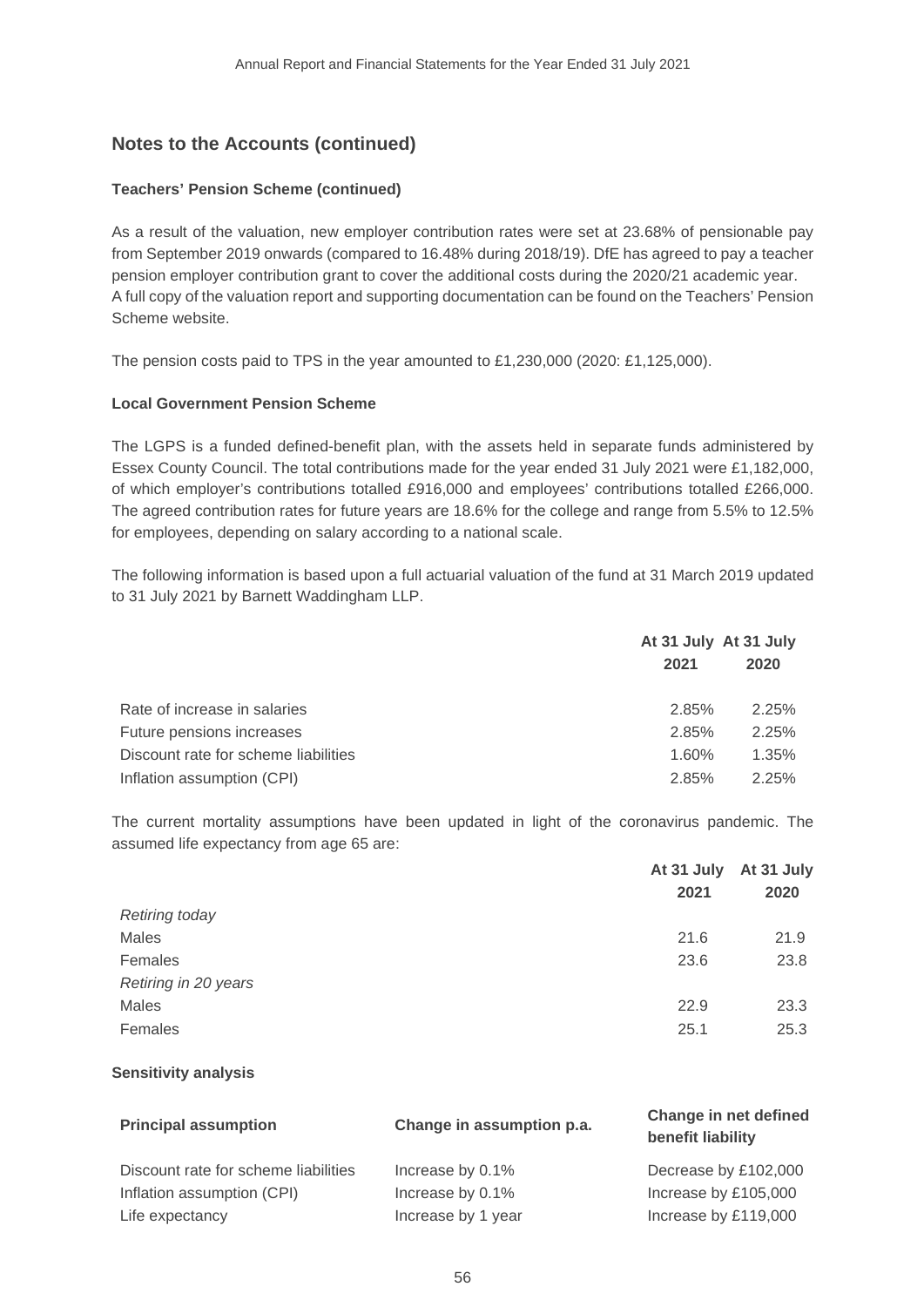#### **Local Government Pension Scheme (continued)**

The amount included in the balance sheet in respect of the defined benefit pension plan is as follows:

|                                             | 2021      | 2020      |
|---------------------------------------------|-----------|-----------|
|                                             | £'000     | £'000     |
| Fair value of plan assets                   | 33,497    | 27,226    |
| Present value of defined benefit obligation | (45, 210) | (40, 852) |
| Net defined benefit liability               | (11, 713) | (13, 626) |
| Reconciliation of fair value of fund assets |           |           |
|                                             | 2021      | 2020      |
|                                             | £'000     | £'000     |
| Fair value of plan assets at 1 August       | 27,226    | 25,123    |
| Interest on plan assets                     | 372       | 533       |
| Return on plan assets                       | 5,196     | 338       |
| Other actuarial gains                       |           | 715       |
| Administration expenses                     | (18)      | (17)      |
| Contributions by employer                   | 916       | 826       |
| Contributions by Scheme participants        | 266       | 260       |
| Estimated benefits paid                     | (461)     | (552)     |
| Fair value of plan assets at 31 July        | 33,497    | 27,226    |

# **Reconciliation of defined benefit obligation**

|                                               | 2021<br>£'000 | 2020<br>£'000 |
|-----------------------------------------------|---------------|---------------|
| Defined benefit obligation at 1 August        | 40.852        | 34,982        |
| Current service cost                          | 2.334         | 1,677         |
| Interest cost                                 | 550           | 732           |
| Contributions by Scheme participants          | 266           | 260           |
| Change in financial / demographic assumptions | 2,558         | 5,216         |
| Experience gain on defined benefit obligation | (889)         | (1,463)       |
| Estimated benefits paid                       | (461)         | (552)         |
| Defined benefit obligation at 31 July         | 45.210        | 40,852        |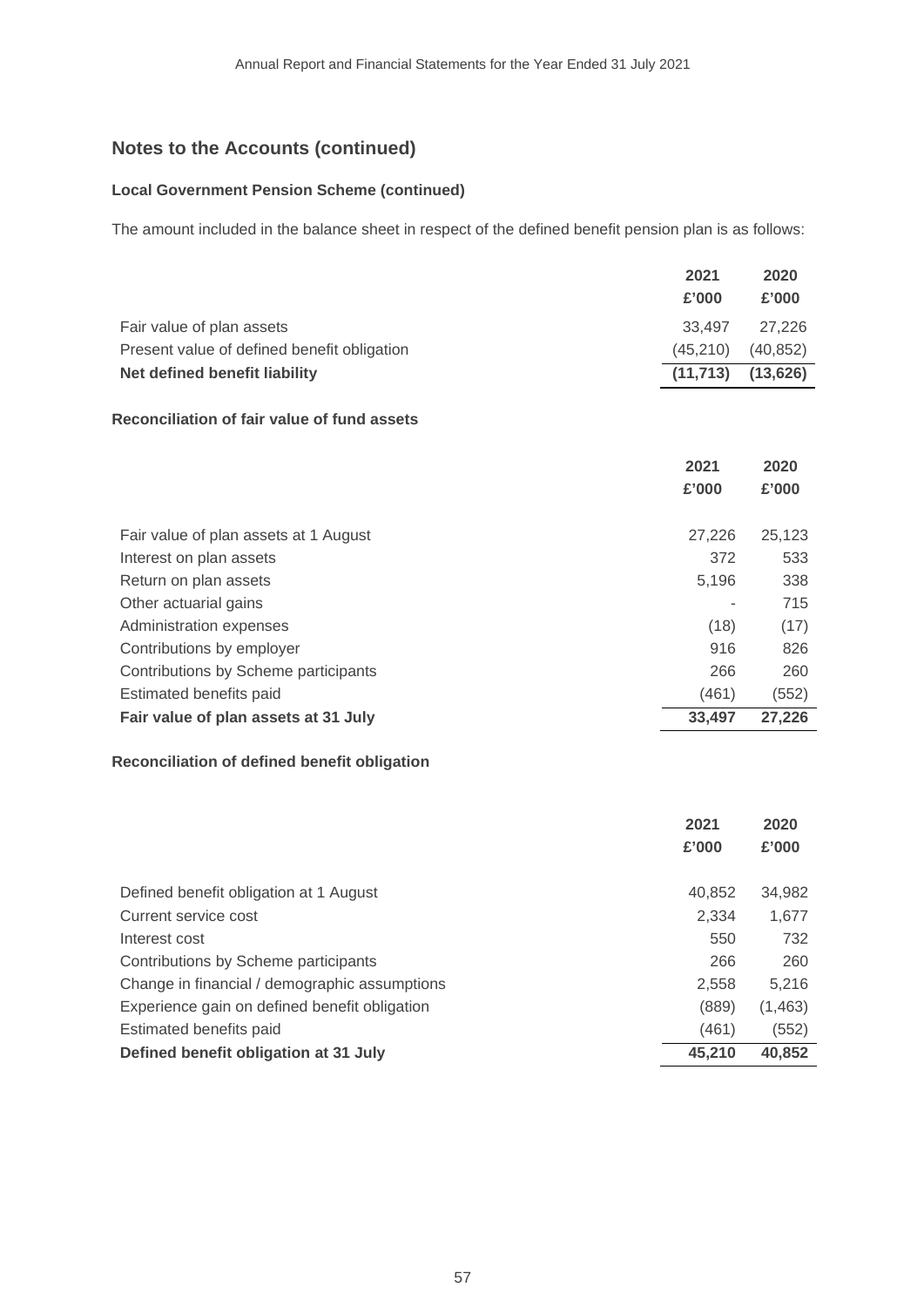# **Local Government Pension Scheme (continued)**

Amounts recognised in the Statement of Comprehensive Income and Expenditure in respect of the defined benefit pension plan are:

|                                                                  | 2021<br>£'000 | 2020<br>£'000 |
|------------------------------------------------------------------|---------------|---------------|
| Amounts included in staff costs                                  |               |               |
| Current service cost                                             | 2,334         | 1,667         |
| Past service cost                                                |               |               |
| Total                                                            | 2,334         | 1,667         |
| Amounts included in interest and other finance costs             |               |               |
| Interest cost                                                    | 550           | 732           |
| Interest on assets                                               | (372)         | (533)         |
| Administrative expenses                                          | 18            | 17            |
| Total                                                            | 196           | 216           |
| Amounts recognised in Other Comprehensive Income and Expenditure |               |               |
| Return on plan assets                                            | 5,196         | 338           |
| Other actuarial gains on assets                                  |               | 715           |
| Change in demographic assumptions                                | 527           | 488           |
| Change in financial assumptions                                  | (3,085)       | (5,704)       |
| Experience gain on defined benefit obligation                    | 889           | 1,463         |
| <b>Total</b>                                                     | 3,527         | (2,700)       |
|                                                                  |               |               |

The College's share of the assets in the plan are:

|                              | 2021   | 2020   |
|------------------------------|--------|--------|
|                              | £'000  | £'000  |
| Equities                     | 21,441 | 16,871 |
| Gilts                        | 844    | 1,163  |
| Other bonds                  | 1,558  | 1,523  |
| Property                     | 2,338  | 2,115  |
| Cash                         | 933    | 740    |
| <b>Alternative Assets</b>    | 3,718  | 3,163  |
| Other managed funds          | 2,665  | 1,651  |
| <b>Total</b>                 | 33,497 | 27,226 |
|                              |        |        |
| Actual return on plan assets | 5,568  | 871    |